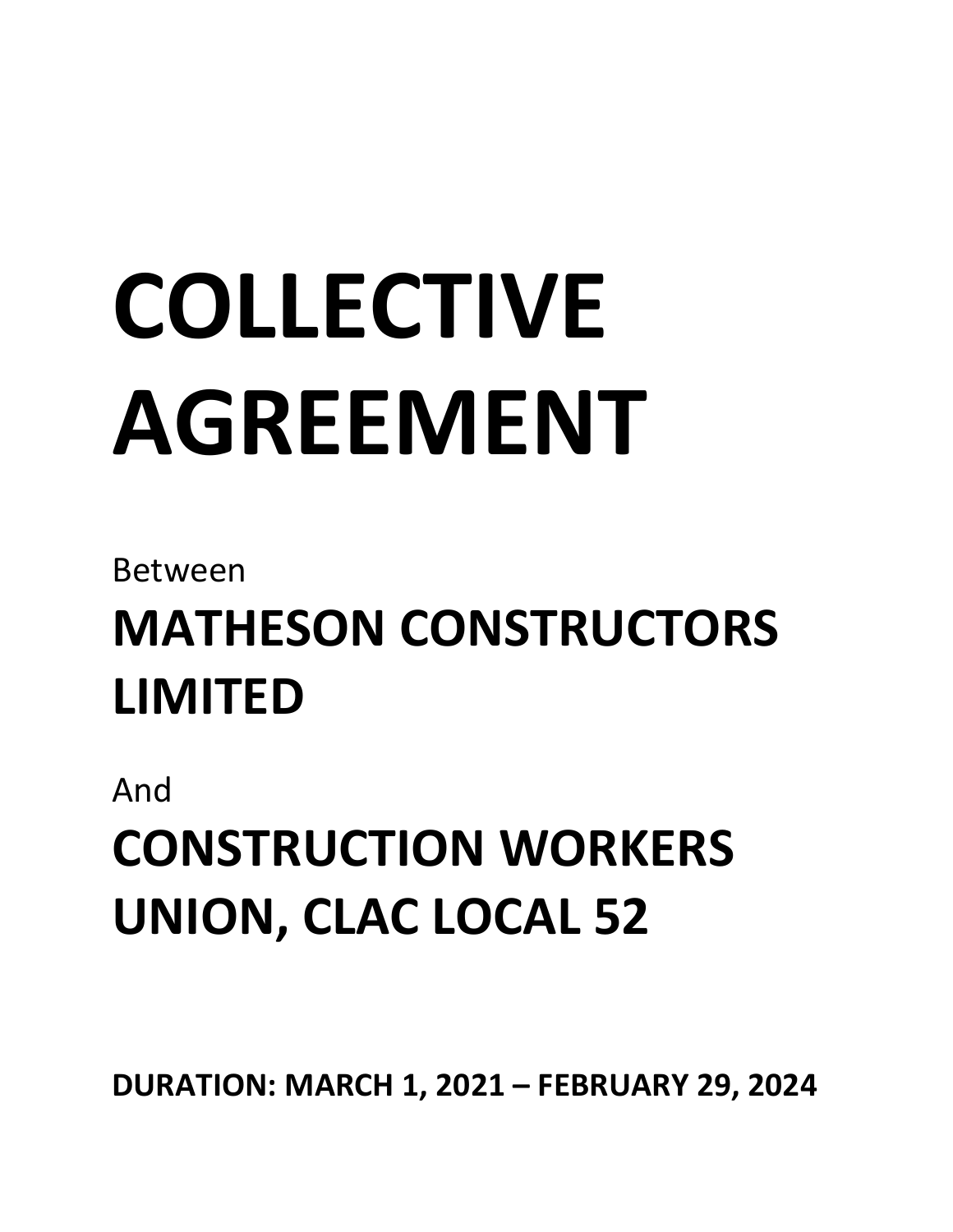# **COLLECTIVE AGREEMENT**

**Between**

**MATHESON CONSTRUCTORS LIMITED (hereinafter referred to as "the Employer")**

**and**

**CONSTRUCTION WORKERS UNION, CLAC LOCAL 52 (hereinafter referred to as "the Union")**

**MARCH 1, 2021 – FEBRUARY 29, 2024**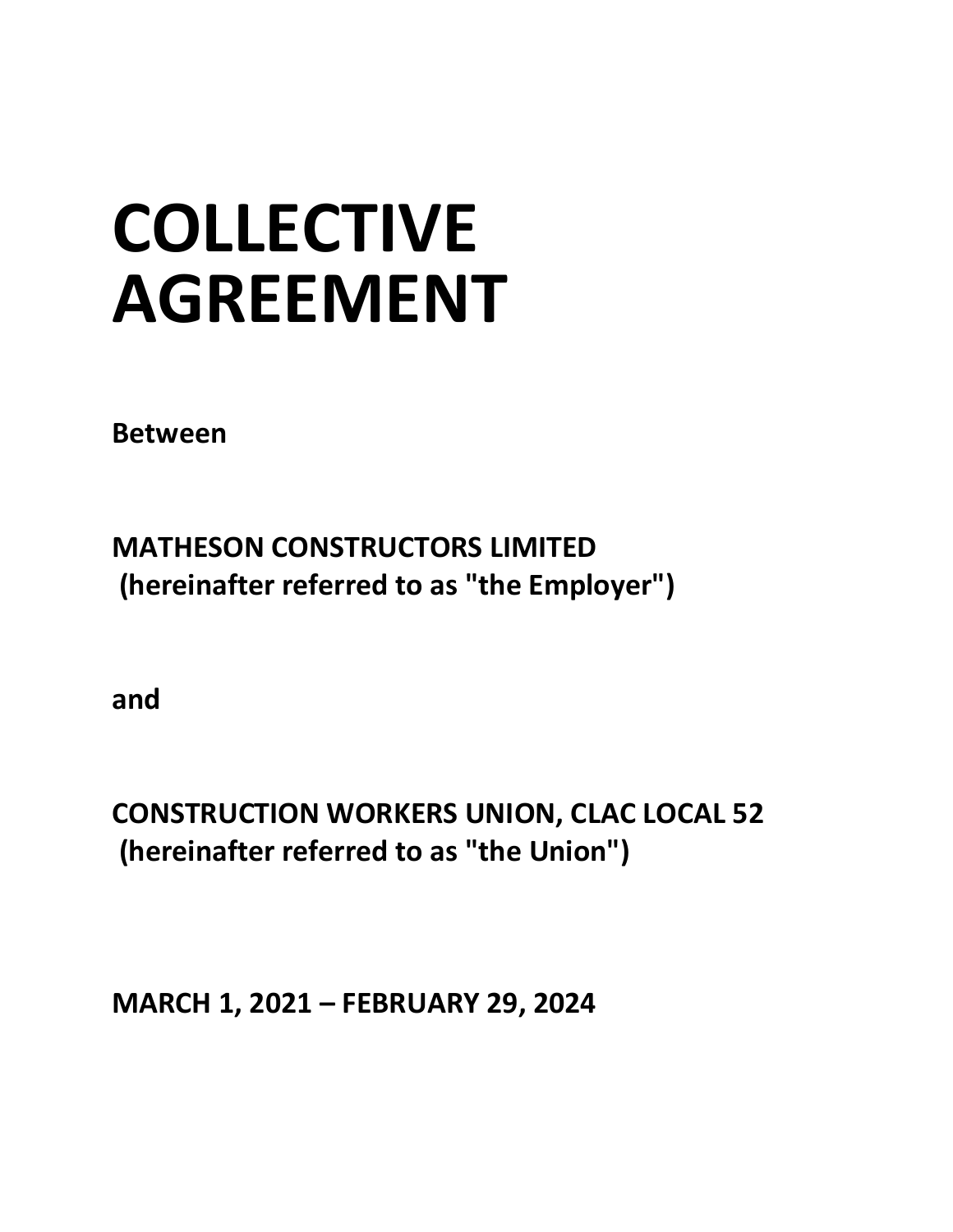# **TABLE OF CONTENTS**

| ARTICLE 7 - REMITTANCES TO THE UNION  12         |  |
|--------------------------------------------------|--|
| ARTICLE 8 - UNION DUES AND UNION MEMBERSHIP 14   |  |
| ARTICLE 9 - WAGES AND RATES OF PAY  15           |  |
| ARTICLE 10 - HOURS OF WORK AND OVERTIME  18      |  |
| ARTICLE 11 - VACATION & VACATION PAY/PERSONAL    |  |
| <b>EMERGENCY LEAVE (PEL) &amp; PEL PAY AND</b>   |  |
| PUBLIC HOLIDAYS & HOLIDAY PAY  21                |  |
|                                                  |  |
| ARTICLE 13 - TRANSPORTATION, TRAVEL TIME AND     |  |
|                                                  |  |
|                                                  |  |
|                                                  |  |
|                                                  |  |
| ARTICLE 17 - PERSONAL PROTECTIVE EQUIPMENT,      |  |
|                                                  |  |
| ARTICLE 18 - EDUCATION AND ASSISTANCE FUND 35    |  |
| ARTICLE 19 - CONSTRUCTION INDUSTRY DEVELOPMENT & |  |
|                                                  |  |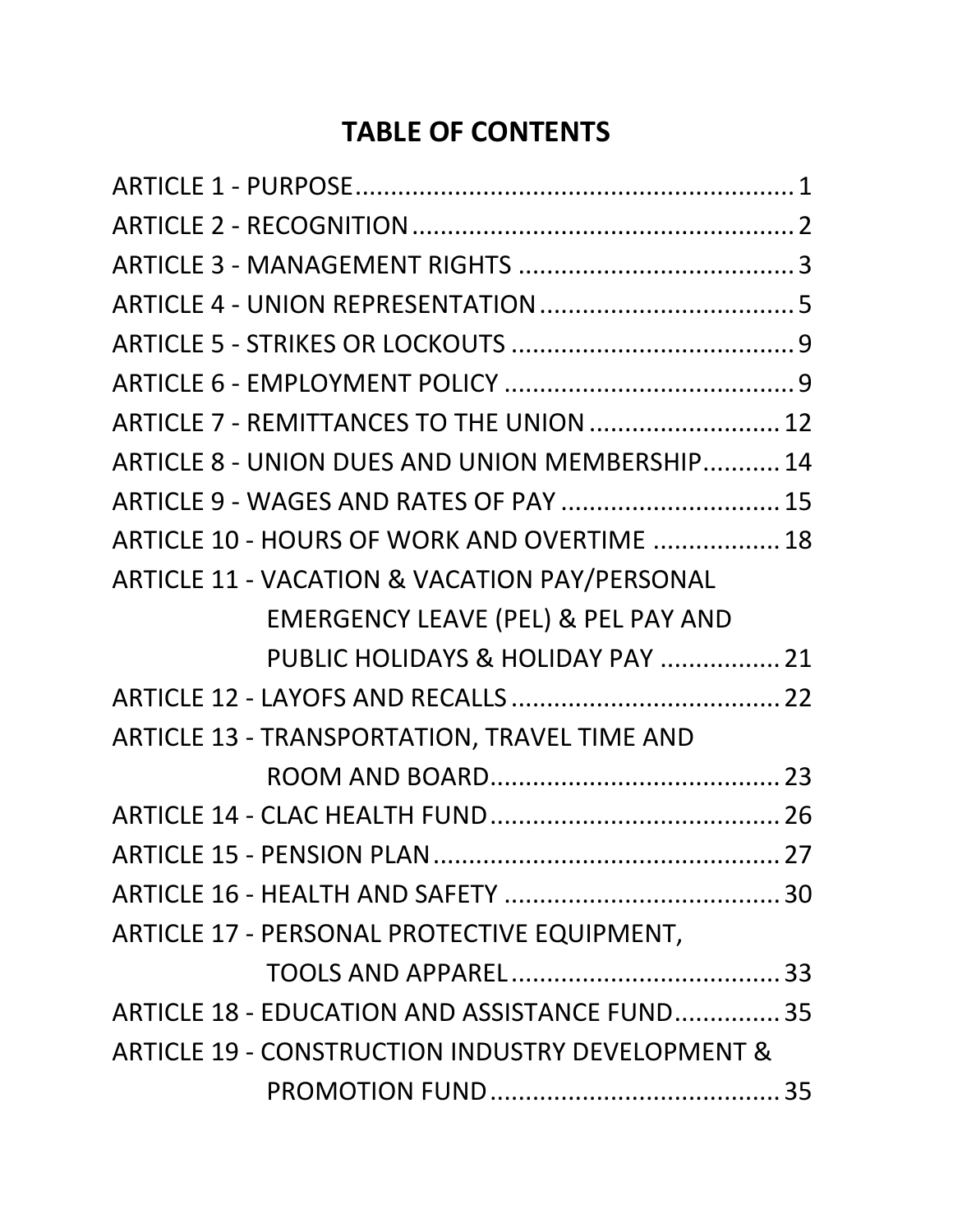| ARTICLE 20 - LEAVES OF ABSENCE, SICK LEAVE,    |  |
|------------------------------------------------|--|
|                                                |  |
| ARTICLE 21 - DISCIPLINE AND DISCHARGE 39       |  |
| ARTICLE 22 - GRIEVANCE PROCEDURE  40           |  |
|                                                |  |
|                                                |  |
|                                                |  |
| SCHEDULE "B" - TOOL LISTS FOR TRADESPERSONS 56 |  |

 $\overline{a}$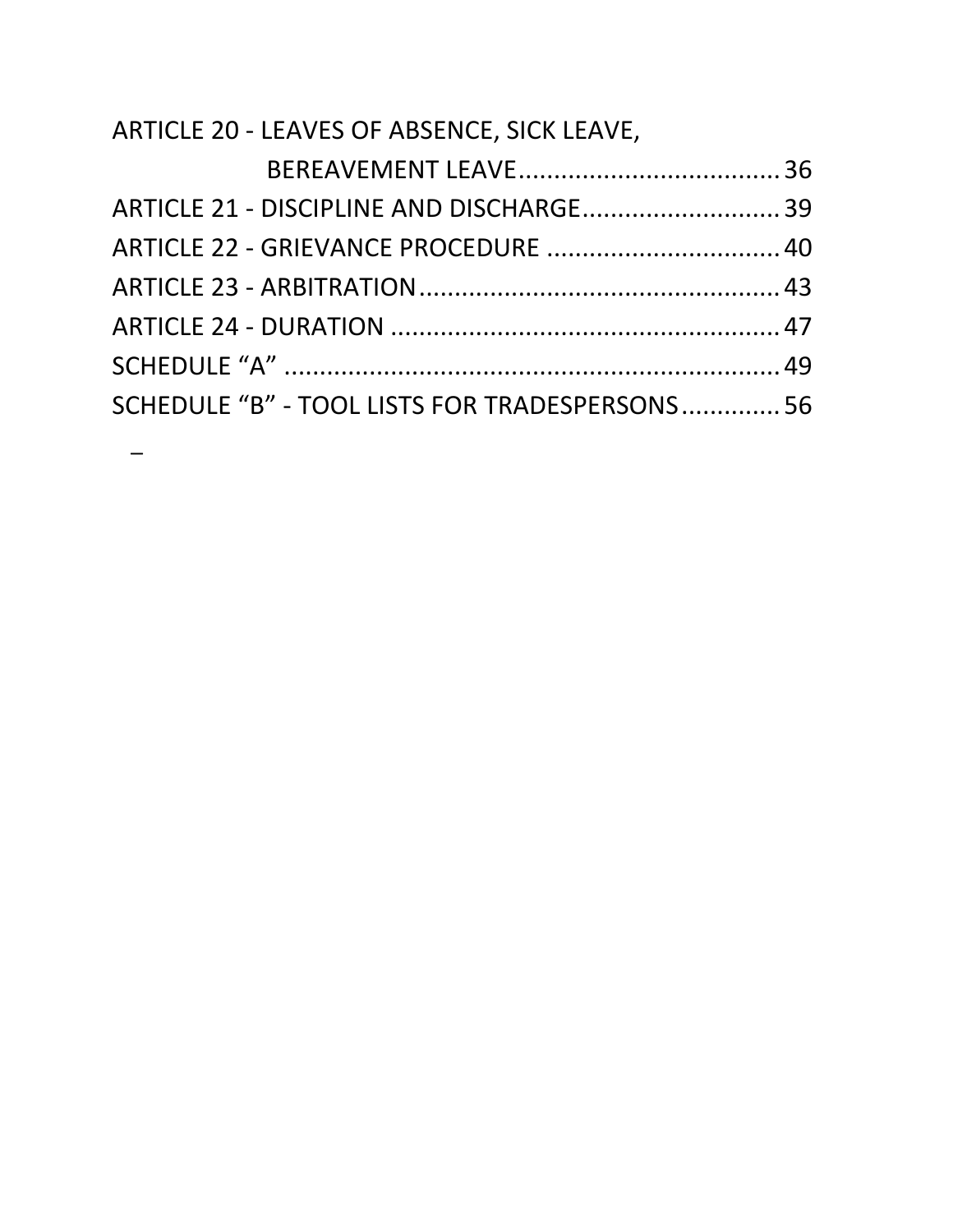#### **COLLECTIVE AGREEMENT**

#### <span id="page-4-0"></span>**ARTICLE 1 - PURPOSE**

- 1.01 It is the intent and purpose of the parties to this Collective Agreement ("this Agreement"), which has been negotiated and entered into in good faith:
	- a. to recognize mutually the respective rights, responsibilities and functions of the parties hereto;
	- b. to provide and maintain working conditions, hours of work, wage rates and benefits as set forth herein;
	- c. to establish an equitable system for the promotion, transfer, layoff and rehire of employees;
	- d. to establish a just and prompt procedure for the disposition of grievances; and
	- e. through the full and fair administration of all the provisions contained within this Agreement to achieve a relationship among the Union, the Employer, and the employees which will be conducive to their mutual well-being.
- 1.02 The omission of specific mention in this Agreement of existing rights and privileges established or recognized by the Employer shall not be construed to deprive employees or the Union of such rights and privileges.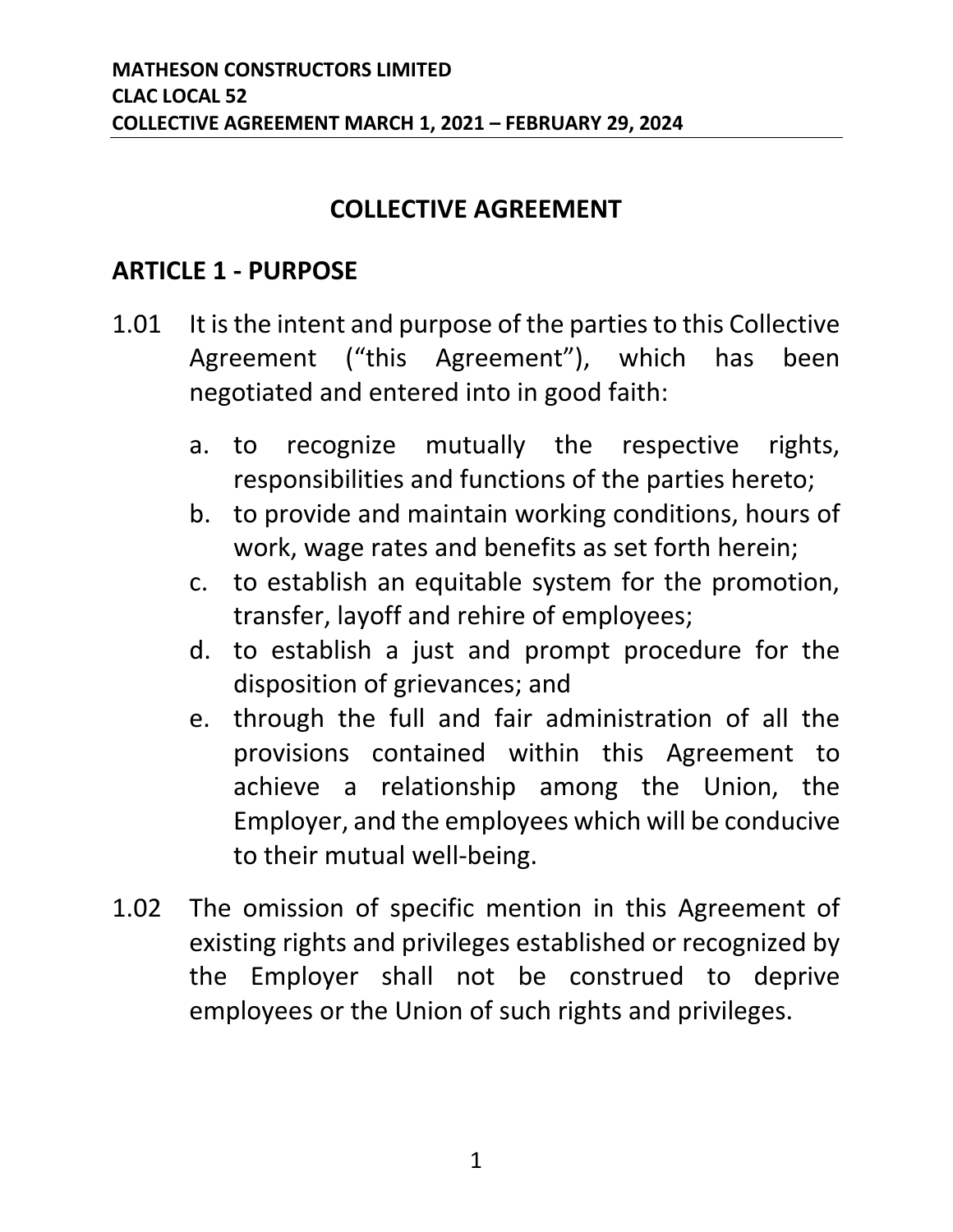- 1.03 Wherever the singular or masculine are used in this Agreement, the same shall be construed to mean the plural or the feminine where the context or the parties hereto so require.
- 1.04 Should any part of this Agreement be declared or held invalid for any reason, that invalidity shall not affect the validity of the remainder, which shall continue in full force and effect and be considered as if this Agreement had been executed without the invalid portion.
- 1.05 The parties recognize that where various legislation overrides the provisions contained herein, such legislation shall prevail. This shall include, but not be limited to such statutes as the *Ontario Human Rights Code*, the *Employment Standards Act*, the *Workplace Safety & Insurance Act* and the *Occupational Health and Safety Act*.

#### <span id="page-5-0"></span>**ARTICLE 2 - RECOGNITION**

2.01 The Employer recognizes the Union as the exclusive bargaining agent for all carpenters, carpenters' apprentices, equipment operators and construction labourers including, without limitation, employees assigned to the positions outlined in Schedule "A" attached hereto, in the employ of the Employer in all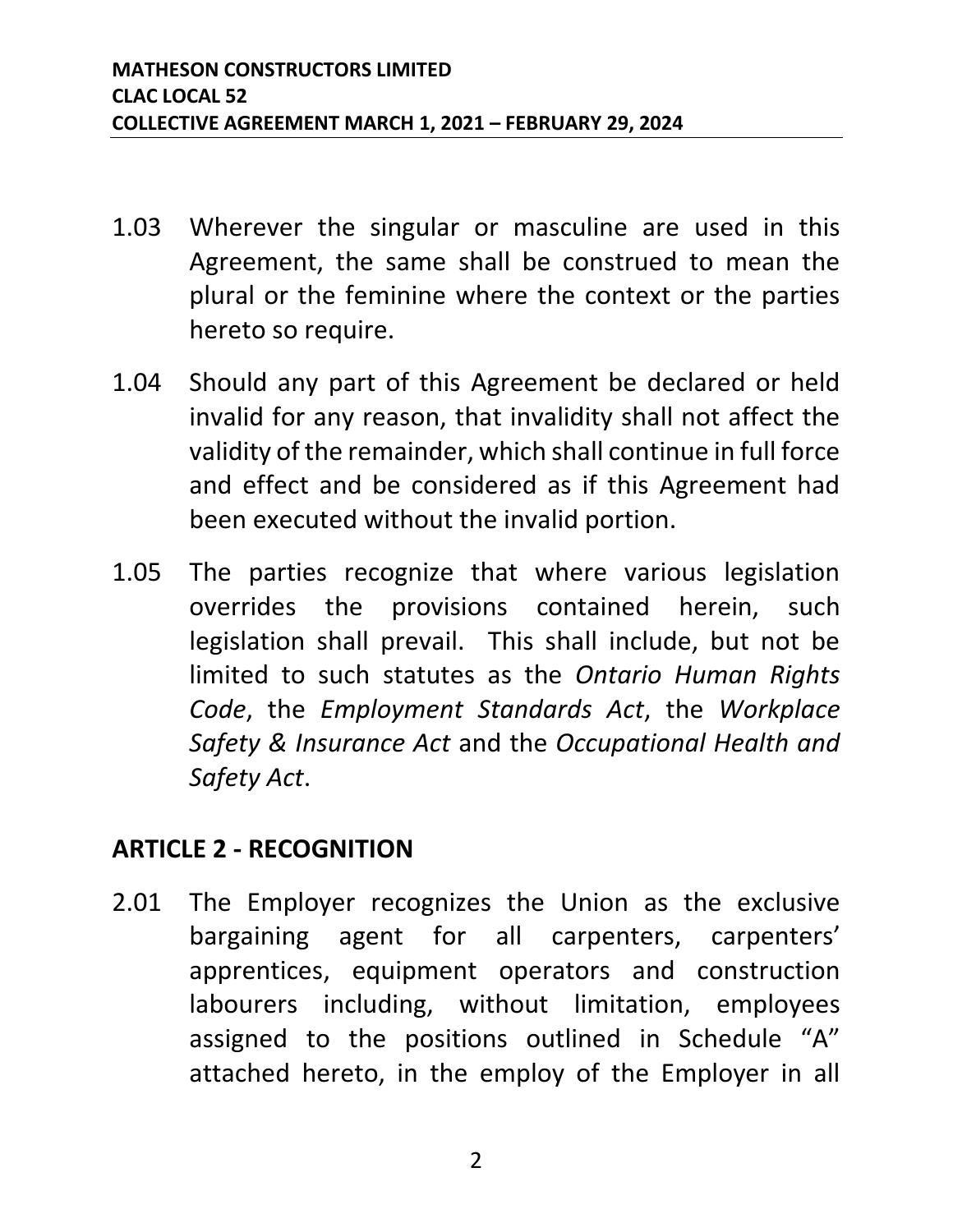sectors of the construction industry in the Province of Ontario save and except non-working forepersons and persons above the rank of non-working foreperson.

- 2.02 There shall be no revision, amendment or alteration of the bargaining unit as defined herein, or of any of the terms and provisions of this Agreement, except by mutual agreement, in writing, of the parties. Without limiting the generality of the foregoing, no classification may be removed from or added to the bargaining unit except by mutual agreement, in writing, of the parties.
- 2.03 The parties may, on a project basis, to be competitive, or to address specific concerns not addressed herein, amend the terms of this Agreement for the duration of the project. Such agreement shall be made in writing and signed by the parties.

#### <span id="page-6-0"></span>**ARTICLE 3 - MANAGEMENT RIGHTS**

- 3.01 Provided such actions are consistent with the terms of this Agreement, the Employer's rights include but are not limited to the following:
	- a. the right to maintain order, discipline and efficiency; to make, alter and enforce rules, policies and practices to be adhered to by its employees provided such rules, policies and practices are not inconsistent with any of the provisions of this Agreement;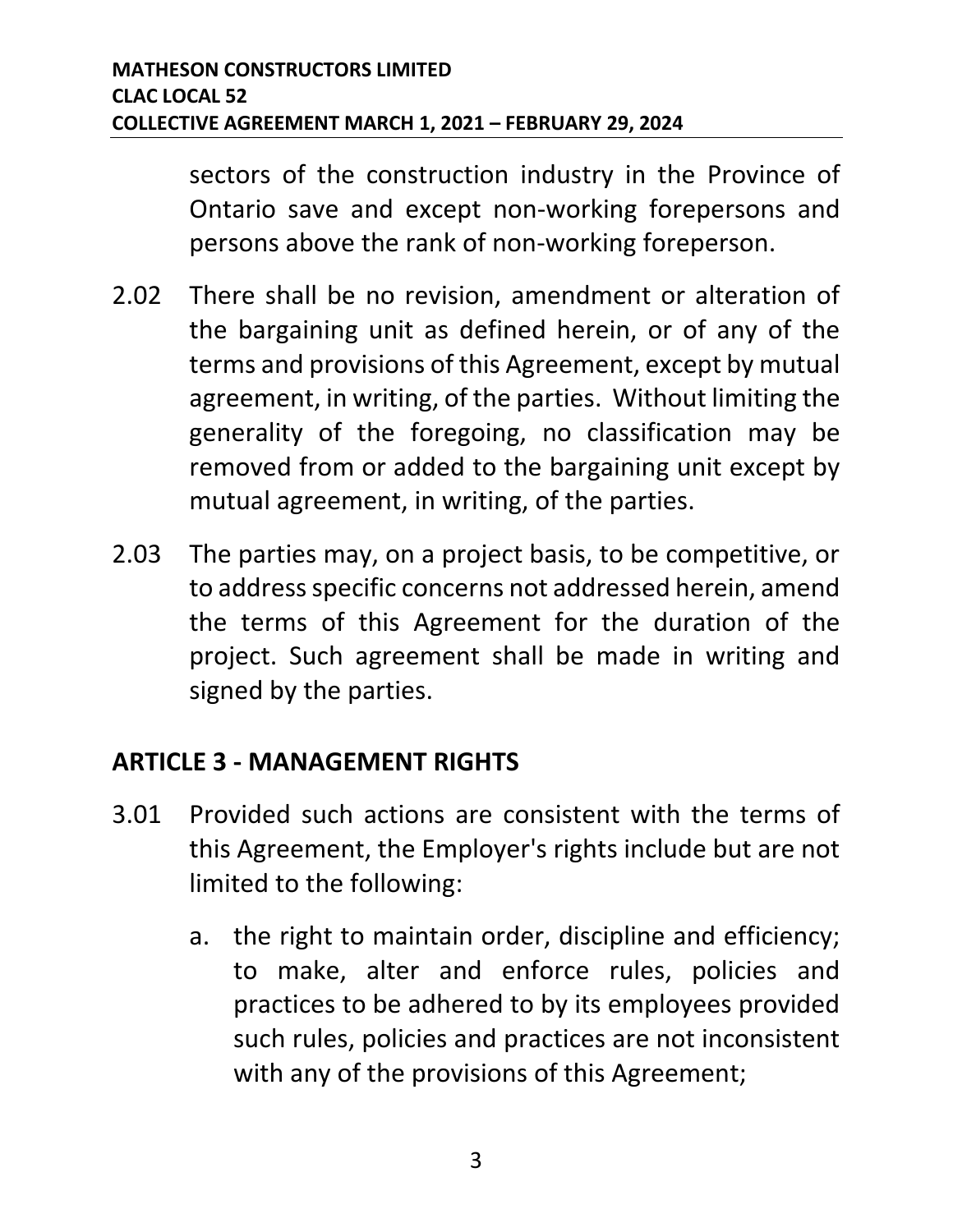- b. the right to select, hire and direct the workforce and employees; to transfer, assign, promote, demote, classify, layoff, rehire and suspend employees; to select and retain employees for positions excluded from the bargaining unit;
- c. the right to operate and manage the Employer's business in order to satisfy its commitments and responsibilities, the right to determine the kind and location of business to be done by the Employer, the direction of the working forces, the scheduling of work, the number of shifts, the methods, processes and means by which work is to be performed, job content, quality and quantity standards, the right to use improved methods, machinery and equipment, the right to determine the number of employees needed by the Employer at any time and generally, the right to manage the business of the Employer, and to plan, direct and control the operations of the Employer, including the workforce, without interference.
- 3.02 The sole and exclusive jurisdiction over operations, building, machinery and equipment shall be vested in the Employer.

### 3.03 **Contracting and Subcontracting** The Company will not contract work regularly assigned to direct employees if this will directly result in the indefinite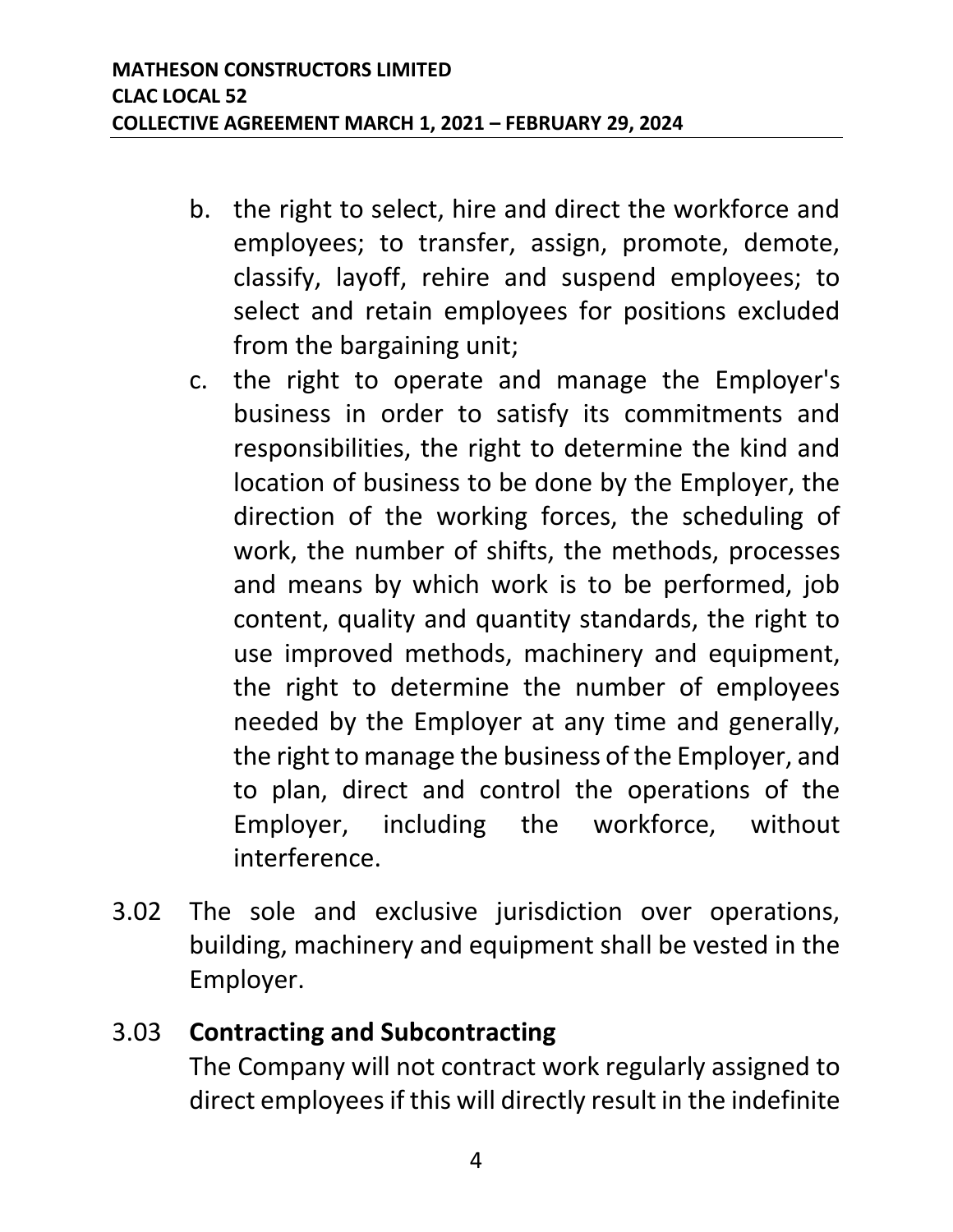layoff of one or more said directly employed employees except in the following circumstances:

- a. The Company does not possess the necessary facilities or equipment to complete the work;
- b. The Company does not have and/or cannot acquire the required manpower to complete the work;
- c. The Company cannot perform the work in a manner that meets quality and projected time limits.
- 3.04 For clarity, "indefinite layoff" as referred to in Article 3.03 constitutes of a layoff of greater than 13 consecutive weeks.

# <span id="page-8-0"></span>**ARTICLE 4 - UNION REPRESENTATION**

For the purpose of representation with the Employer, the Union shall function and be recognized as follows:

# 4.01 **CLAC Representatives**

a. CLAC Representatives are representatives of the employees in all matters pertaining to this Agreement, particularly for the purpose of processing grievances, negotiating amendments to and renewals of this Agreement and enforcing the employees' collective bargaining rights as well as any rights under this Agreement and under the law.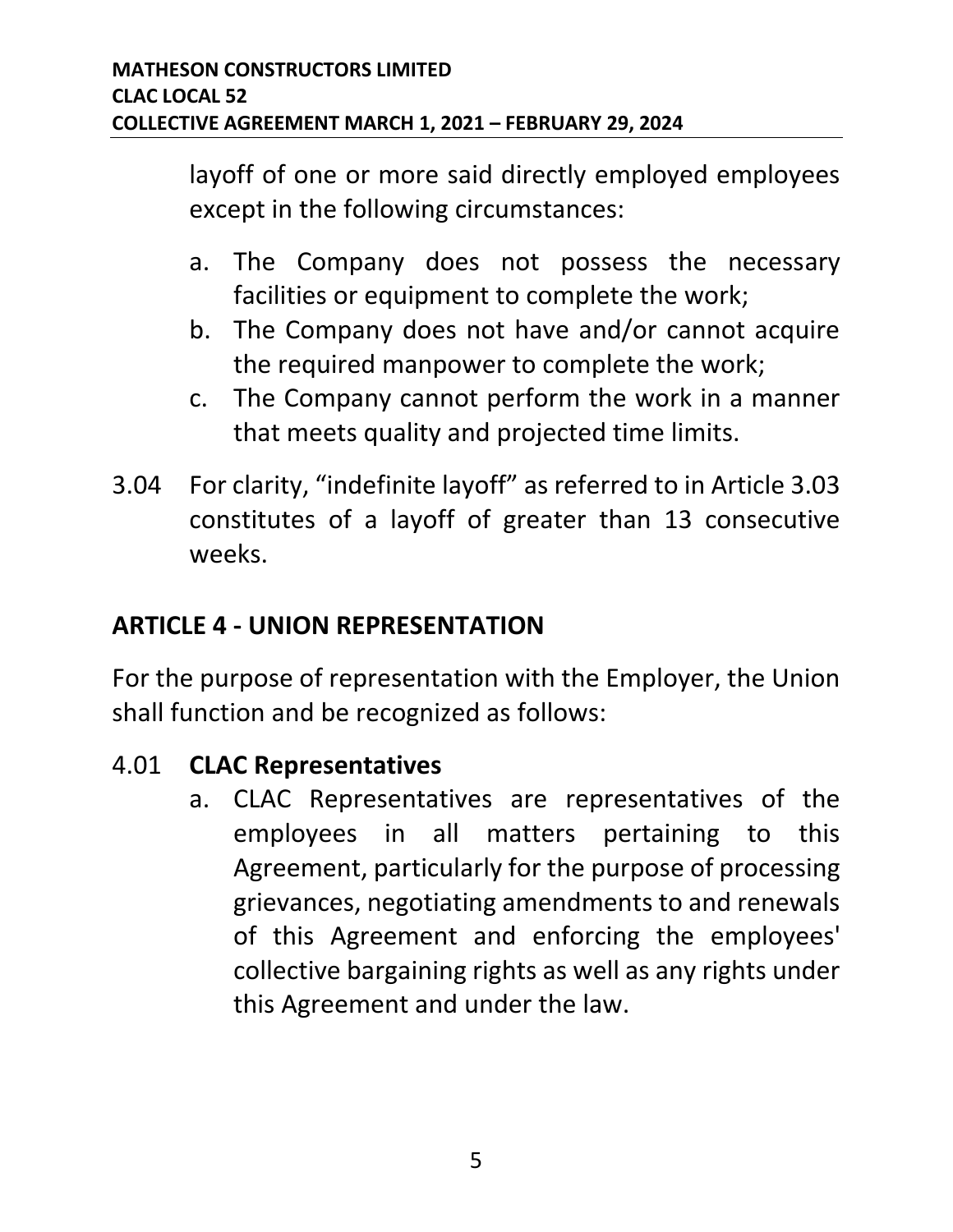- b. CLAC Representatives shall have the right to periodically visit job sites without disrupting productivity and without unreasonable intrusion into the Employer or its clients' premises. The CLAC Representatives shall report to the site superintendent or foreperson upon arriving at a worksite and shall abide by all necessary protocol determined for the site by the Employer, site management and the client.
- c. There shall be no Union activity during working hours on the Employer's premises except that which is necessary for the processing of grievances and the administration and enforcement of this Agreement.

#### 4.02 **Stewards**

a. The Union has the right to select or appoint stewards to assist employees in presenting any complaints or grievances they have to representatives of the Employer and to administer the Agreement.

The Employer agrees to recognize Union Stewards as appointed by the Union but shall not be obliged to recognize such stewards until the Employer's Representative has been informed by the Union of such appointment. When the Employer's workforce exceeds nineteen (19) employees, the Union may appoint a second steward. Thereafter, an additional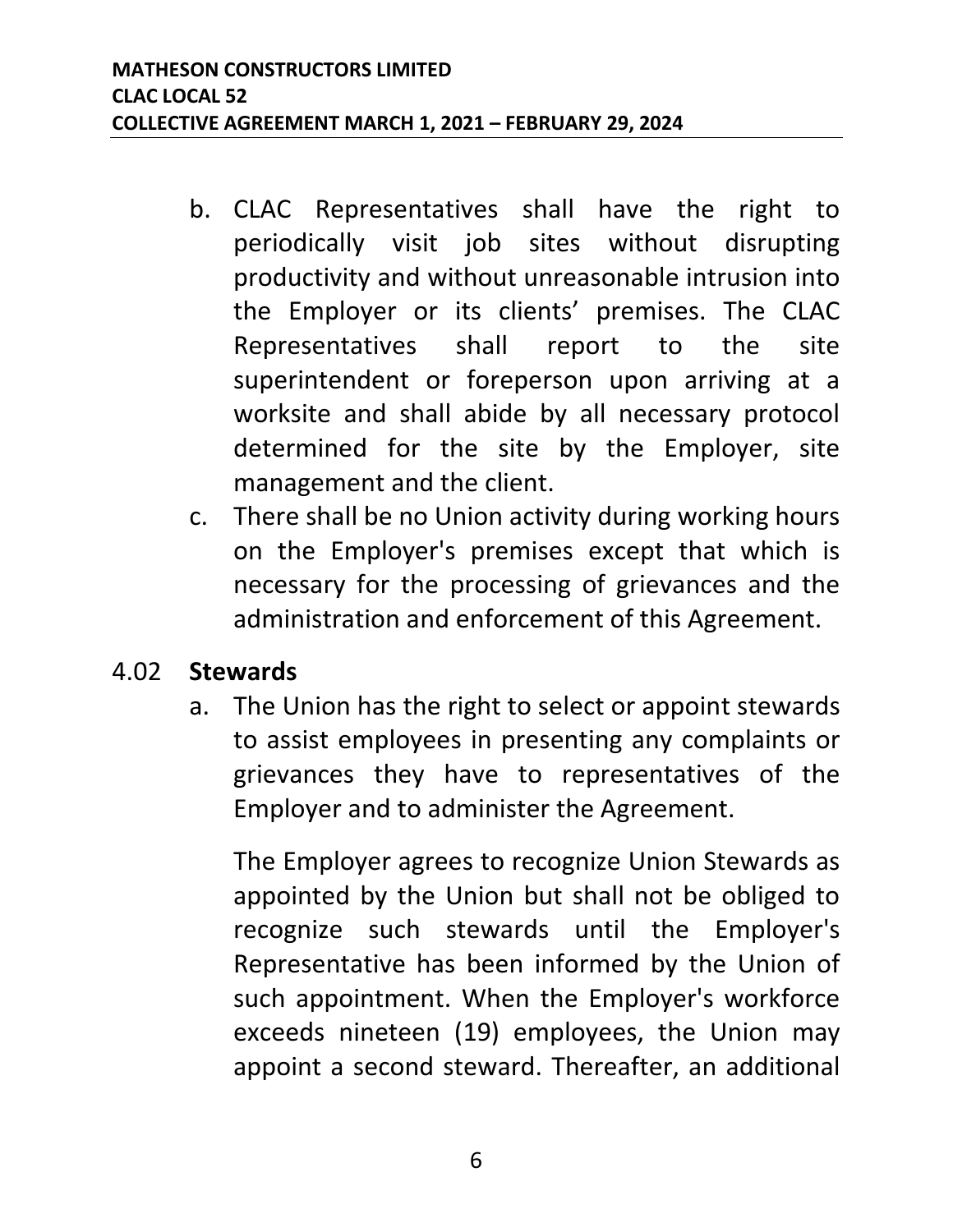steward may be appointed for every twenty (20) additional employees employed.

- b. Stewards will receive an hourly premium for all hours worked, as follows:
	- Steward \$0.50
	- Certified Steward \$0.25 additional premium

A Certified Steward has completed CLAC's steward training program.

The Union will advise the Employer, in writing, of the name(s) of the Steward(s). The premium will take effect upon written notification from the Union. The effective date will be the pay period of the notification.

c. The Union acknowledges that Stewards have regular duties to perform as employees of the Employer and that such employees will not leave their regular duties for the purpose of conducting business in connection with the administration of this Agreement or the investigation or presentation of grievances without first obtaining the permission of their immediate Supervisor. Such permission will not be unreasonably withheld. A Steward will attend at all disciplinary meetings involving members of the Bargaining Unit.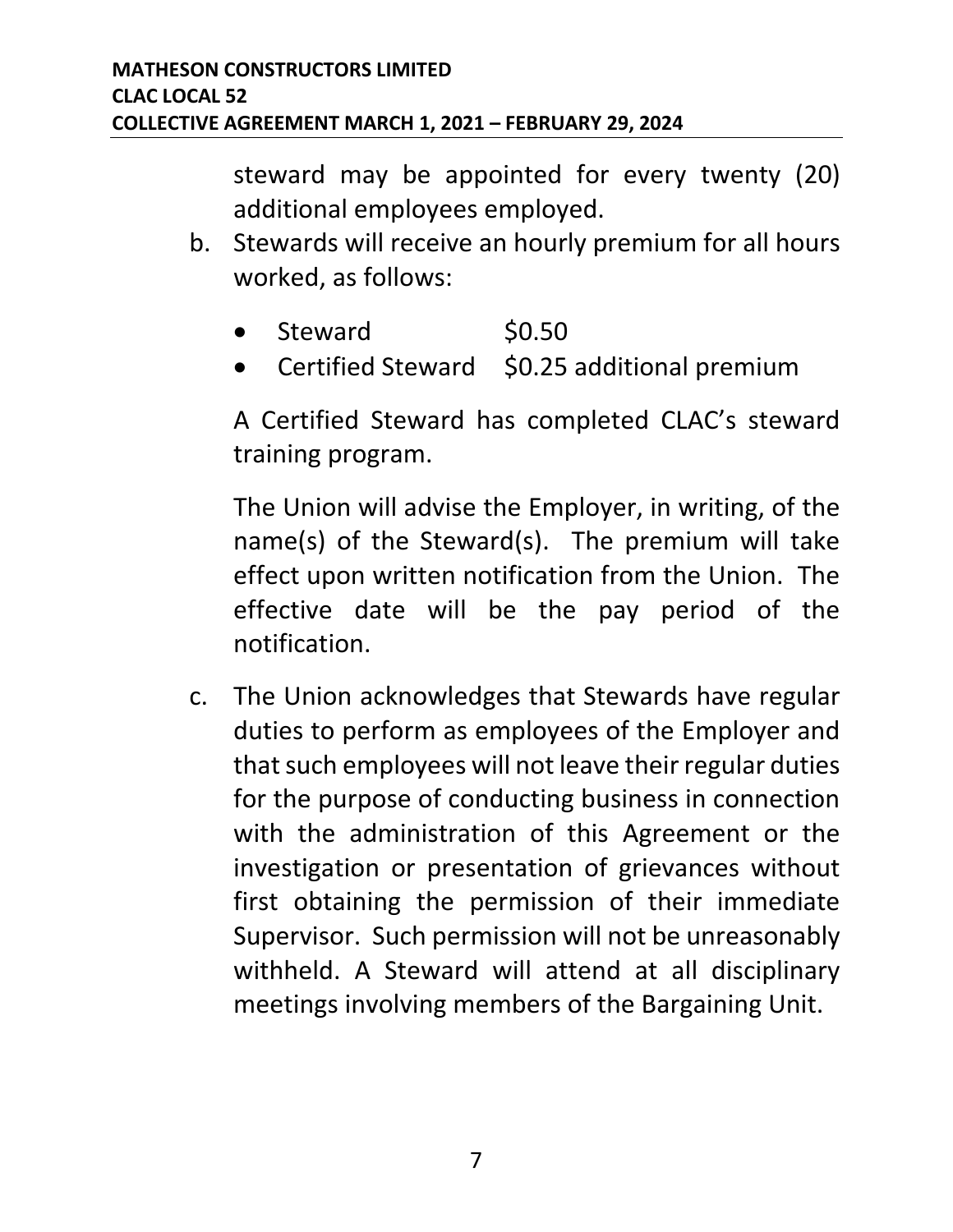The Employer will pay Stewards at their regular hourly rate for time spent attending union business such as presenting grievances and attending meetings at the request of the Employer.

#### 4.03 **Negotiating Committee**

Negotiating committee members shall be recognized as having authority to participate in the negotiations for a Collective Agreement and any renewals thereof. Negotiating committee members shall be granted paid leave from their scheduled work to participate in negotiations.

4.04 The Employer may meet periodically with the employees for the purpose of discussing any matters of mutual interest or concern to the Employer, the Union and the employees. A CLAC Representative may attend such meetings.

#### 4.05 **Labour – Management Committee**

On a regular scheduled basis, designated representatives of each of the parties shall convene a Labour and Management meeting. The CLAC representative and Stewards Committee shall comprise the labour delegates. Stewards in attendance will not lose earnings as a result of attending and are paid their straight time hourly rate when such meetings fall outside a steward's regular work time.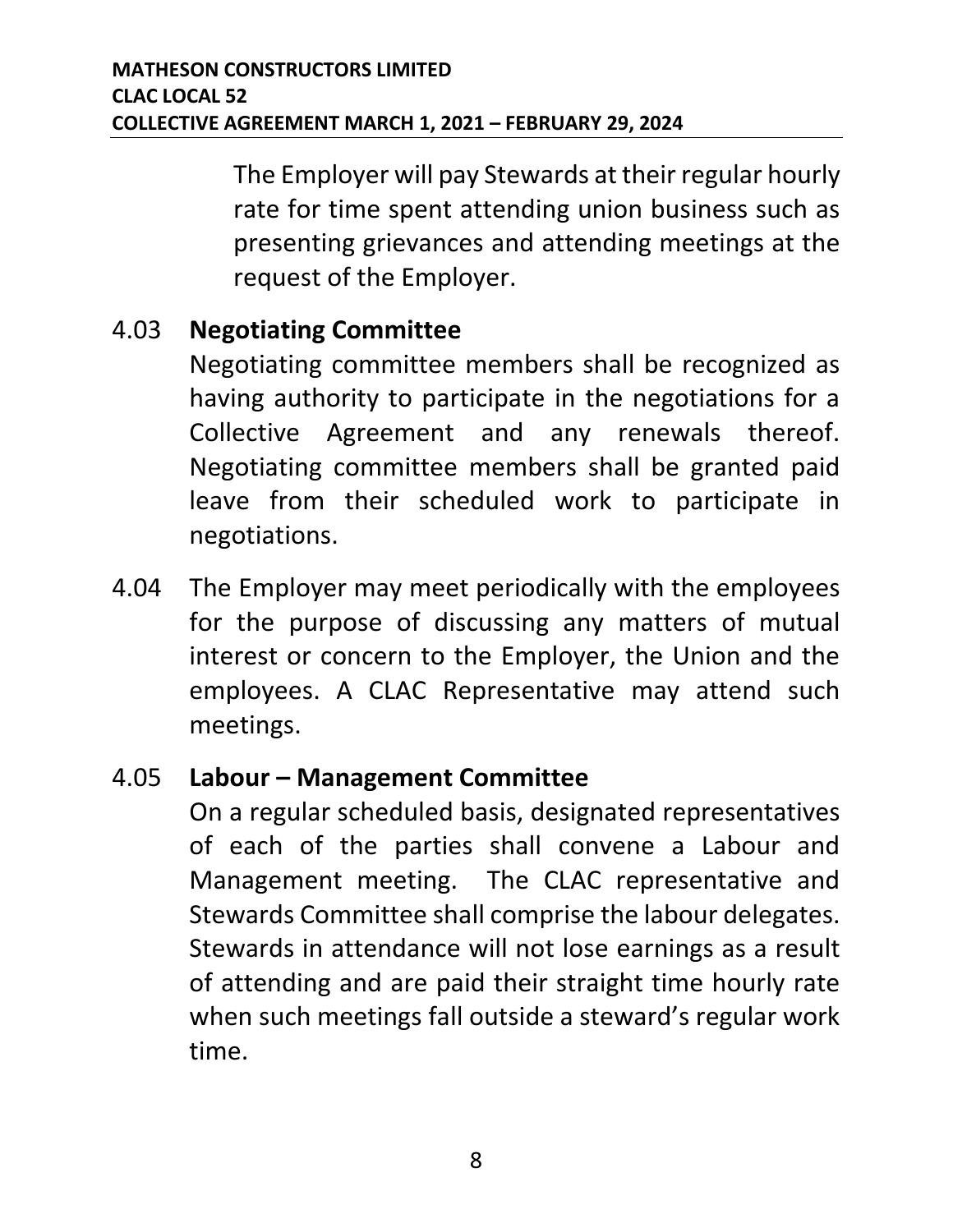The committee shall form an agenda in advance and will record discussion and decisions in minutes. The committee will not discuss matters that are before the parties as a grievance or matters that are before the parties' negotiating committees.

Cancellation or postponement of a meeting requires mutual consent.

### <span id="page-12-0"></span>**ARTICLE 5 - STRIKES OR LOCKOUTS**

- 5.01 During the term of this Agreement, or while negotiations for a further agreement are being held the Union will not permit or encourage any strike, slowdown, or any stoppage of work or otherwise restrict or interfere with the Employer's operation through its members.
- 5.02 During the term of this Agreement, or while negotiations for a further agreement are being held, the Employer will not engage in any lockout of its employees or deliberately restrict or reduce the hours of work.

#### <span id="page-12-1"></span>**ARTICLE 6 - EMPLOYMENT POLICY**

6.01 The Union and the Employer will cooperate in maintaining a desirable and competent labour force. The Employer will notify the Union of labour requirements giving as much prior notice as possible. The Union will provide a list of personnel available. The Employer at its discretion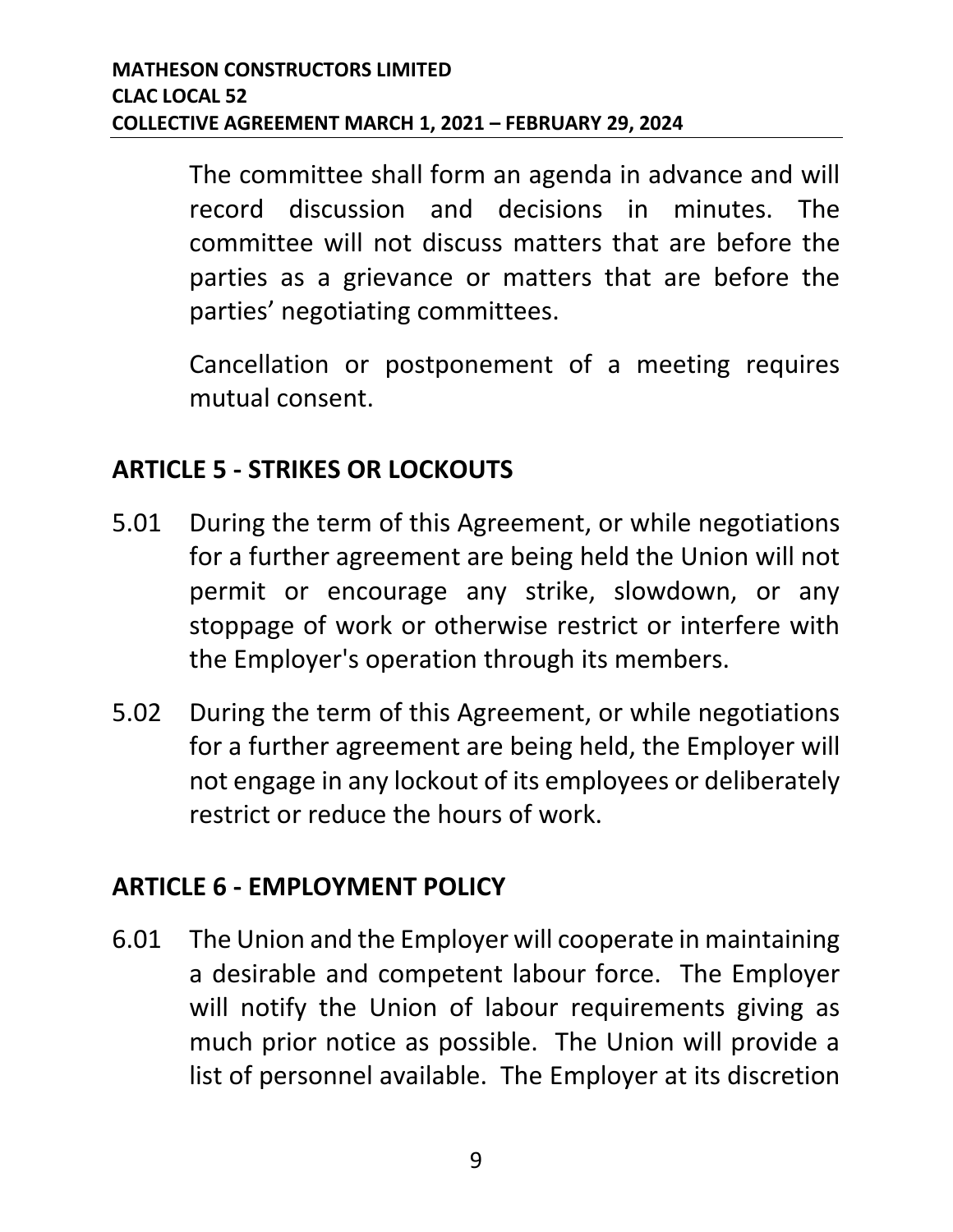may hire employees listed or from other sources. The Employer will notify the union in advance of hiring a new employee, where possible.

- 6.02 To assist in the efficient placement of appropriately skilled members the Employer will inform the Union when employees are laid off and when new employees are hired, upon such lay off or hire.
- 6.03 The Employer shall, as a matter of policy, promote from within the existing workforce whenever possible, at the Employer's discretion. Employees who are interested in transferring to another position shall advise the Employer of such interest by filing a request for transfer with the Employer.
- 6.04 New employees will be hired on a three (3) month probationary period. During the probationary period, the following shall apply;
	- a. Regular Union dues, fees and remittances are to be deducted and remitted, as the case maybe, from the first day of employment.
	- b. Probationary employees are covered by this Agreement, excepting those provisions, which specifically exclude such employees.
	- c. Employees laid off during probation and rehired by the Employer after three (3) months shall serve a new probationary period.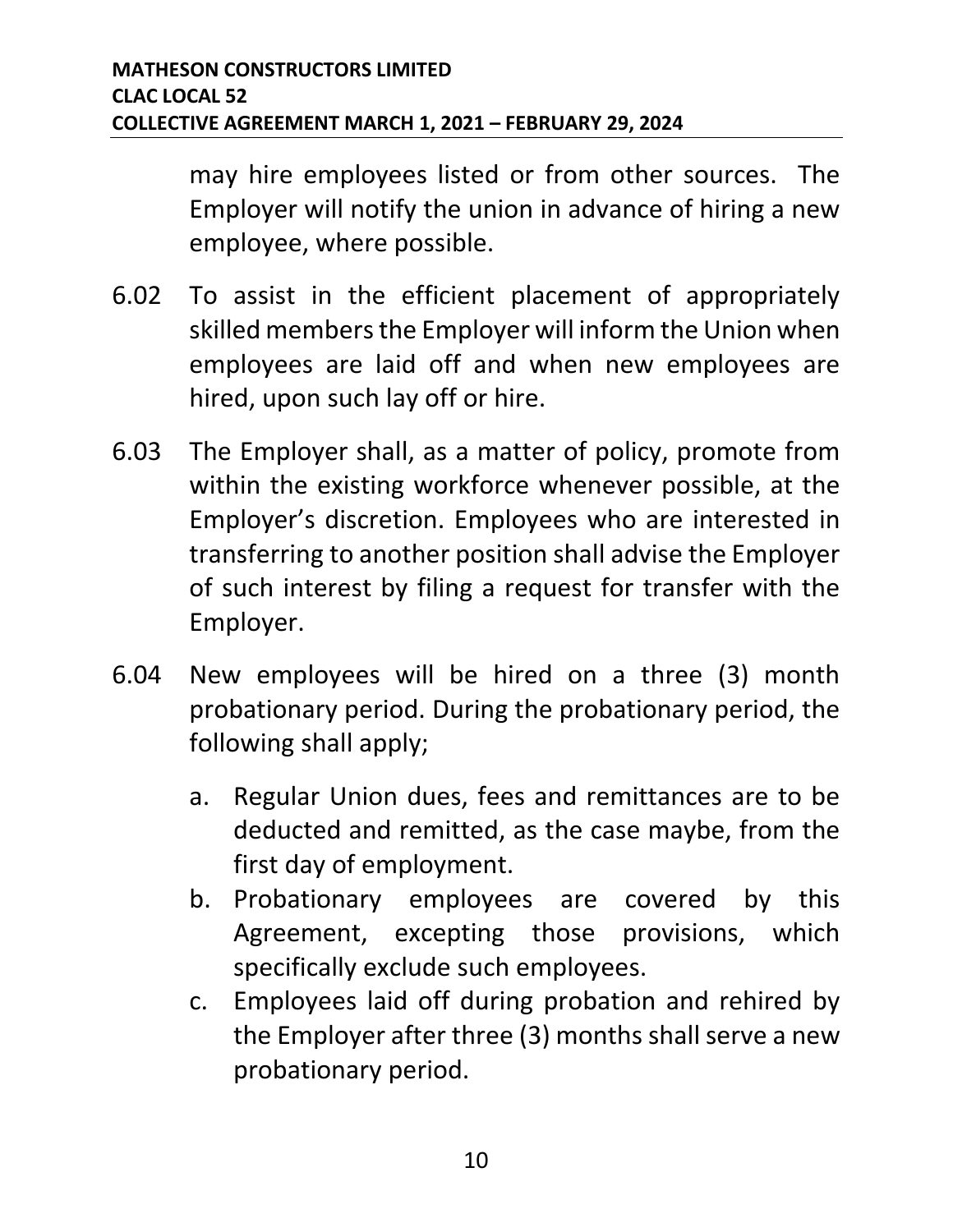NOTE: Where an employee who has completed probation is laid off and recalled to work within six (6) months of layoff is not required to serve a new probationary period.

d. The discharge of probationary employees shall not become the subject of a grievance, unless the Union alleges such discharge is discriminatory, arbitrary or in bad faith.

#### 6.05 **Orientation**

The Employer will advise the Union Representative and the Chief Steward (or a steward where a Chief Steward has not been appointed) of all orientation sessions involving new workers who are part of the Union's bargaining unit. A Steward, ordinarily the Chief Steward, is granted leave to meet new workers for twenty (20) minutes immediately before or after the orientation sessions to introduce the Union to new employees, fill out paperwork, furnish a Union information package and to describe the Union's purposes and representation policies.

#### 6.06 **Students**

a. Students who perform construction work are a part of the Bargaining Unit and covered by this Agreement, except as limited below.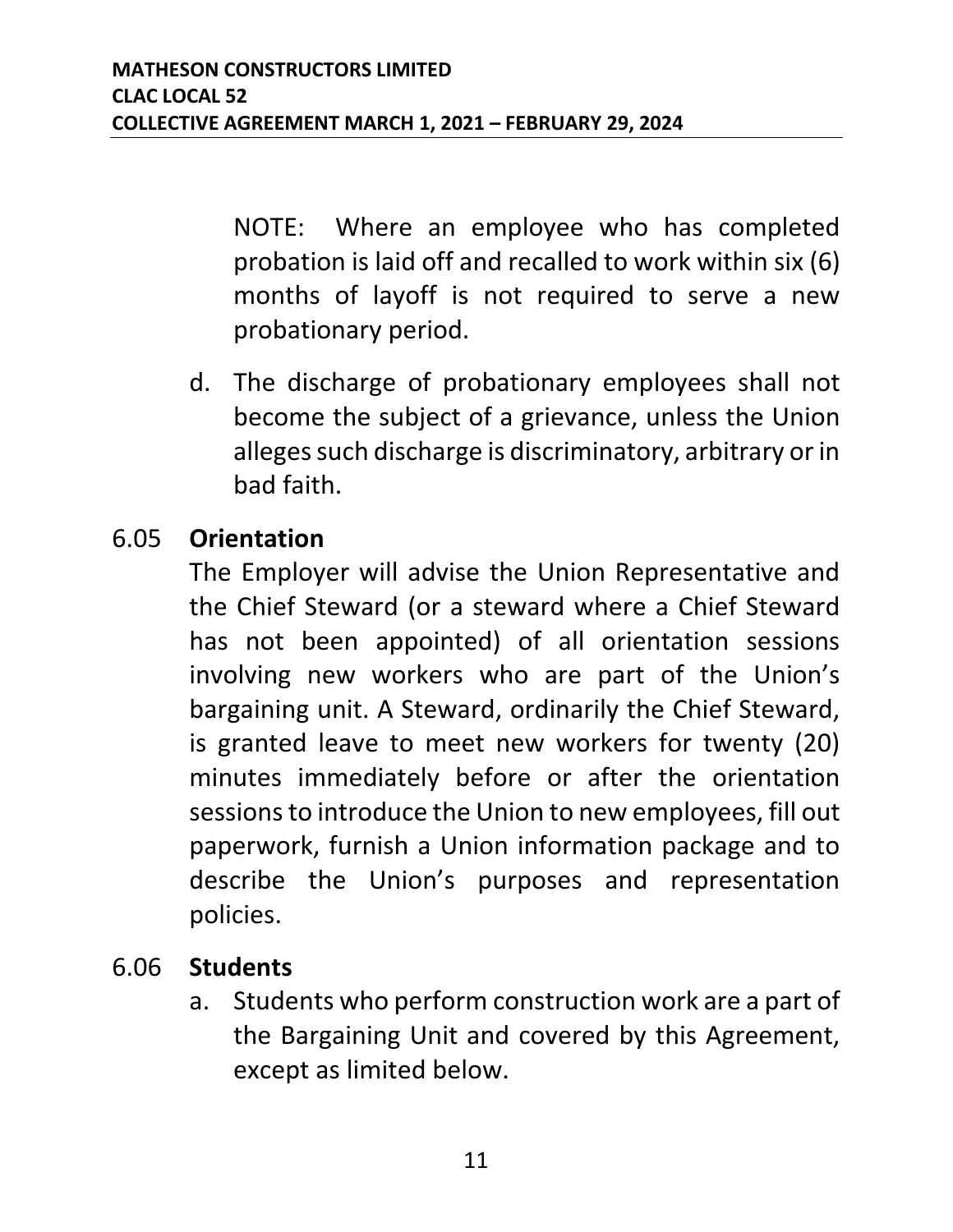- b. The term "Student" shall be applied to an employee hired to work (*normally between May and September*) and is enrolled in secondary or post-secondary school or intends to return to a secondary or post-secondary education. An employee on a work term for part of the year as part of co-operative education program is excluded from the Bargaining Unit.
- c. Students shall not be eligible for the contributions or payments that flow from the Health Fund and Pension provisions of this Agreement.
- d. Students are classed as Entry Labourers and may progress through the wage grid on the basis of skills, experience and total accumulated hours worked.
- e. When the conditions described in (b) above no longer apply the Employer may offer regular employment, subject to all of the conditions of this Agreement. Should a student become a regular employee, one half of student employment shall be credited for employment waiting periods, such as for probation and waiting periods related to Health Fund and Pension remittances.

#### <span id="page-15-0"></span>**ARTICLE 7 - REMITTANCES TO THE UNION**

7.01 The Employer shall remit, in a format prescribed by the Union and shall include on such remittance the following information for each employee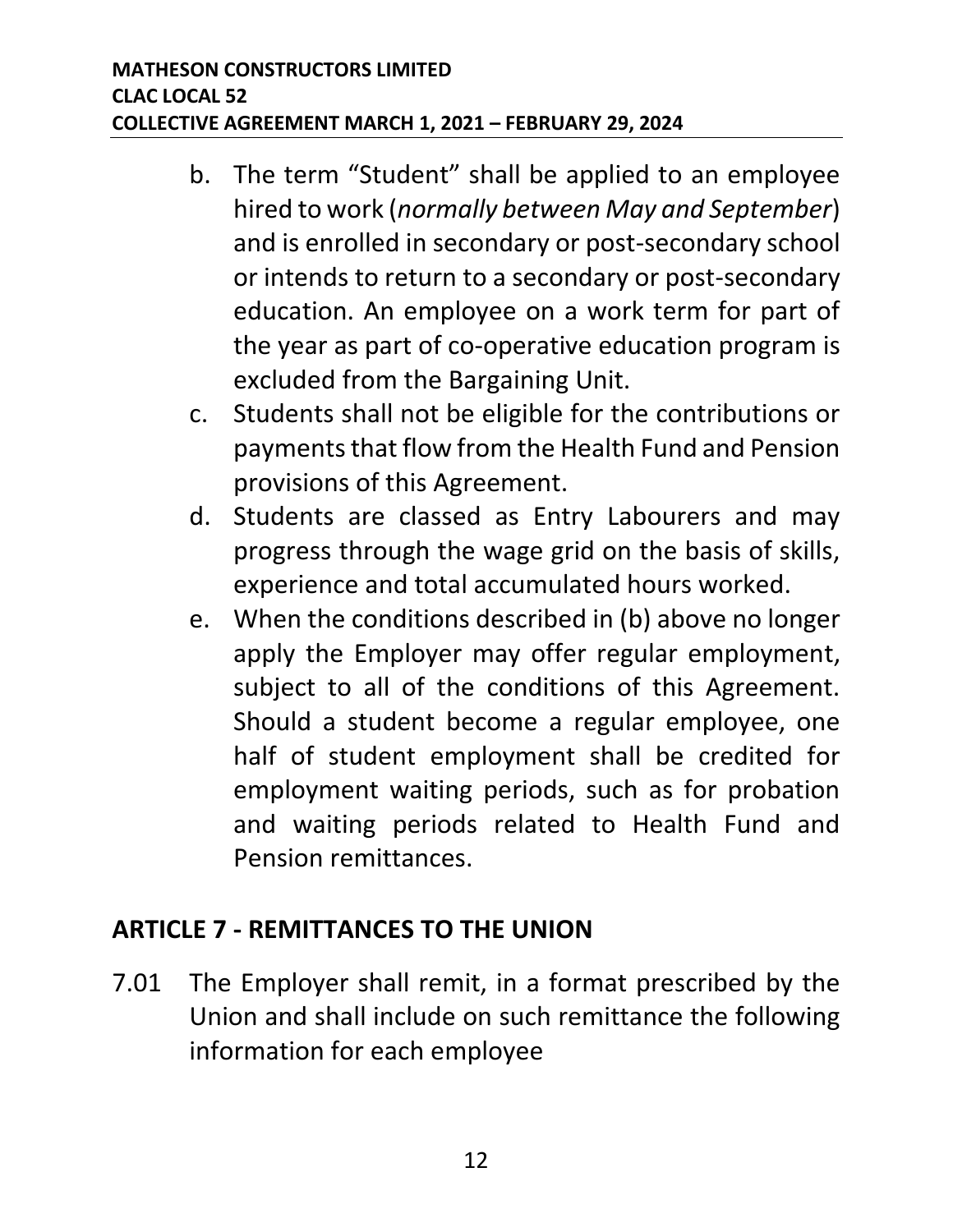- a. First name & last name;
- b. rate of pay;
- c. gross earnings;
- d. total regular and overtime hours worked in the period for which such deductions are made;
- e. dues and fees deducted on behalf of the employee as prescribed by the Union; and,
- f. contributions to Union funds on behalf of the employee and deductions from an employee toward Union funds as prescribed by this Agreement.
- 7.02 When the Employer hires new employees, the Employer shall also include on the next remittance in addition to the information required in Articles 6.01 and 7.01, above, the following employee information:
	- a. contact information, including home phone, cellphone, email and mailing address;
	- b. Social Insurance Number;
	- c. date of birth;
	- d. date of hire;
	- e. employment classification.
- 7.03 The Employer shall also record on a remittance any of the following changes in employment status:
	- a. Change in classification, level or apprenticeship year; or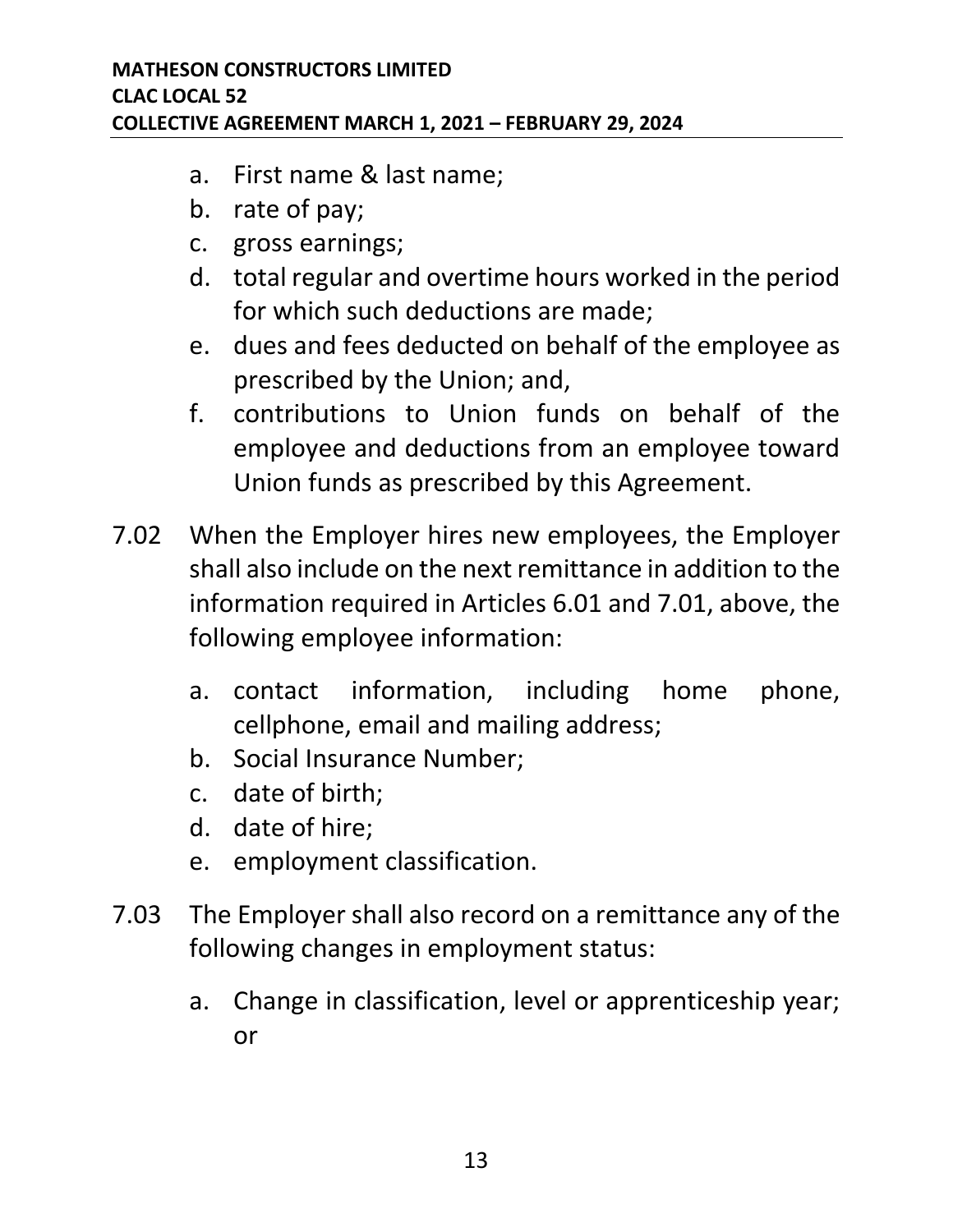- b. Job end date (for temporary, or permanent separation).
- 7.04 The total amount(s) checked off, deducted and contributed will be remitted by the Employer to the Union by the fifteenth (15th) day of each month following the month for which the monies were deducted and owed, together with an itemized list of the employees for whom the deductions and contributions are made and the amount remitted for each. The Union and the employees agree that the Employer will be saved harmless for all deductions and payments so made.

### <span id="page-17-0"></span>**ARTICLE 8 - UNION DUES AND UNION MEMBERSHIP**

#### 8.01 **Dues Deduction**

- a. The Employer shall deduct from each employee, from the commencement of employment, an amount equal to Union dues as set by the National Convention of the Union and as continued within the Employer Dues Directive issued by the Union office.
- b. The Employer is authorized to deduct any administration fees owing by employees to the Union when hired.
- 8.02 Neither the Employer nor the Union will compel employees to become members of the Union. The Employer will not discriminate against employees because of Union membership or lack thereof, and it will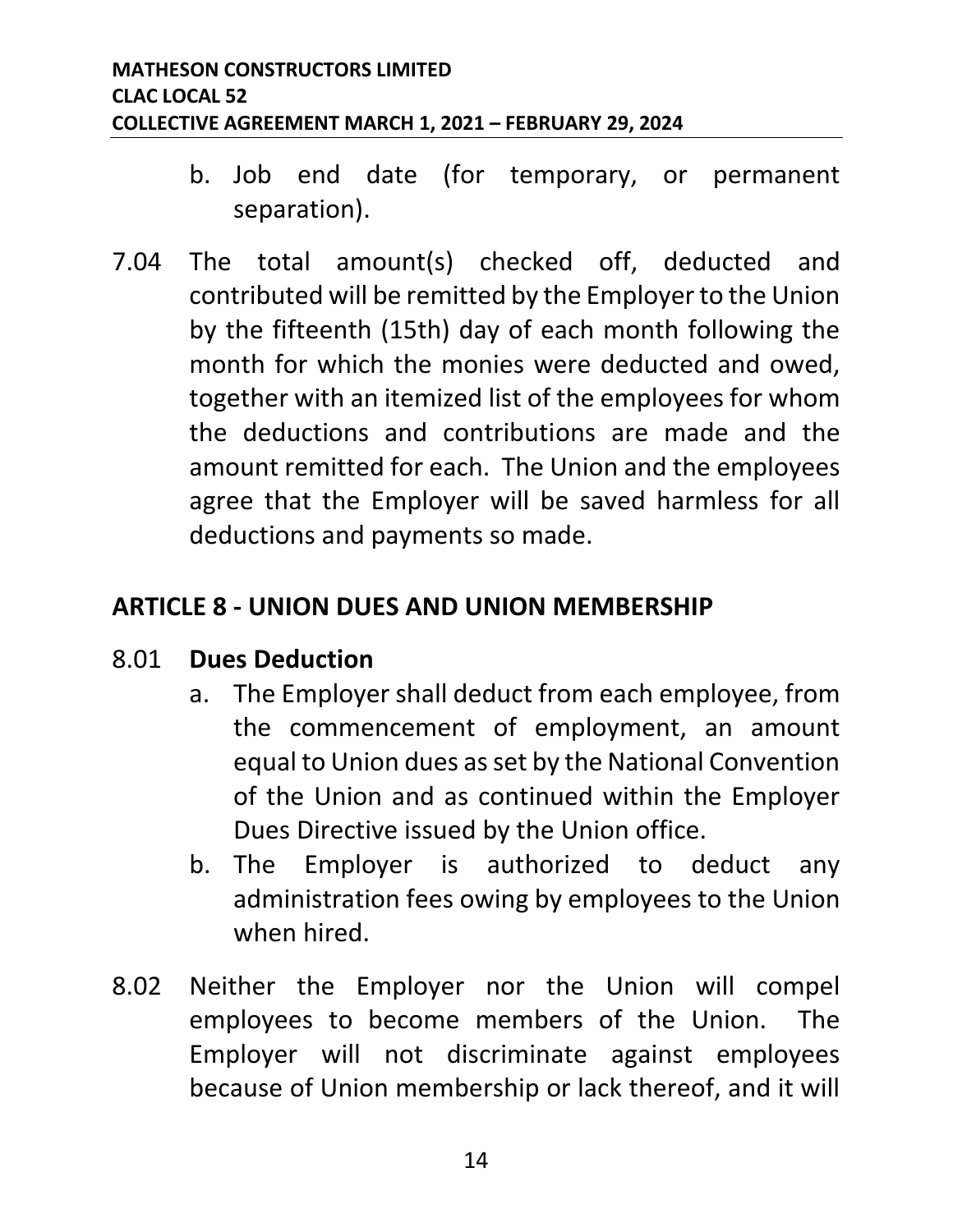inform all new employees of the contractual relationship with the Union. All new employees shall be referred by the Employer to a Union Steward or a CLAC Representative in order to give the Union an opportunity to describe the Union, its purpose, representation policies, and any other information relevant to such new employees.

8.03 Employees who cannot support the Union with their dues for reasons of conscience, as determined by the Union's internal guidelines of what constitutes a conscientious objection, may apply to the Union, in writing, to have their dues redirected. Such application shall outline the nature of the conscientious objection.

#### <span id="page-18-0"></span>**ARTICLE 9 - WAGES AND RATES OF PAY**

- 9.01 Wage rate schedules applicable to various job classifications are as set forth in Schedule "A" attached hereto and made part hereof. The wages shall apply to all work performed by the employees.
- 9.02 Wages shall be paid by direct deposit. The employer will provide a statement identifying both the Employer and employee, outlining regular hours worked, the hourly rate, overtime hours worked, the total earnings, amounts of deductions, net earnings and contributions to the Union Funds. Such statement to be made available by private access to an employee payroll account. By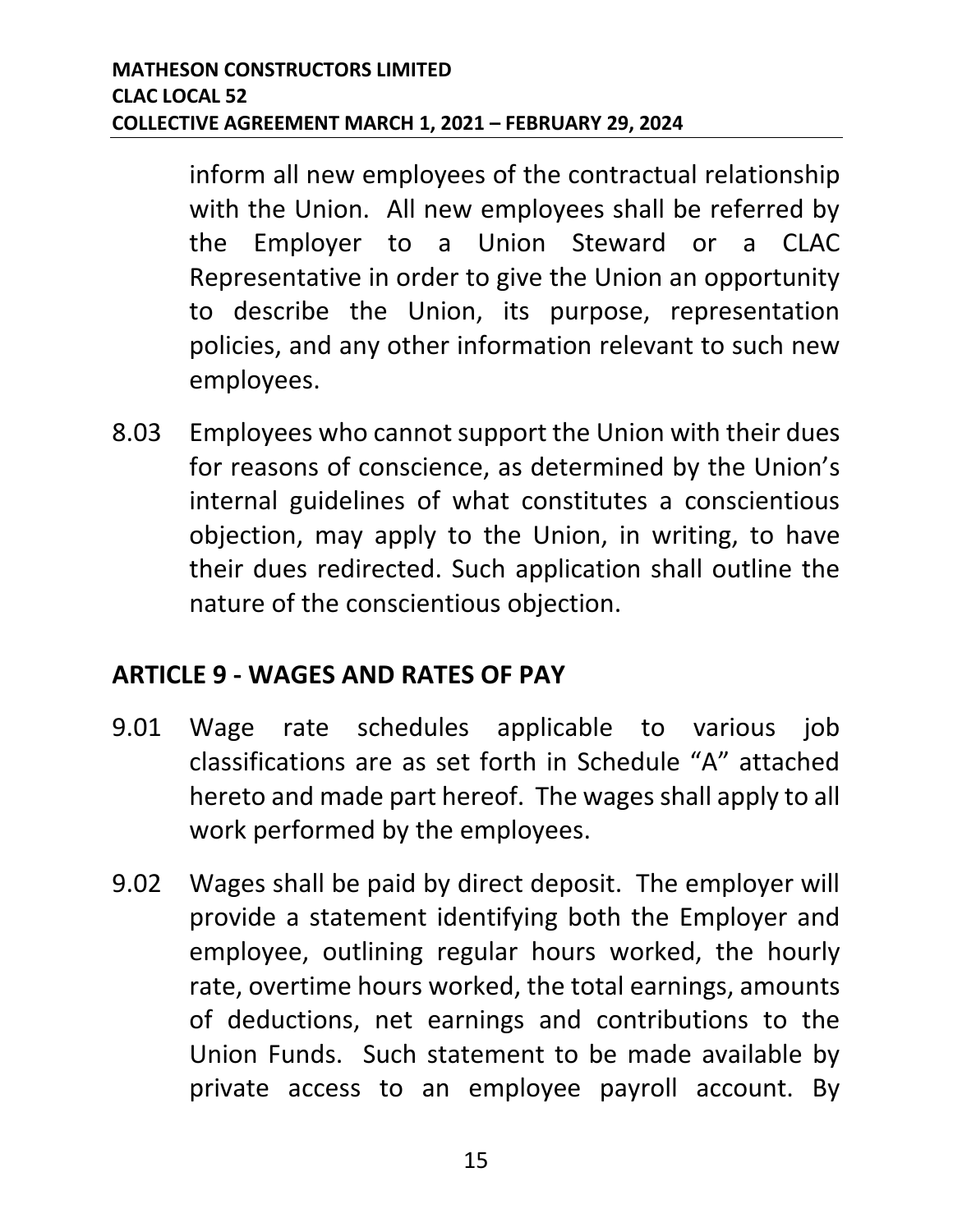request, an employee may receive a statement by email from the employer. Where the employee doesn't have ready access to email the employee may request that paper statements be issued by the employer to the employee's work site or home address.

- 9.03 In the event that a new classification is established by the Employer the wage rate applicable for such newly established classification shall be subject to negotiations between the Employer and the Union. Should the Employer and the Union fail to successfully negotiate such wage rate, the parties agree that the sole issue of the establishment of such wage rate may be submitted to arbitration in accordance with the Arbitration provisions of this Agreement.
- 9.04 When there is a temporary shortage of work within a given work day in a specific classification, the Employer may assign employees to another classification at their usual rate of pay provided the employee is qualified to do that work.
- 9.05 Employees given the option to work in another classification for which they are qualified instead of being laid off shall be paid the rate for the new classification. This will be recorded in writing and signed by the Employer, the employee and the Steward.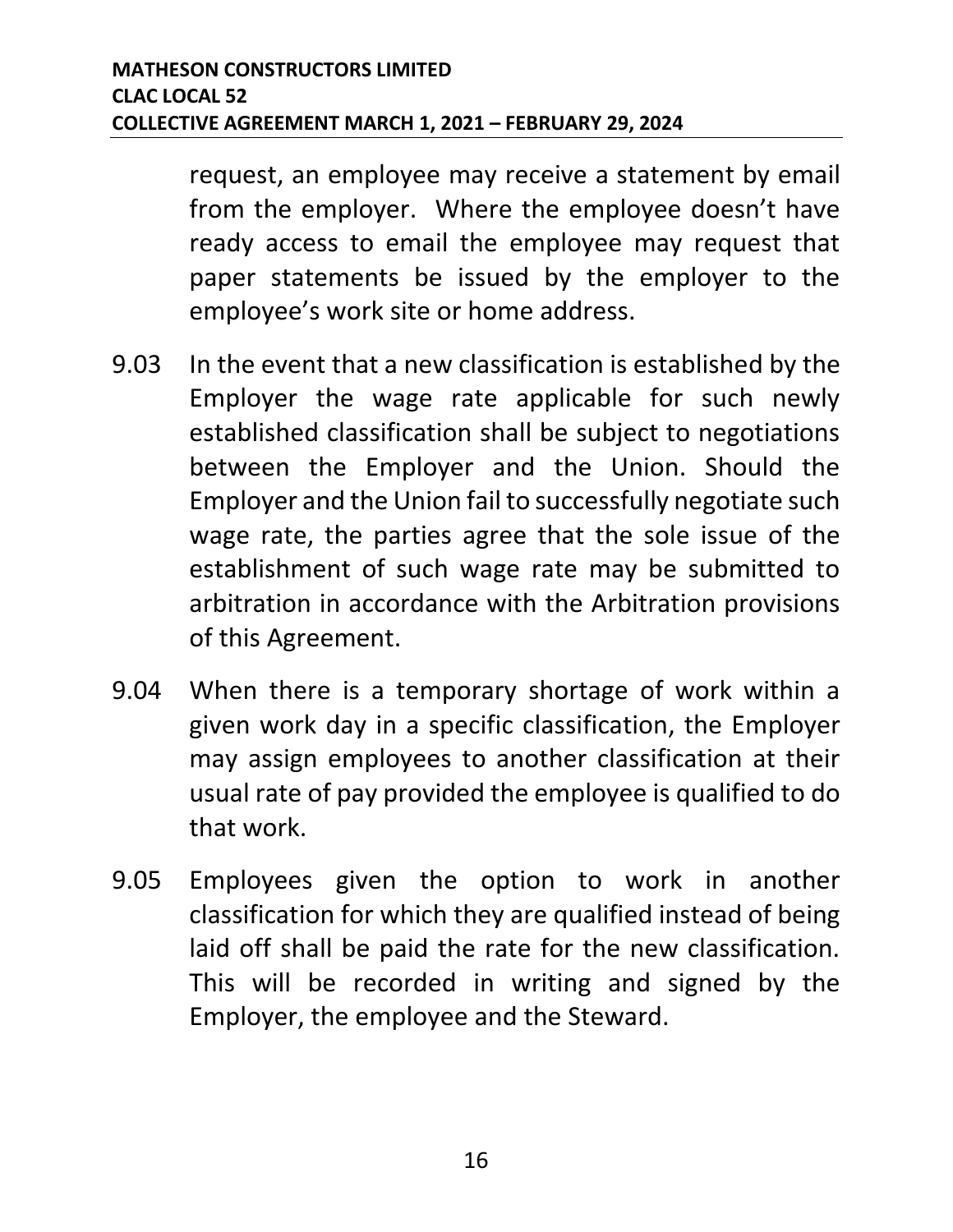#### 9.06 **Show Up Time**

Employees who report to work as directed (e.g. to site, shop, yard) without having been notified that there is no work available and who are sent home because of lack of work before having worked four (4) hours shall receive four (4) hours pay at their usual hourly rate. Such employees shall receive their usual accommodation allowance when applicable.

Employees must inform the Employer of a means of being contacted on short notice. If the Employer attempts to contact an employee this way in an effort to inform the employee of a lack of work, and the Employer is unable to do so, the employee will not be entitled to show up time.

#### 9.07 **Minimum Shift Length**

Where shortage of material, weather, site access or other reasons out of the employees' control cause a shortage of work on a day, employees work will be paid the greater of the hours worked that day or three (3) hours pay at their regular hourly rate of pay.

#### 9.08 **Call Back**

Employees who are called back to work in the same day will receive a minimum of four (4) hours pay at the appropriate rate. Such hours are paid at overtime rates.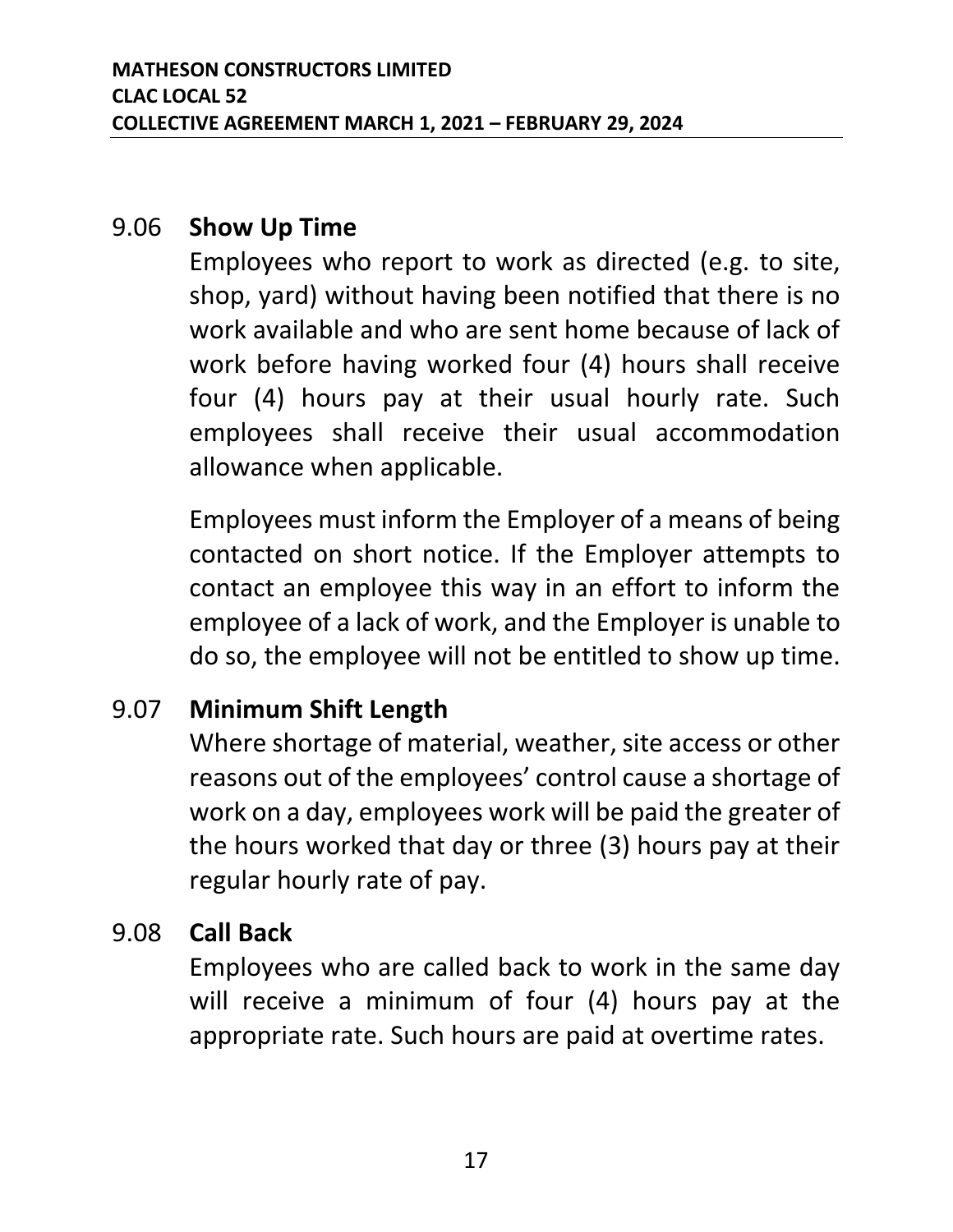#### 9.09 **Shift Premiums**

A shift premium of ten percent (10%) applies where the shift begins earlier than 5:00 a.m. and later than 2:59 p.m.

#### 9.10 **Shift Change**

Where employees are assigned mid-week to work a nonday shift (whether due to emergencies or a shift change) and as a result lose a shift in the regular work week, such employees will be paid six (6) hours for such loss of earnings.

#### <span id="page-21-0"></span>**ARTICLE 10 - HOURS OF WORK AND OVERTIME**

- 10.01 A regular workweek shall consist of forty-four (44) hours, comprised of five (5) regular work days, Monday to Friday inclusive. Employees and Employer may jointly agree to amend the regular work day, subject to the requirements of each work site.
- 10.02 There shall be two (2) paid coffee breaks of no more than fifteen (15) minutes on each shift. Employees shall take an unpaid meal period of one-half  $(\frac{1}{2})$  hour at the midpoint of their shift, or at such time during their work day which is convenient. Where a shift is scheduled or expected to be eleven (11) hours or longer, there will be a third paid coffee break after ten (10) hours worked.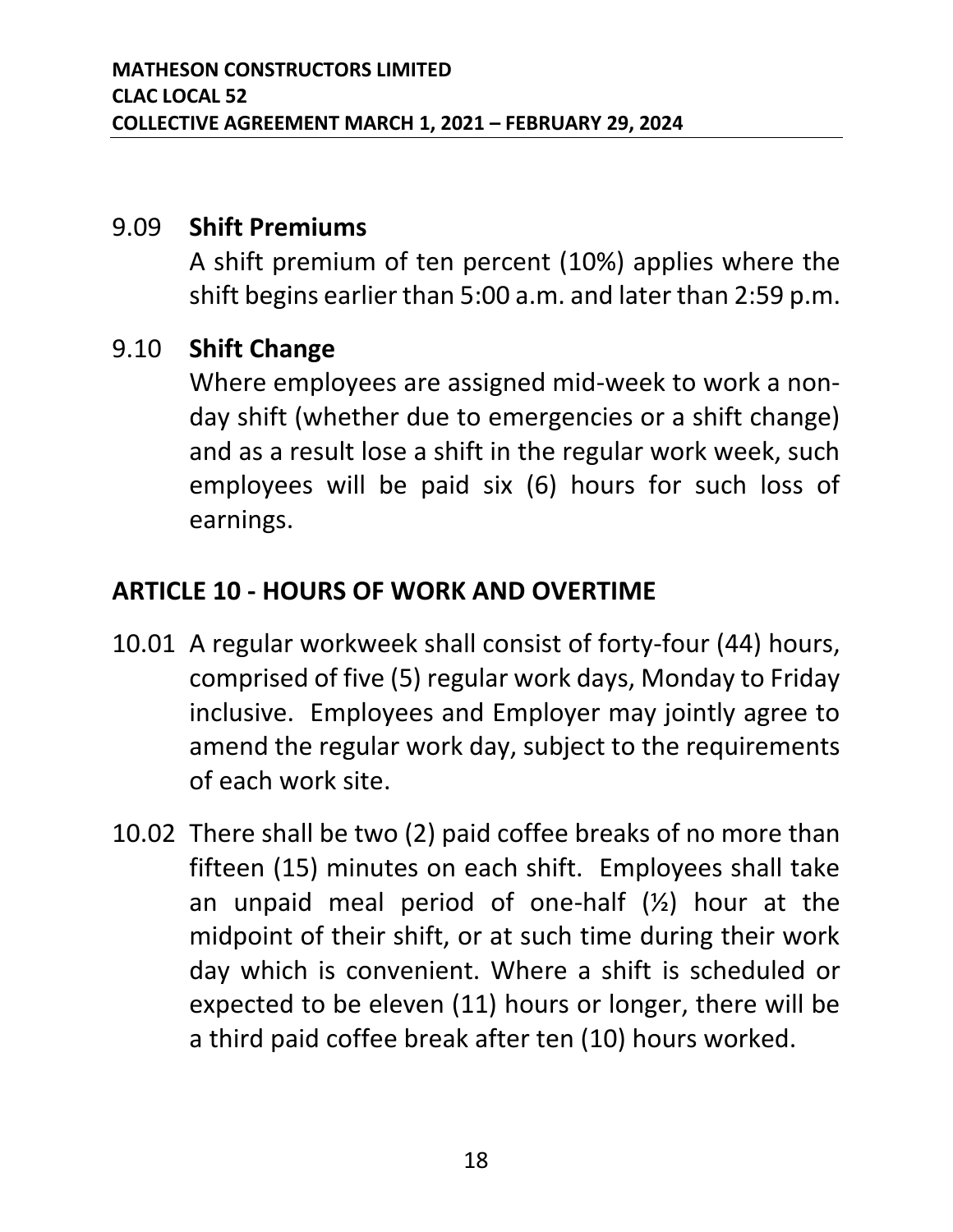- 10.03 Provided the employee notifies the Employer at the time of hire the Employer agrees to respect an employee's wishes with regards to not working certain days of the week or certain hours of the day because of religious convictions.
- 10.04 Hours of work and overtime as set out in this Agreement may be modified by mutual agreement between the Employer and the Union for selected projects.

When the Employer wishes to modify the work schedule or to implement rotating shifts on a project, the Employer shall notify the CLAC Representative of the effective date of the new schedule. Notice of the schedule shall include the provision of daily and weekly overtime rates.

#### 10.05 **Overtime**

- a. Work performed in excess of twelve (12) hours daily shall be paid at the rate of one and one half times (1.5x) the employee's regular hourly rate.
- b. Work performed in excess of forty-four (44) hours per week shall be paid at the rate of one and one half times (1.5x) the employee's regular hourly rate.
- c. Work shall not normally be performed on Saturday. However, if extraordinary circumstances necessitate work on Saturday, time worked shall be paid at the rate of one and one half times (1.5x) the regular rate of pay regardless of weekly hours of work.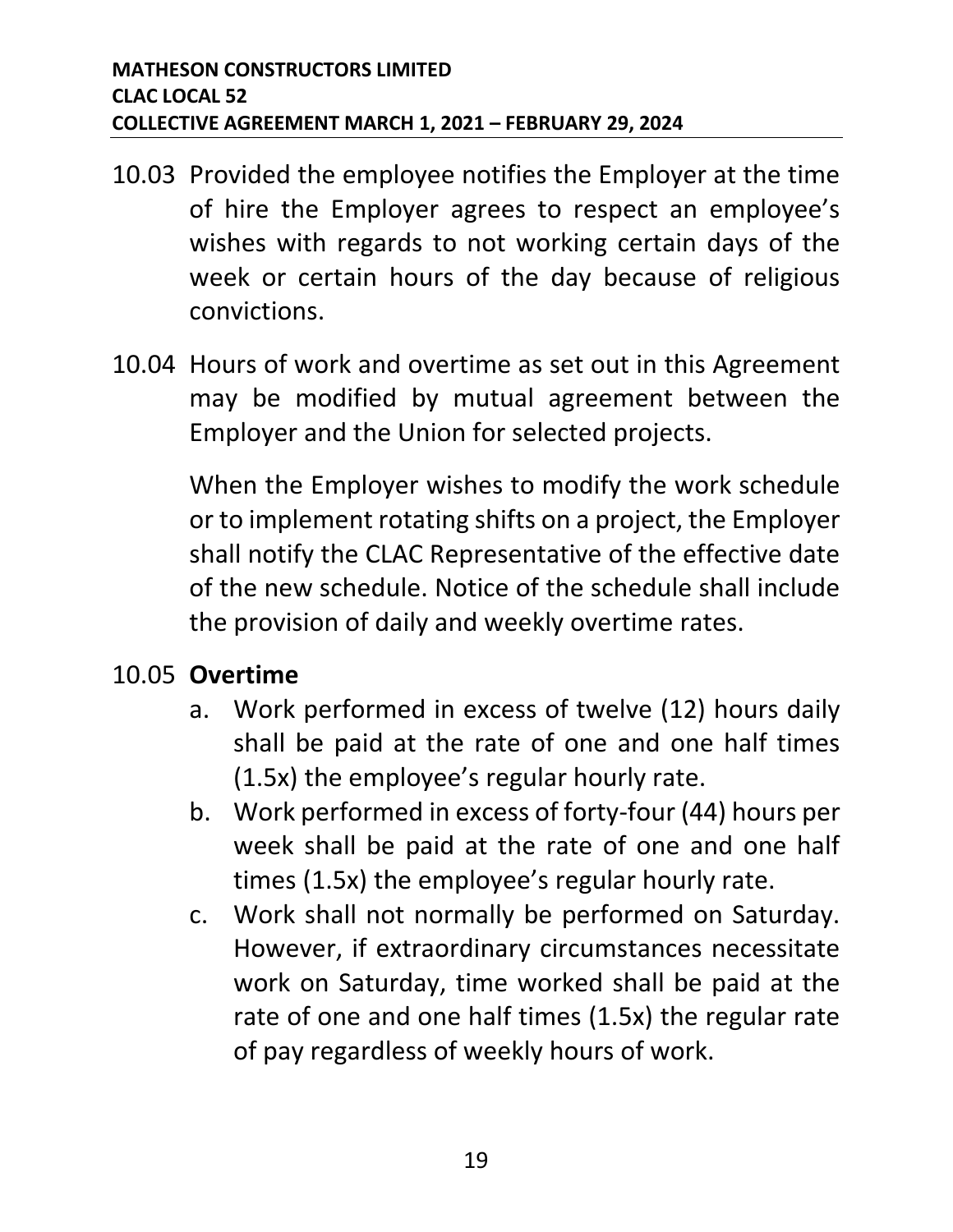- d. Work shall not normally be performed on Sunday. However, if extraordinary circumstances necessitate work on Sunday, time worked shall be paid at the rate of two times (2x) the regular rate of pay regardless of weekly hours of work.
- e. It is agreed that the provisions of this Article are for the purpose of computing overtime and shall not be construed to be a guarantee of or a limitation on the hours of work to be done per day or per week.
- 10.06 For the purposes of calculating hours of work and overtime hours in a week in which a Public holiday falls, the holiday shall be considered to have been worked the regular scheduled work hours for the project.

#### 10.07 **Distribution of shift work and overtime work**

- a. The Employer will attempt to distribute overtime work as evenly as possible among employees who normally perform the work and who indicate they wish to work overtime.
- b. The Employer will attempt to distribute night shift work as evenly as possible among employees who normally perform the work and who indicate they wish to work a night shift.
- 10.08 Overtime and daily premium pay is based on the calendar day.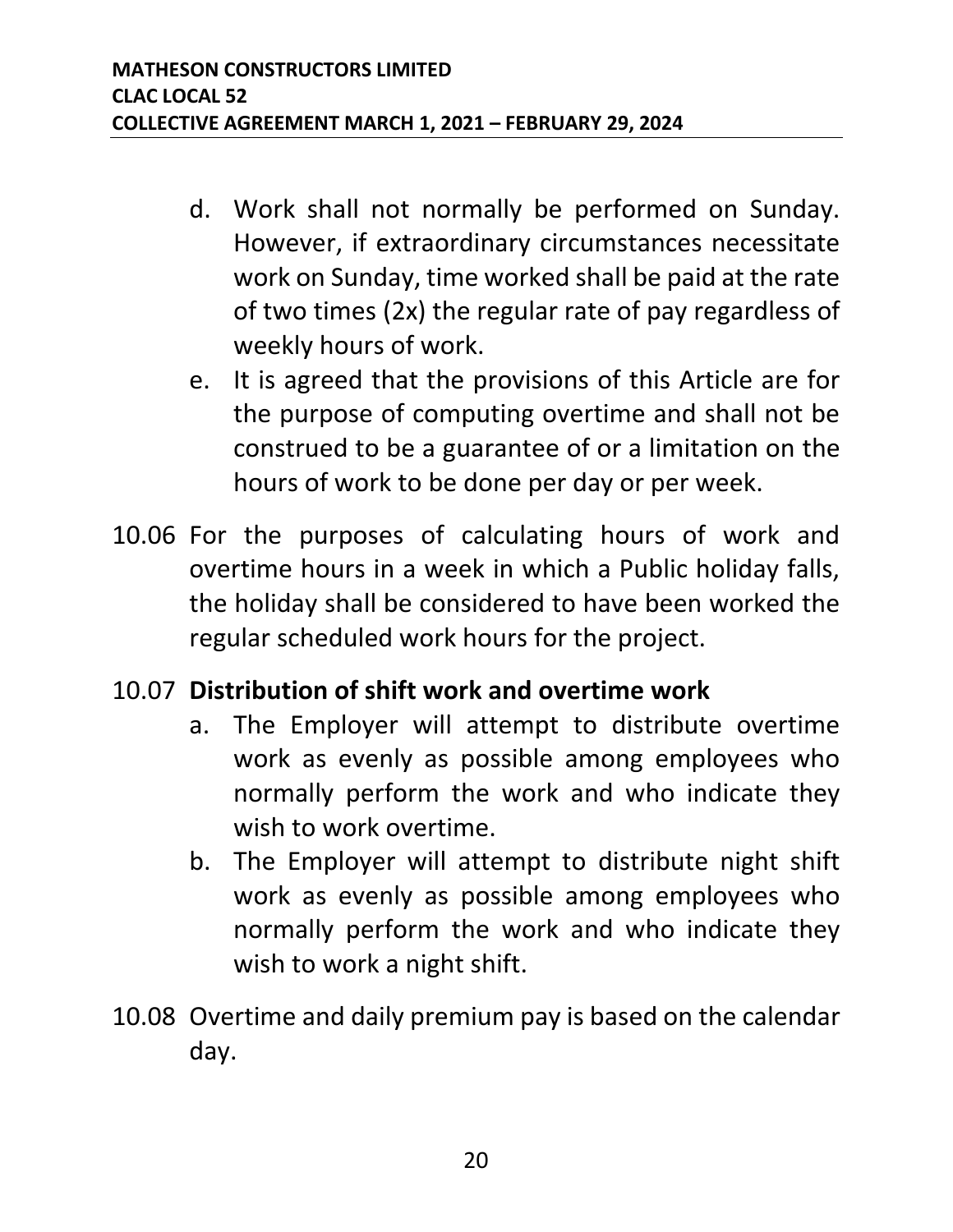10.09 There shall be no pyramiding of daily and weekly overtime. This also includes hours worked on a Public Holiday.

# <span id="page-24-0"></span>**ARTICLE 11 - VACATION & VACATION PAY/PERSONAL EMERGENCY LEAVE (PEL) & PEL PAY AND PUBLIC HOLIDAYS & HOLIDAY PAY**

- 11.01 Employees shall be entitled to receive an amount equal to ten percent (10%) of their total annual gross earnings (excluding any bonuses paid) for vacation, personal emergency leave and public holiday pay. For tax purposes, vacation, person emergency leave and public holiday pay shall be taxed over the period of time during which it was earned. Of this amount five point two percent (5.2%) is for vacation pay, point eight percent (0.8%) is for personal emergency leave pay and four percent (4%) is for public holiday pay.
- 11.02 The Employer will remit the vacation pay and Public holiday pay of each employee to the Union's Employee Trust Fund together with, and in the same manner as union dues and other remittances, as described by the Remittances Article of this Agreement and the Union's Remittance Policy.
- 11.03 Employees will be entitled to receive the amount identified in Article 11.01 in lieu of the following Public holidays.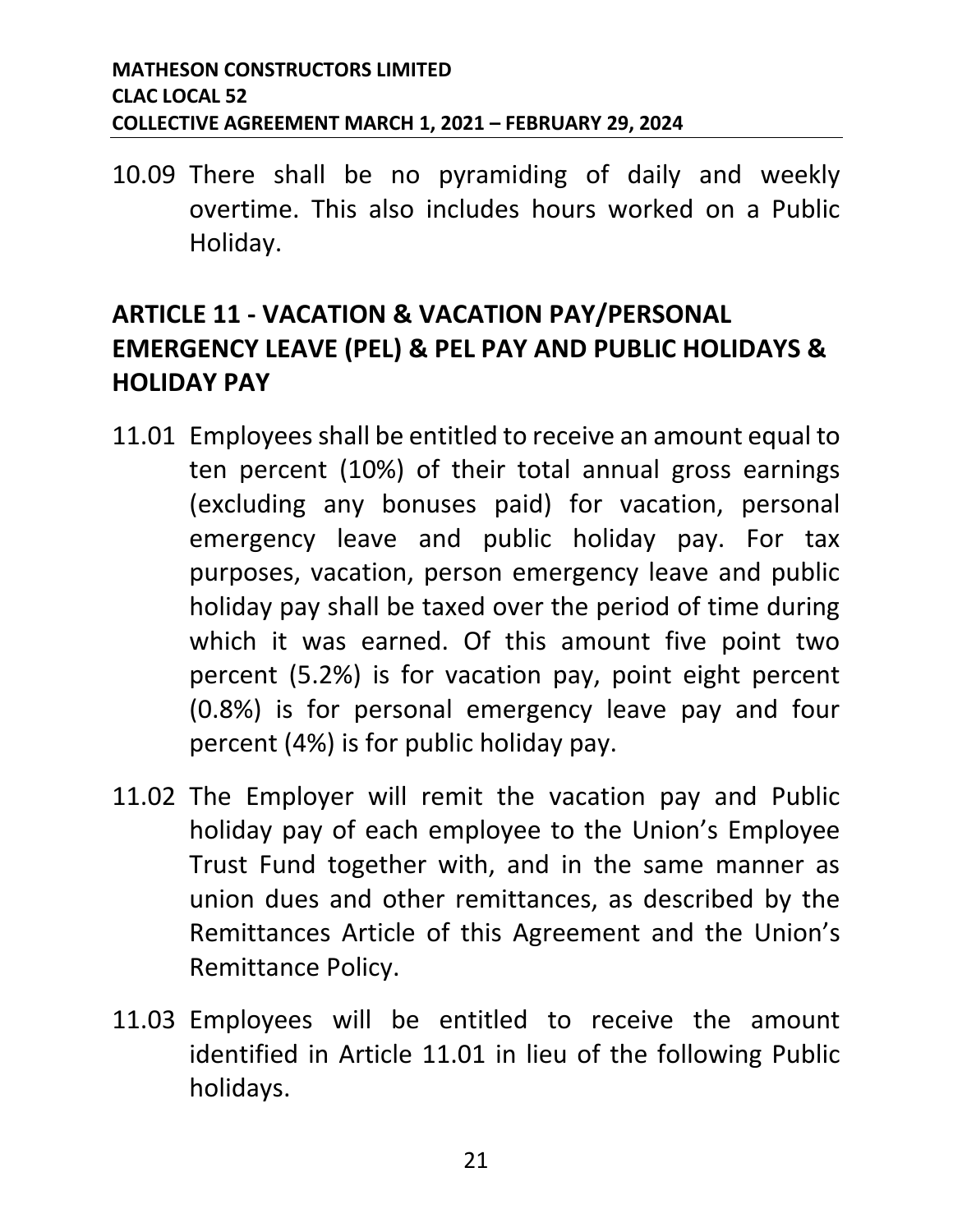New Year's Day, Family Day, Good Friday, Victoria Day, Canada Day, Civic Holiday, Labour Day, Thanksgiving Day, Christmas Day and Boxing Day.

- 11.04 Work performed on a Public holiday shall be paid at the rate of one and one half times (1.5x) the employee's regular hourly rate.
- 11.05 The Employer shall endeavour to provide the Union as much notice as is possible of its intention to substitute a regular workday for a holiday. Such substitution may be made on a project basis and applies to all on that site or companywide as circumstances dictate. Any work performed as directed by the Employer on the substitute holiday will be paid at one and one half times (1.5x) the employee's regular hourly rate.
- 11.06 The Employer will grant vacations at the times requested considering business requirements.

#### <span id="page-25-0"></span>**ARTICLE 12 - LAYOFS AND RECALLS**

- 12.01 When, in the opinion of the Employer, a reduction of the workforce is inevitable, students and probationary employees shall be laid off. If further reductions are necessary the Employer shall be guided by the following considerations (not necessarily in this order):
	- a. Length of service of the employees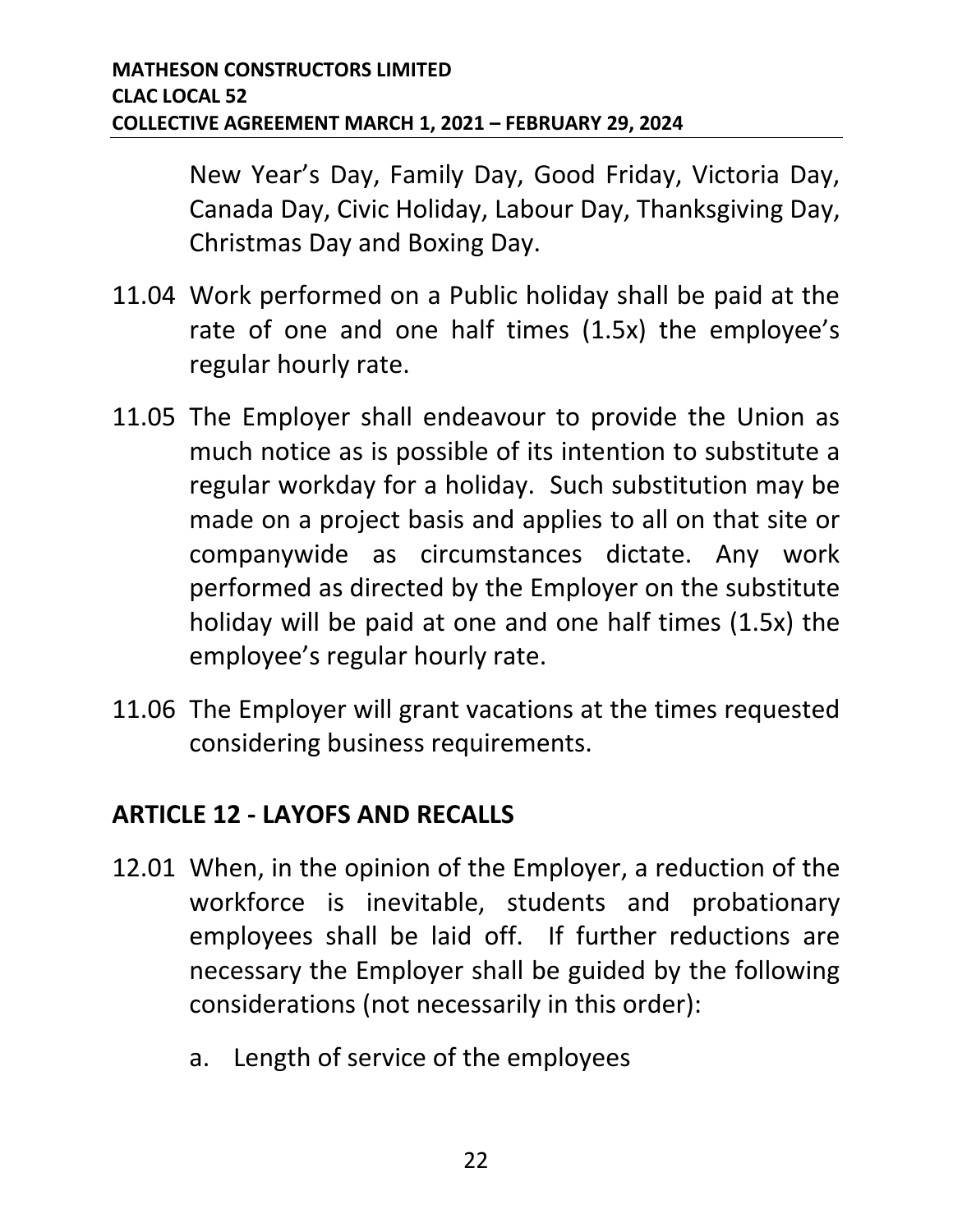- b. The ability, efficiency and productivity of the employees
- c. Such other reasonable and objective standards the Employer deems useful
- 12.02 The Employer will notify the Union (Steward and CLAC Representative) of the names of employees laid off by the end of the pay period during which the layoff occurred.
- 12.03 The recall of employees shall follow the same procedure and considerations used for the layoff of employees as set out above.

#### 12.04 **Notice of Layoff**

The Employer will give employees four (4) hours' notice of layoff, when possible or four (4) hours pay in lieu of notice.

The Employer will not be required to give notice of layoff when equipment failure, shortage of material, or other reasons beyond the control on the Employer causes a stoppage of operation on a day to day basis.

# <span id="page-26-0"></span>**ARTICLE 13 - TRANSPORTATION, TRAVEL TIME AND ROOM AND BOARD**

13.01 Transportation/Live-Out Allowance are paid as follows: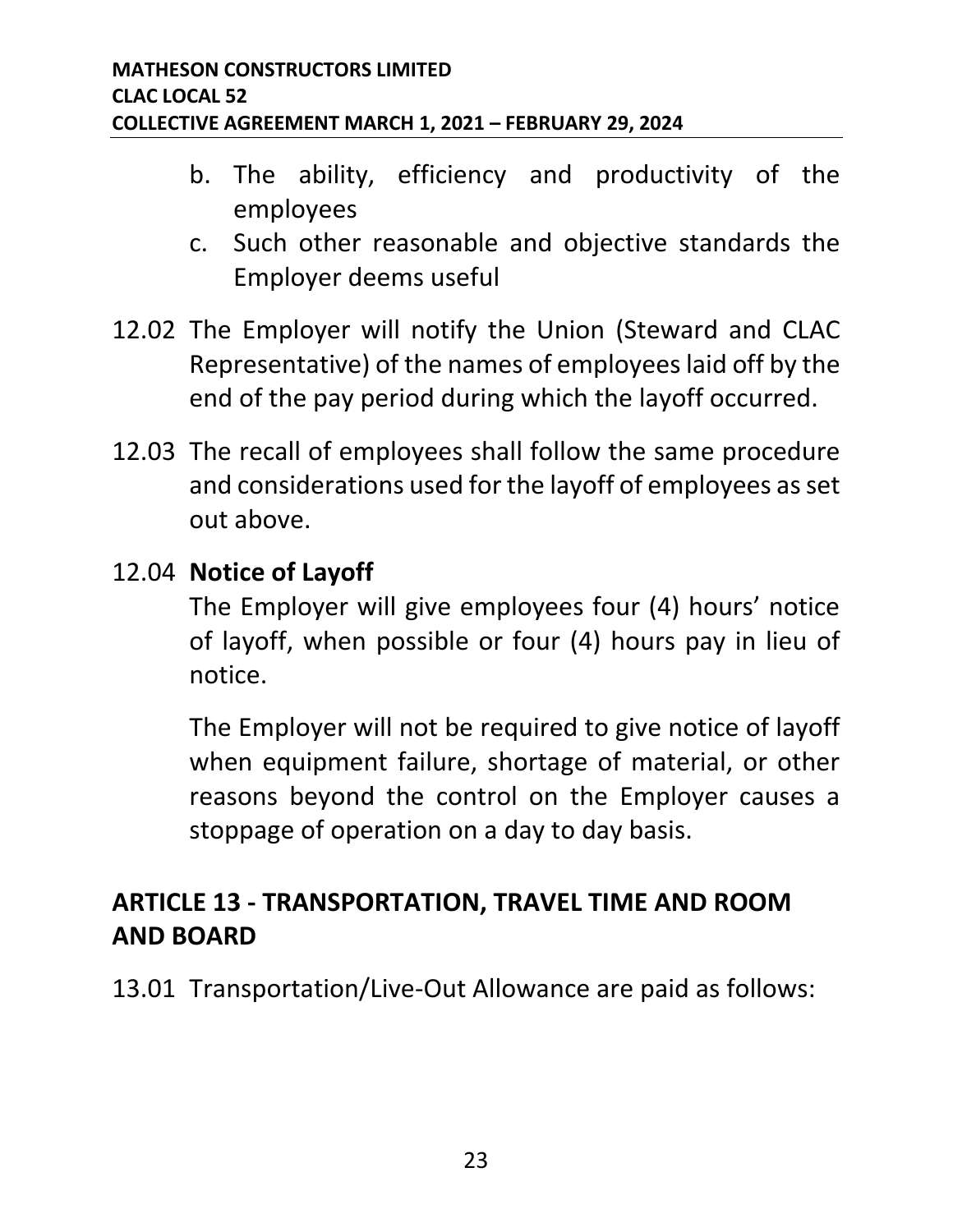| Distance <sup>1</sup> (home to site)   Allowance |                                                                                        |
|--------------------------------------------------|----------------------------------------------------------------------------------------|
| 0-69 km                                          | <b>NONE</b>                                                                            |
| 70-139 km                                        | Mileage paid (less first 70 km)<br>each way), at CRA mileage<br>guideline <sup>2</sup> |
| 140-199 km                                       | Daily LOA <sup>3</sup> per day worked                                                  |

<sup>1</sup>Distance is calculated using Google Maps as the shortest distance by road, excluding toll roads unless the Employer is paying the toll, between the worker's primary residence and the site yard.

 $22021$  CRA mileage guide is fifty-nine cents (\$0.59) per km.

<sup>3</sup>LOA means live out allowance and it is designed to cover the costs of food and lodging. Daily LOA is one hundred dollars (\$100.00).

Where the Employer provides living accommodation the daily LOA is reduced by fifty percent (50%).

LOA is paid for jobs where the distance is more than one hundred and forty (140) km from the employee's residence.

LOA is paid on days where an employee has performed work for the employer.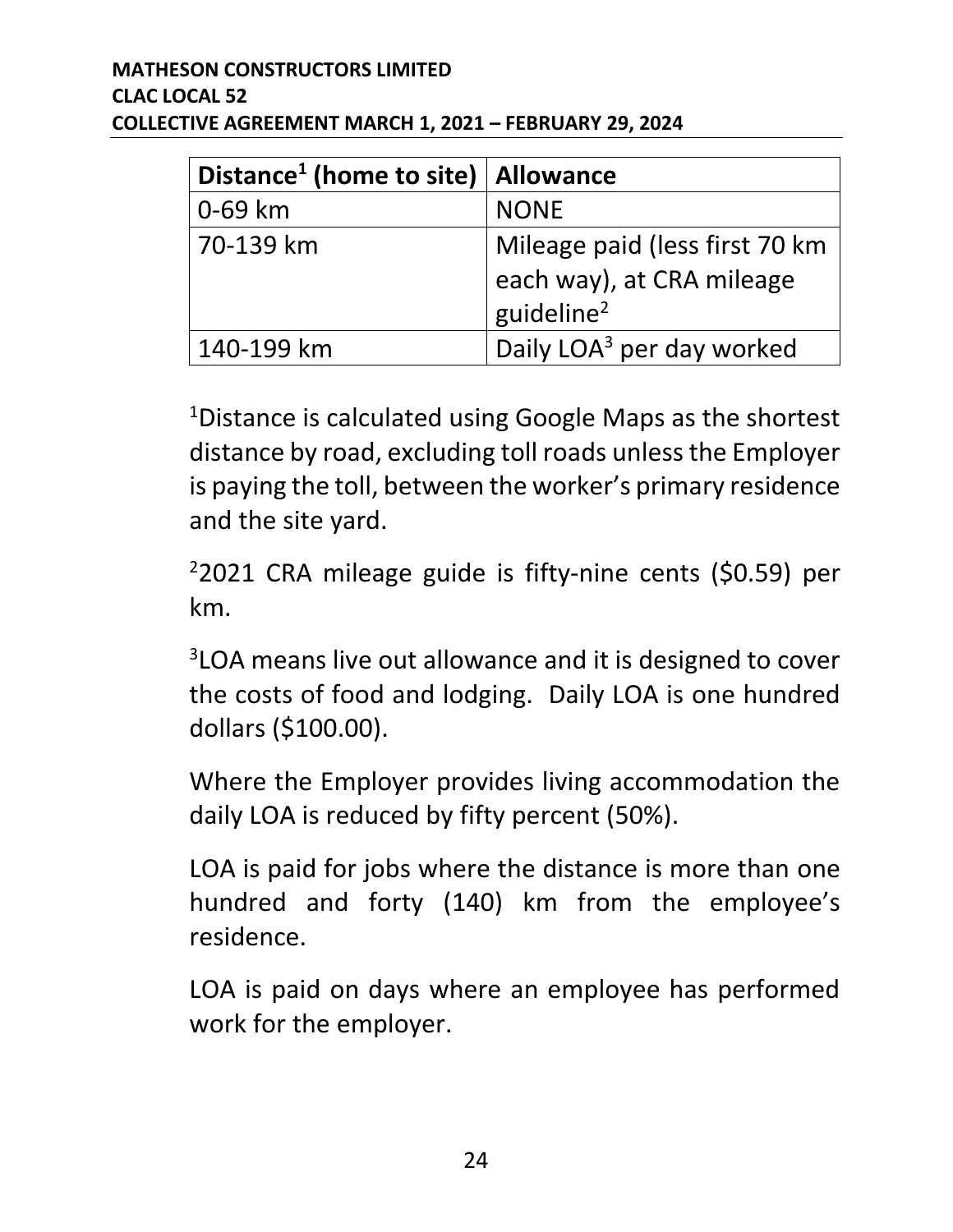#### 13.02 **Company Transportation**

The Employer does not provide company vehicles to commute to work. However, transport off of maintained roads and transport from one site to another during the day, shall be provided by the Employer.

- 13.03 Where travel to and from a project involves commercial transportation, such transportation shall be arranged by the Employer and such costs shall be borne by the Employer.
- 13.04 It is recognized by the Employer and the Union that the purpose of transportation, travel and accommodation allowance in this article is to provide a fair means of compensating employees for additional travel and accommodation expenses incurred while working on projects located beyond a reasonable distance from their residences.

#### 13.05 **Core Crew LOA**

It is the Employer's intent to hire and maintain a core workforce with specialized skills who will travel the Province from project to project. This includes but is not limited to all workers who receive a responsibility premium. That workforce will be augmented by locally hired workers in accordance with the Employment Policy article of this Agreement. It is at the Employer's discretion to pay travel related costs, if any, to such employees.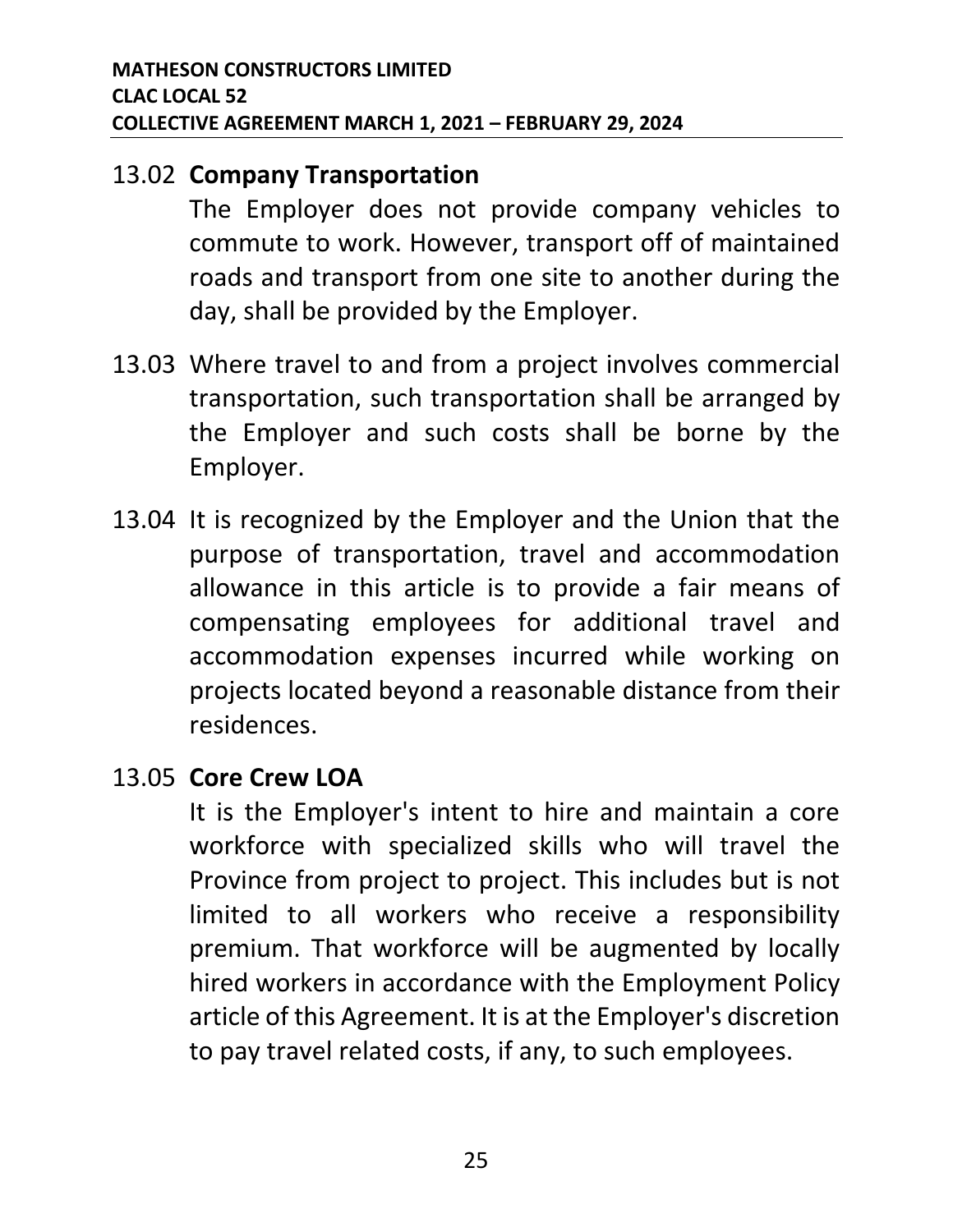#### <span id="page-29-0"></span>**ARTICLE 14 - CLAC HEALTH FUND**

- 14.01 The Union warrants and represents that the CLAC Health Fund ("Benefit Plan") is established for the benefit of the employees covered by this Agreement and further that such a Benefit Plan is supervised by a Board of Trustees.
- 14.02 The Employer agrees to remit, to the Benefit Plan the amount outlined under Schedule "A" for each hour worked by each employee covered under this Agreement in accordance with the Remittance Article and the Union's dues and remittance policy and directive.
- 14.03 The Employer will cooperate in providing information as necessary for the proper administration of the Benefit Plan. Such information will include the full name, date of birth, social insurance number and current address of all employees on whose behalf contributions are being remitted. The Employer further agrees to inform the Benefit Plan of any changes in the above employee information.
- 14.04 The Benefit Plan will be responsible for the timely reporting of taxable benefit amounts attributable to participation in the Benefit Plan. Such communication will be in the form of T4A information slips issued by the Benefit Plan, or any other documentation that may be required for reporting to Canadian provincial or federal tax authorities.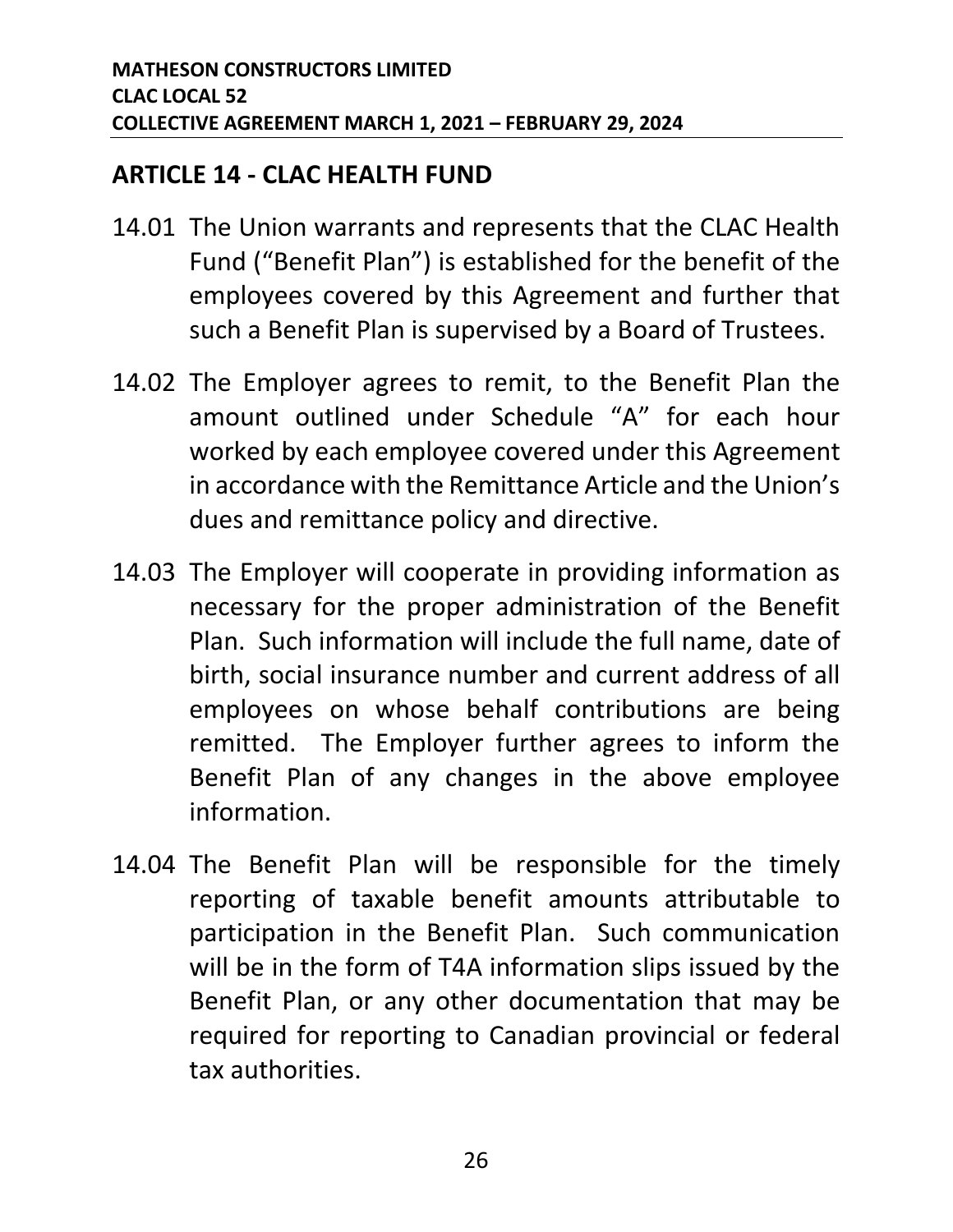14.05 The Union covenants and agrees to indemnify and hold harmless the Employer against any and all claims made against, and liability of any nature incurred by, the Employer by reason of any amounts deducted from any employee's pay and remitted to the Union as provided herein. In the event that the Employer fails to remit according to these Articles, this indemnification is inoperable. The Employer's sole obligation pursuant to this article shall be limited to making the payment more particularized herein.

#### 14.06 **Ineligibility Due to Age**

Whereas coverage under the Benefit Plan ceases for the plan participant because of age, an amount equivalent to the contributions to the Benefit Plan as outlined in Schedule "A" will be paid to that employee and treated as wages.

# <span id="page-30-0"></span>**ARTICLE 15 - PENSION PLAN**

- 15.01 The CLAC Pension Plan ("the Plan"), a defined contribution, registered pension plan, which is registered with the Canada Revenue Agency under #0398594, applies to all employees covered by this Agreement.
- 15.02 New employees will join the Plan beginning from the first day of employment.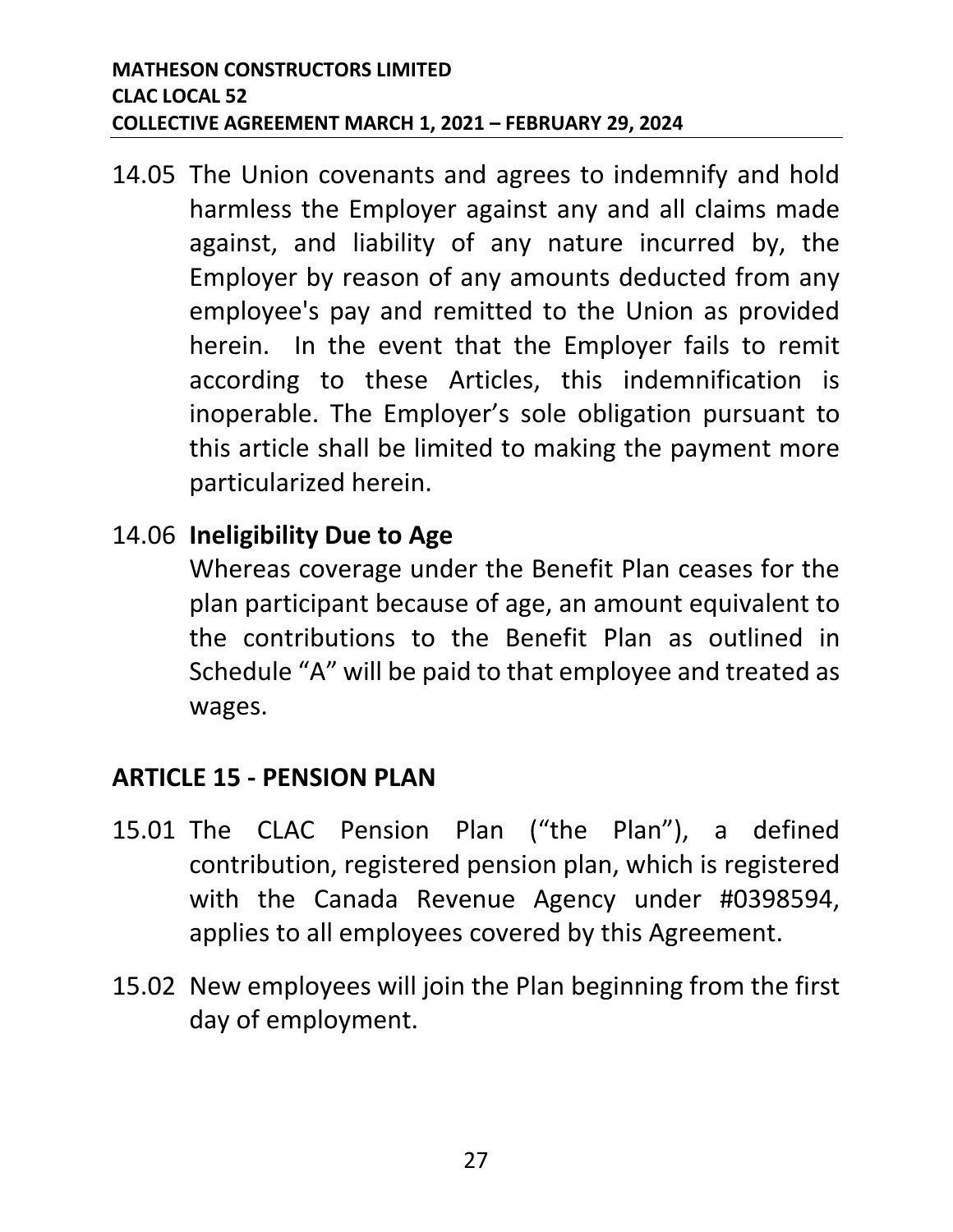- 15.03 Each pay period, the Employer shall remit to the Union, for each eligible employee, an Employer contribution as indicated in Schedule "A"; that is fifteen percent (15%). Employer contributions will vest in accordance with the rules of the Plan.
- 15.04 The Employer's contributions to the Plan will be nonrefundable to the Employer once received by the Union and will vest immediately in the employee on whose behalf the deposit was made.
- 15.05 The Employer agrees to deduct, by way of payroll deduction, and remit to the Union, additional voluntary employee pension contributions which are above and beyond those contributions outlined above. Employees must request such deductions by submitting a form provided by the Plan to the Employer. The Employer will send a copy of the completed form to the Union with the following remittance of such voluntary contributions.
- 15.06 The total amount of pension contributions remitted by the Employer, on an employee's behalf, cannot exceed the annual maximum money purchase outlined by the Canada Revenue Agency. The Employer has no obligation to monitor the employee's contribution made outside the employment relationship. For greater clarity, if employees exceed the annual maximum money purchase limit as a result of contributions made outside the employment relationship, the Employer shall not be liable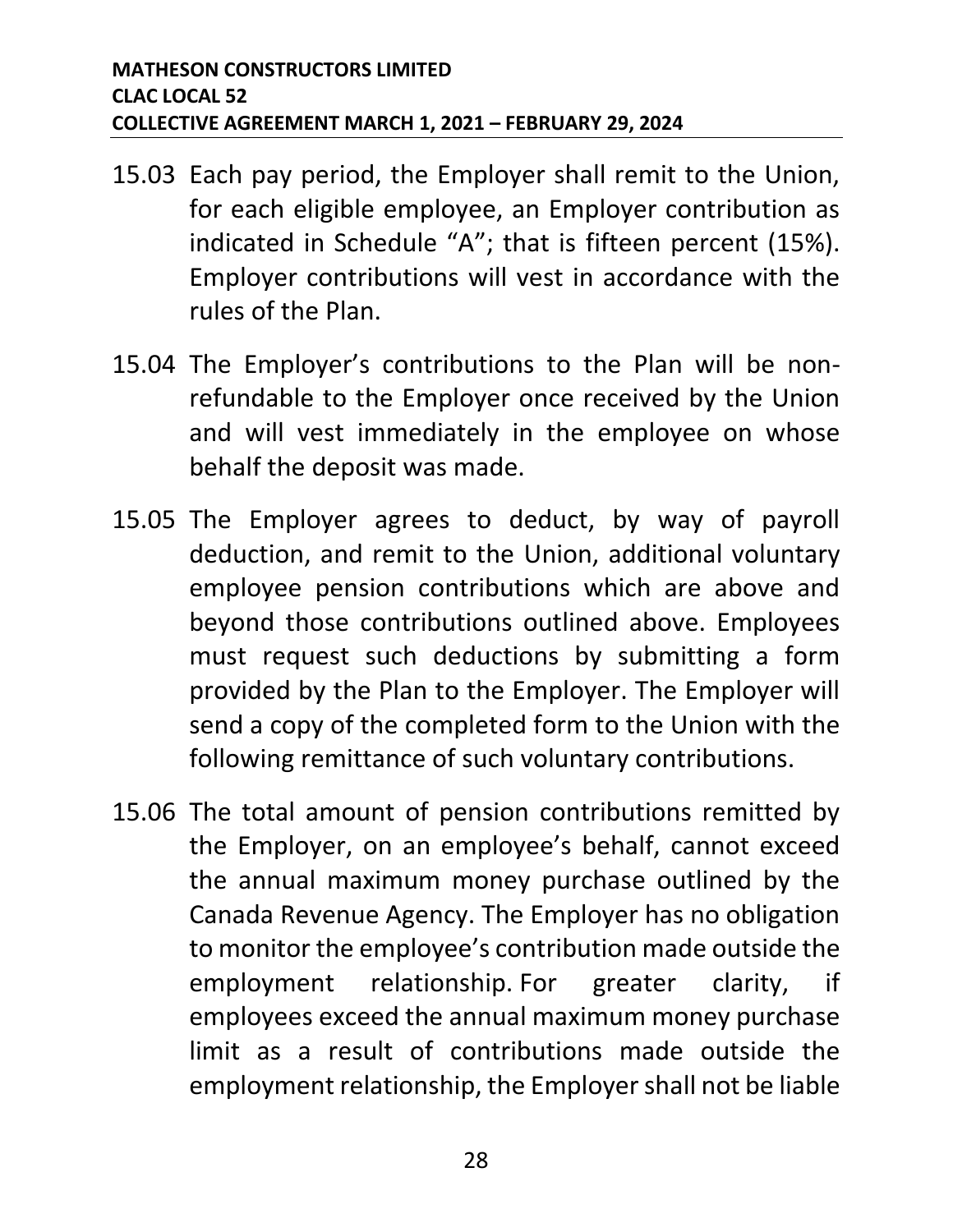for any tax consequence imposed on the employee by the Canadian Revenue Agency.

- 15.07 The Employer has an obligation to continue pension contributions during a period of injury insured under provincial workplace safety insurance legislation, to the extent required by such legislation.
- 15.08 The Employer will remit pension contributions to the Union as outlined in the Remittances Article. Employer and voluntary contributions, as the case may be, will be recorded separately on the remittance.
- 15.09 In the event that a remittance has not been received by the Union by the date set out in the Remittances Article, the Employer is responsible to compensate the Plan for any investment returns lost by the employees as a result of the late remittance. This compensation amount shall be calculated on all applicable contributions which are part of the remittance.

#### 15.10 **Ineligibility Due to Age**

Where legislation prohibits an employee from contributing because of age, an amount equivalent to the contributions will be paid to that employee as wages on each paycheque and treated as wages. This payment inlieu of pension contributions will not be less than the amount that employee would have received if they were still contributing to the Plan.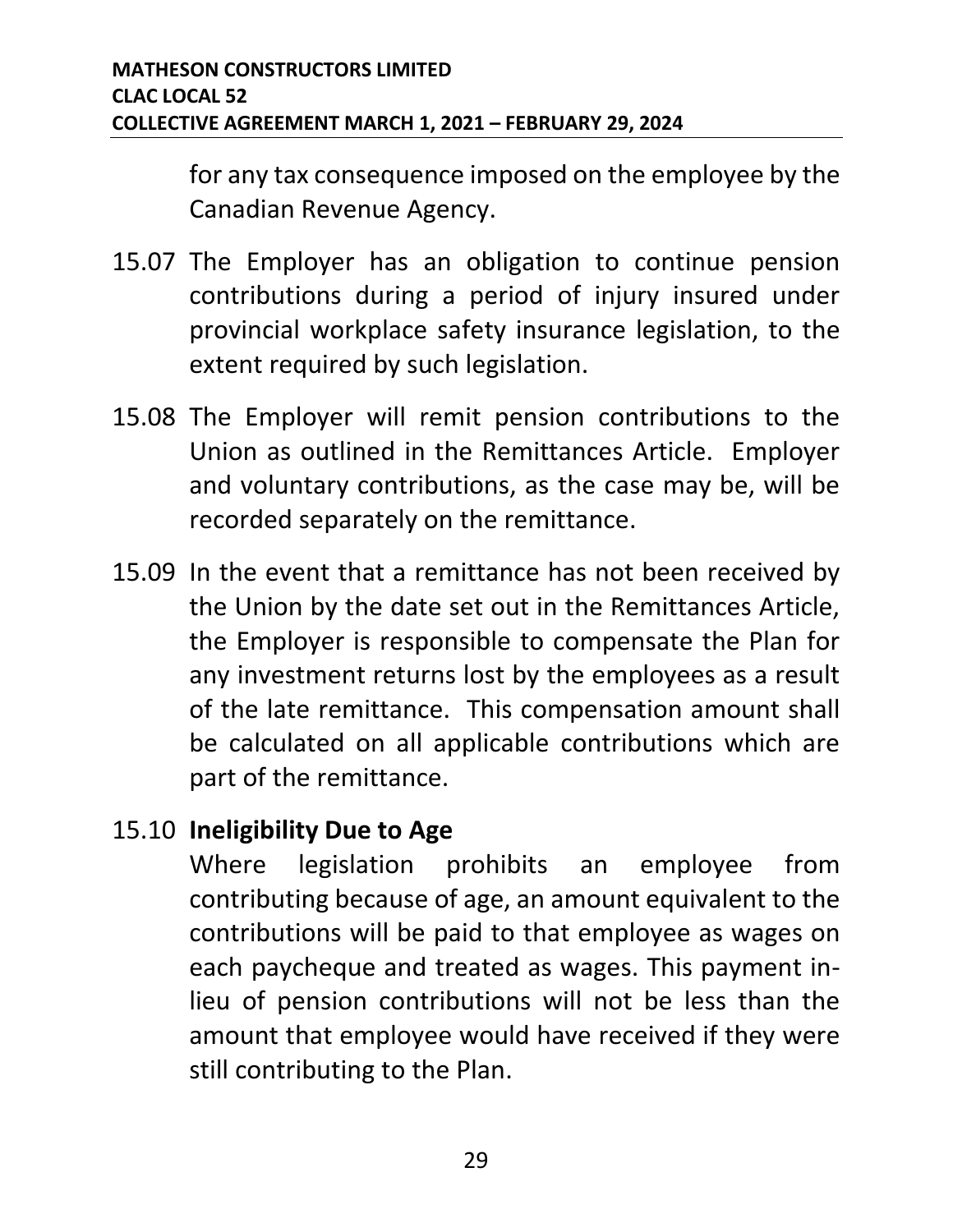- 15.11 The Union acknowledges and agrees that, other than remitting contributions to the Plan as set out in this Article, the Employer shall not be obligated to contribute toward the cost of pension benefits provided by the Plan or be responsible for providing such benefits.
- 15.12 The Employer and the Union will cooperate in providing the information required to administer the Plan on the employees' behalf. The Plan staff shall be responsible for informing the employees about the Plan, which includes providing updated account statements of all contributions received, investment returns allocated, and the current account balance.

#### <span id="page-33-0"></span>**ARTICLE 16 - HEALTH AND SAFETY**

16.01 The Employer, Union and the employees shall comply with the provisions of the *Occupational Health and Safety Act* where and when applicable. The Employer shall provide working conditions at all times which are not prejudicial to the health or efficiency of the workers.

> Employees are required to report to their Employer any unsafe work conditions, any violation of safe work policies or procedures established by the Employer, and any violation of relevant safe work legislation.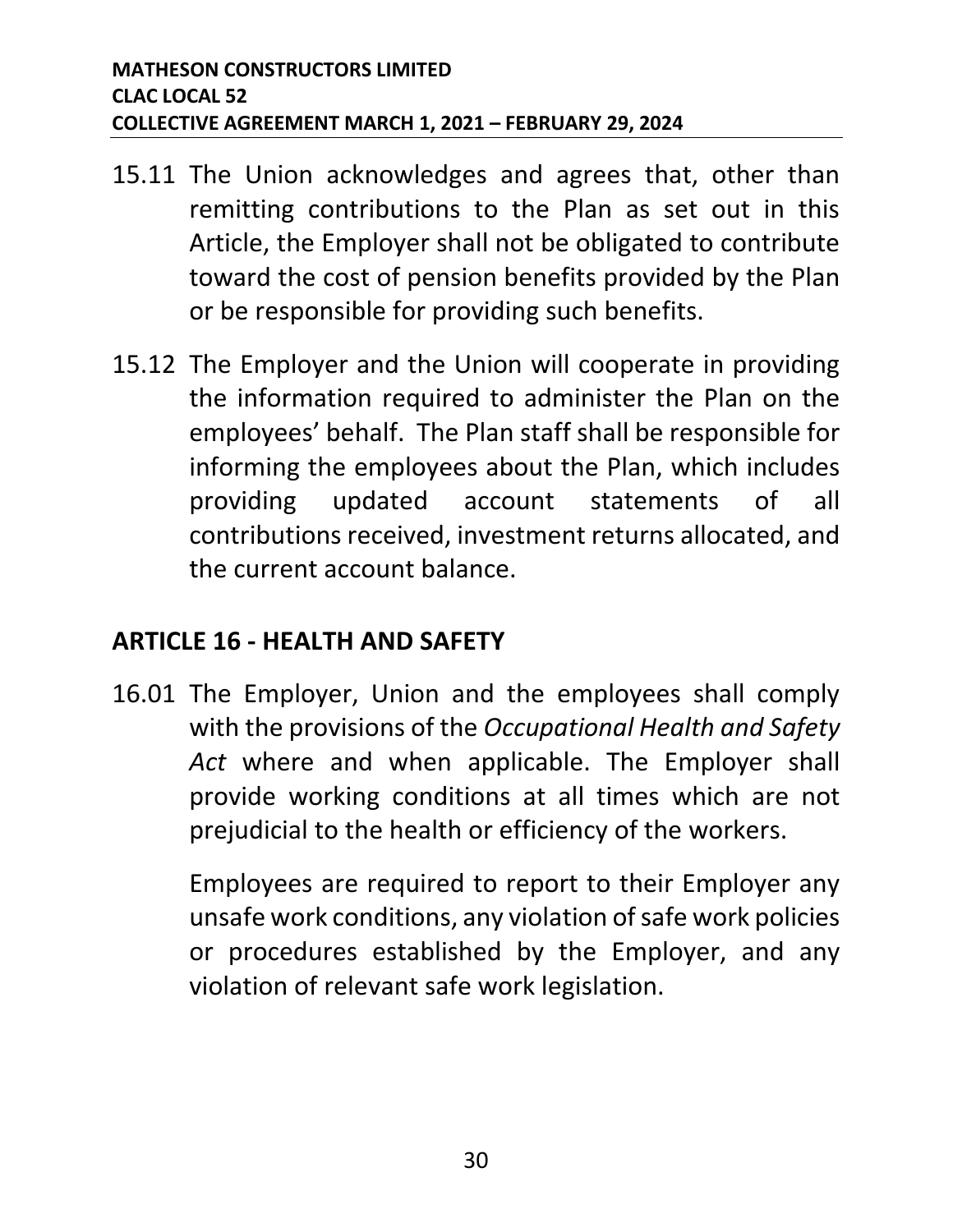16.02 Employees who are injured in the course of performing their duties and are unable to continue work shall be paid for their regular hours for the day of the injury.

> A worker who is injured on the job and requires transportation from the work site to a local physician or hospital will receive such transportation provided by the employer at the employer's cost. Where a worker requires hospitalization for a period of more than seven (7) days the employer will provide transportation, at the employer's cost, to an available treatment facility near the worker's home.

- 16.03 While attending health and safety courses authorized by or required by the Employer, including First Aid/CPR courses, employees will receive their regular hourly rate of pay. Such hours shall not attract benefit or pension contributions and shall not be used to determine eligibility overtime premium rates. Time and mileage are not paid in connection to travel to and from courses.
- 16.04 Where a job can be reasonably interrupted, employees have the right to refuse to work in inclement weather. Where such inclemency makes the work dangerous, employees may refuse work, subject to the *Occupational Health and Safety Act*, and the Construction Regulations pertaining thereto.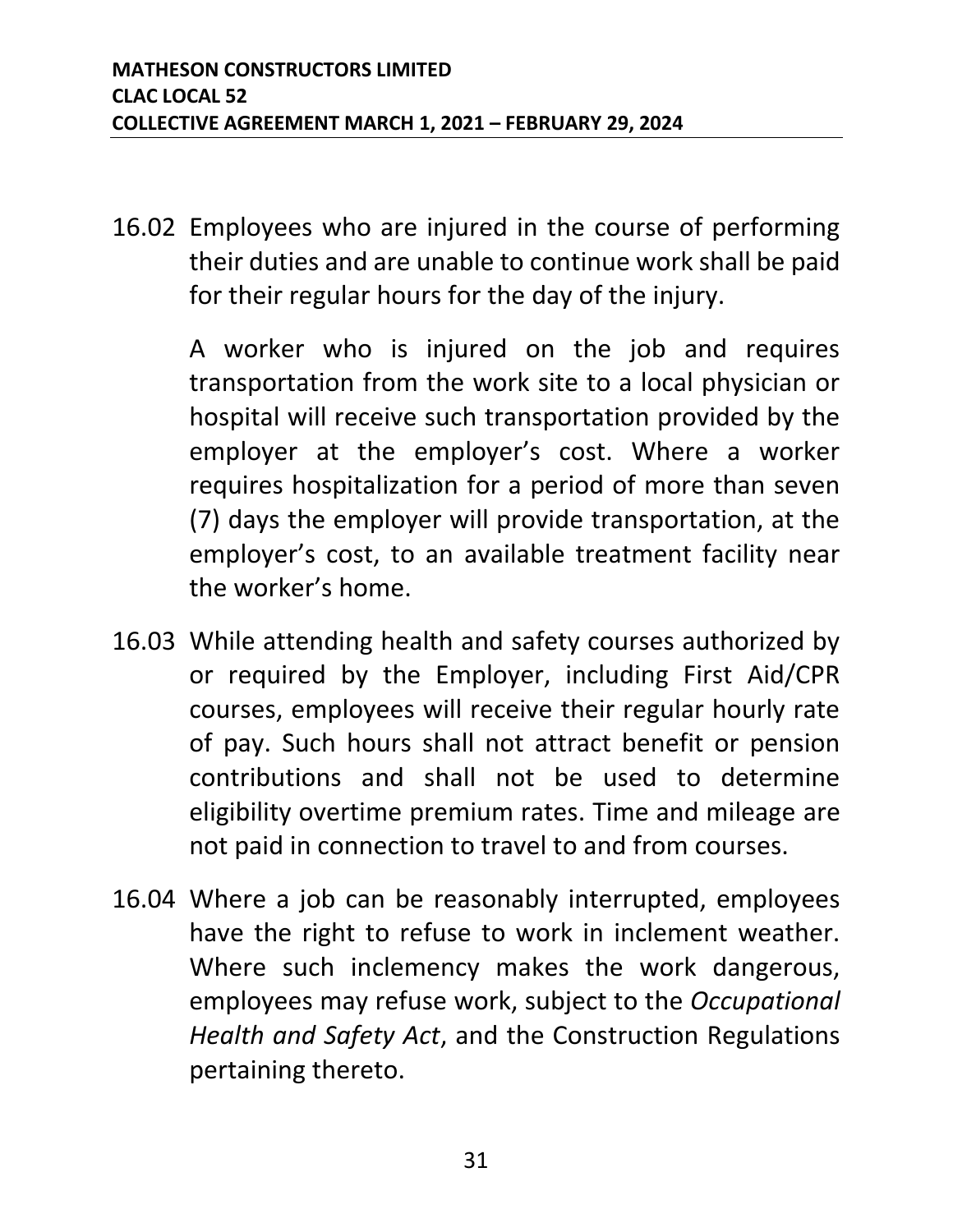#### 16.05 **Health and Safety Committee**

A committee will be formed and will meet where required by the Employer's safety policies and by statute.

#### 16.06 **Sheltered Facilities**

- a. The Employer shall provide a proper and adequate place of shelter sufficiently heated and securely locked in which the employees may eat their lunch and store their clothing. Sanitary toilets shall be provided in accordance with provisions of the *Occupational Health and Safety Act of Ontario*. The facilities referred to herein will be provided before production work commences on the job.
- b. It is further agreed that drinking water and paper cups will be provided for employees on all jobs and that washing water will be provided where outlets are available to the Employer. Further, if a trailer is used at the job site for storage of tools and equipment, in addition to use as lunchroom facilities, the tool storage area will be partitioned off, and the lunchroom facilities will be heated when necessary.

# 16.07 **Hazardous Substances**

a. Where a designated substance (acrylonitrile, arsenic, asbestos, benzene, coke oven emissions, ethylene, oxide, isocyanides, lead, mercury, silica, vinyl chloride, and any other designated substance for which there is a regulation under the *Occupational Health & Safety Act*) is known to be present and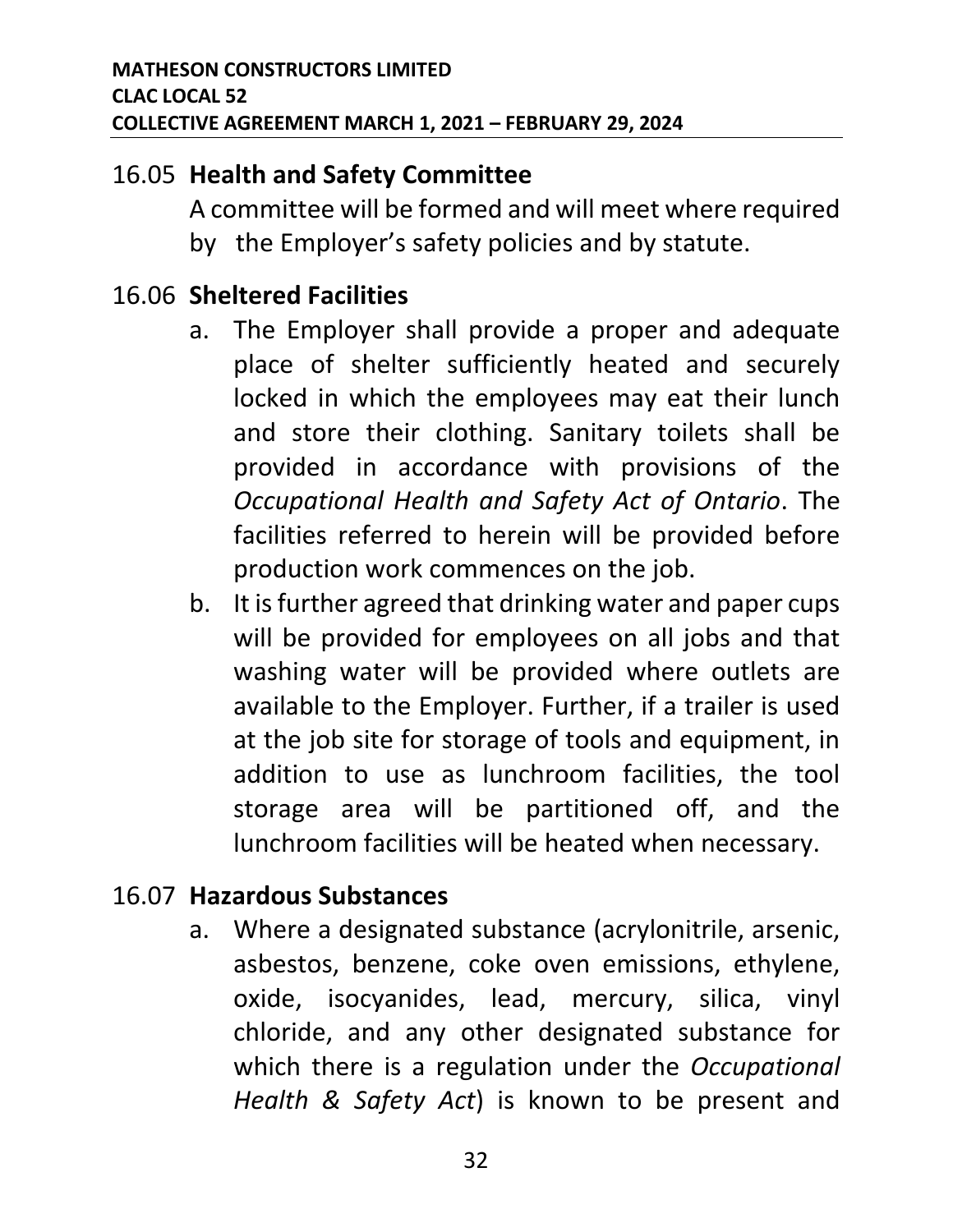employees are asked to work in proximity to that substance (i.e. must follow the precautions in the *Occupational Health & Safety Act* for working with such substances) they will be paid an additional two dollars (\$2.00) per hour worked.

b. If employees are required to work in an environment that requires specialized protective clothing or breathing apparatus (e.g. fire retardant clothing, respirators, etc. but excluding dust masks and standard PPE) because it is hazardous to the employees' health, either immediate or of a long term effect, then the employees shall receive as danger pay one dollar and fifty cents (\$1.50) per hour above their hourly rate. This premium is not paid when the premium described in 16.07a is paid.

# <span id="page-36-0"></span>**ARTICLE 17 - PERSONAL PROTECTIVE EQUIPMENT, TOOLS AND APPAREL**

17.01 Employees are required to bring their own safety boots, hard hat, high visibility vests and gloves. The Employer will furnish employees with additional personal protective equipment, including, fall protection harness suitable for each employee, eye protection and hearing protection as needed, a respirator and filters suitable to the work being done, rubber boots and/or rain gear when required in the normal course of their duties, fire retardant coveralls as needed and other personal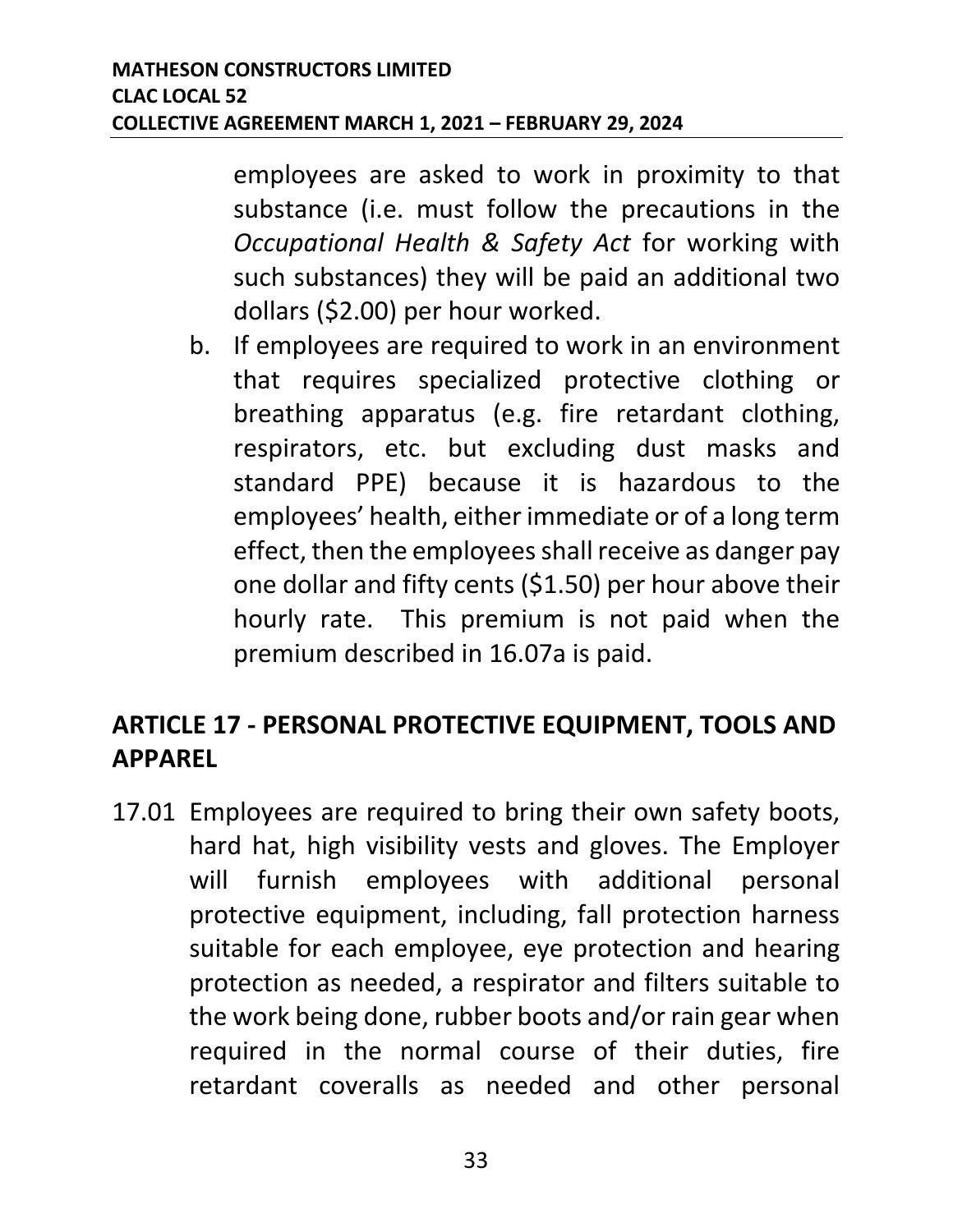protective equipment as required. Said equipment shall remain the property of the Employer. Worn out safety equipment supplied by the Employer will be replaced by the Employer upon presentation of the worn equipment. The employees shall be held responsible for loss or improper maintenance of personal protective equipment, rain gear and safety equipment provided by the Employer and may be subject to disciplinary action if found at fault.

17.02 The Employer shall supply necessary power tools for employees to perform their work. Employees shall be held responsible for the tools and equipment issued to them providing the Employer furnishes the necessary lockers, tool boxes or other safe place for storage. Labourers provide their own hand tools including hammer, tape, chalk line and pouch.

# 17.03 **Tool Allowance**

Trades persons are required to bring tools listed in Schedule "B" appended to and part of this Agreement and for which the Employer pays an allowance of nine dollars and twenty-three cents (\$9.23) per pay period added to each pay.

#### 17.04 **Boot and Clothing Allowance**

The Employer will pay an allowance of five dollars (\$5.00) per pay period added to each pay.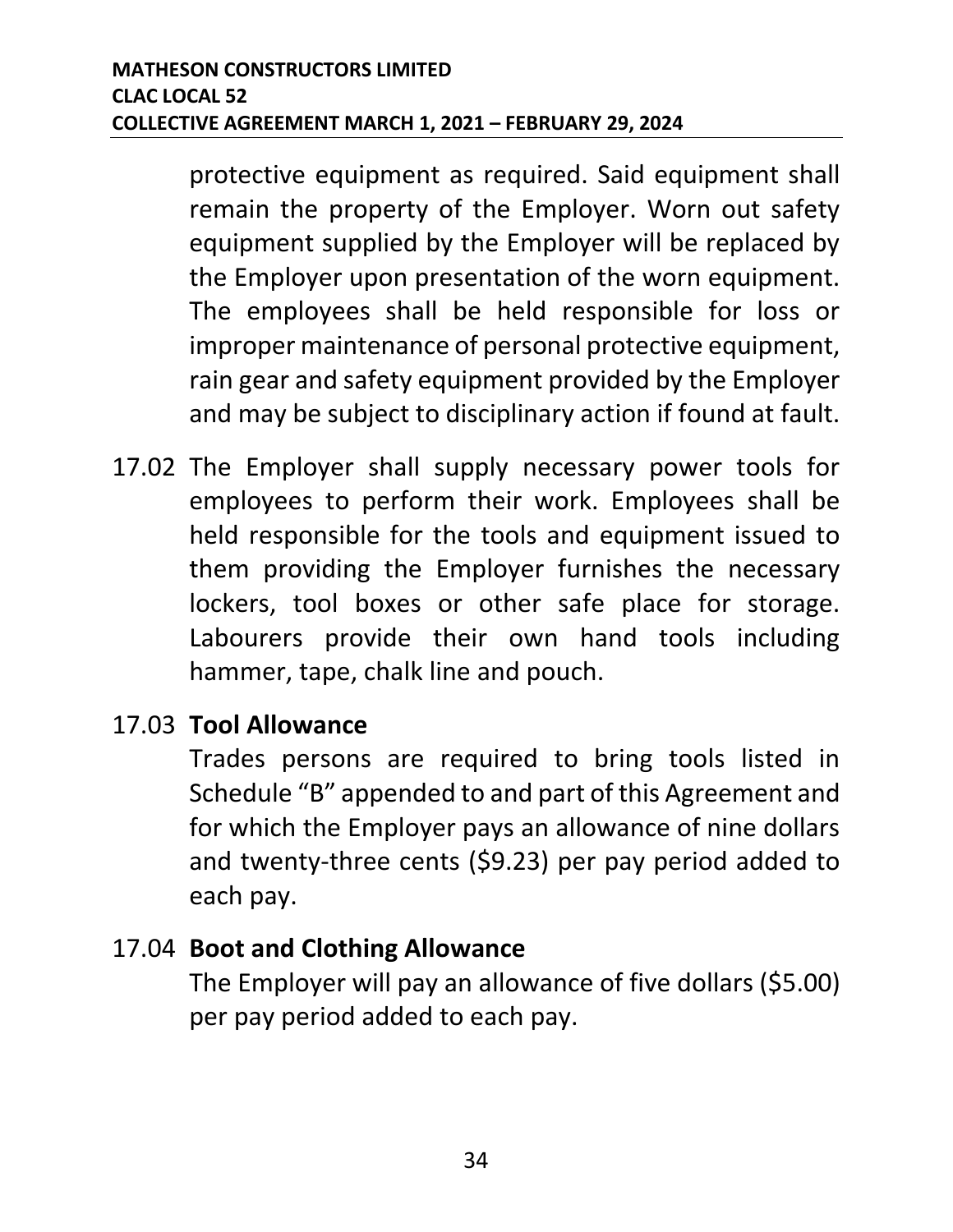#### <span id="page-38-0"></span>**ARTICLE 18 - EDUCATION AND ASSISTANCE FUND**

- 18.01 The Employer shall contribute to the Union's Education and Assistance Fund the amount identified at Schedule "A" for each hour worked by each employee covered by this Agreement, and shall remit such contributions to the Union together with union dues, and in the manner described in the Remittances Article and in the Union's remittance directive.
- 18.02 The Education and Assistance Fund shall be used by the Union to educate and instruct members in the competent practice of their trade, in matters relating to Health and Safety, and to instruct specific members in effective labour relations practices.
- 18.03 Having regard to the demands of the Employer's work and operations, the Employer will cooperate with the Union when safety and related courses are made available to the members employed with the Employer.

# <span id="page-38-1"></span>**ARTICLE 19 - CONSTRUCTION INDUSTRY DEVELOPMENT & PROMOTION FUND**

19.01 The Employer shall contribute to the Union's Construction Industry Development and Promotion Fund (the "Industry Fund") the amount identified at Schedule "A" for each hour worked by each employee covered by this Agreement, and it shall remit such contributions to the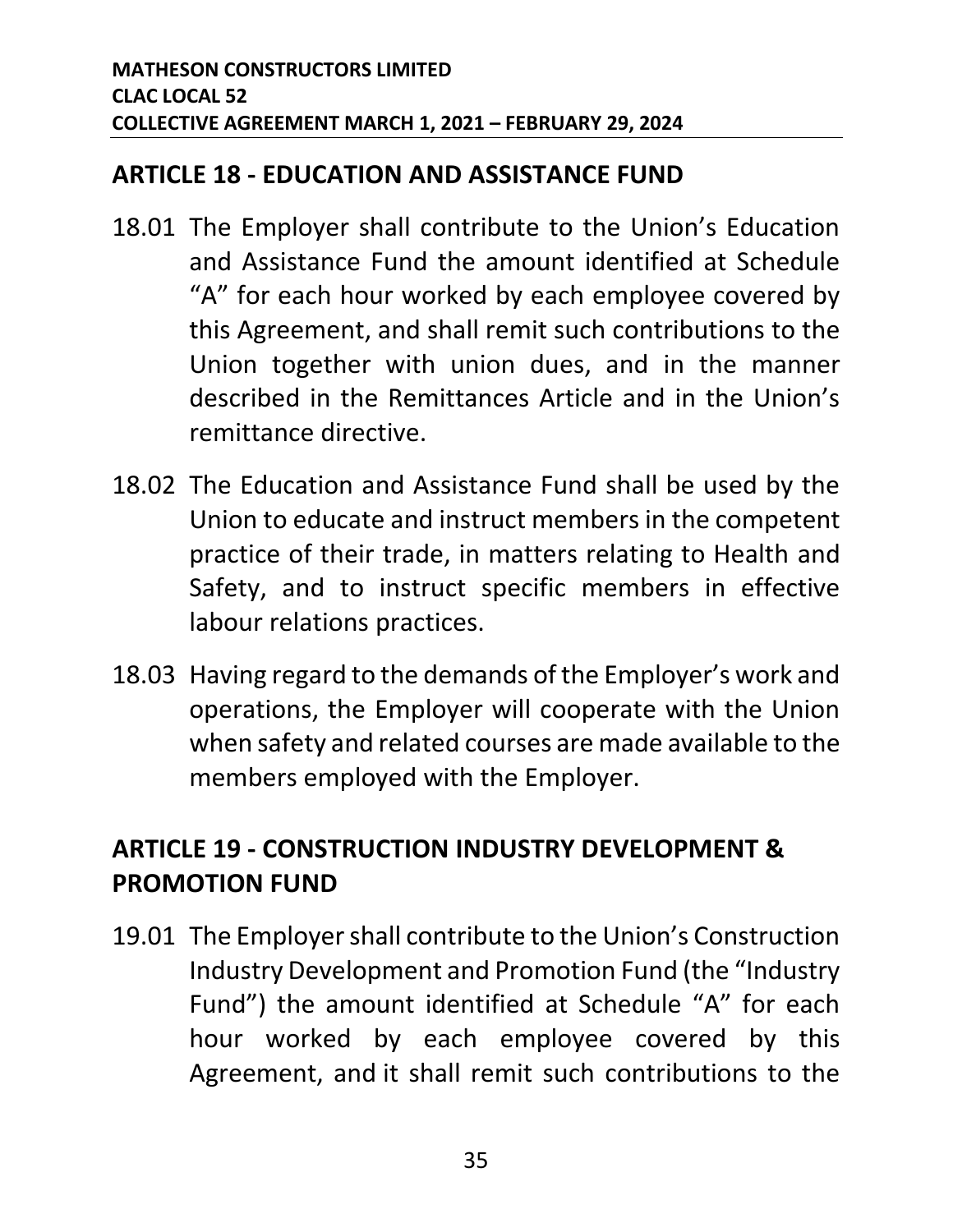Union together with union dues, and in the manner described in the Remittances Article and in the Union's remittance directives.

- 19.02 The Industry Fund is used to promote the CLAC model of open shop unionized construction representation. This is achieved by industry development among for and with owners and purchasers of construction services, by advocating at municipal and provincial government, by representing open shop union principles at industry conferences and events, and by advising the union leaders, including staff and stewards of opportunities and means to promote the CLAC model. The Industry Fund is used as determined by the Union to strengthen the position of the Union, its members and contractors.
- 19.03 The Industry Fund shall not be used to fund a grievance or other legal proceedings against any contactor signatory to CLAC or its affiliated local unions.

# <span id="page-39-0"></span>**ARTICLE 20 - LEAVES OF ABSENCE, SICK LEAVE, BEREAVEMENT LEAVE**

- 20.01 The Employer shall grant leaves of absence for the following reasons:
	- a. marriage of the employee;
	- b. sickness of the employee or employee's immediate family;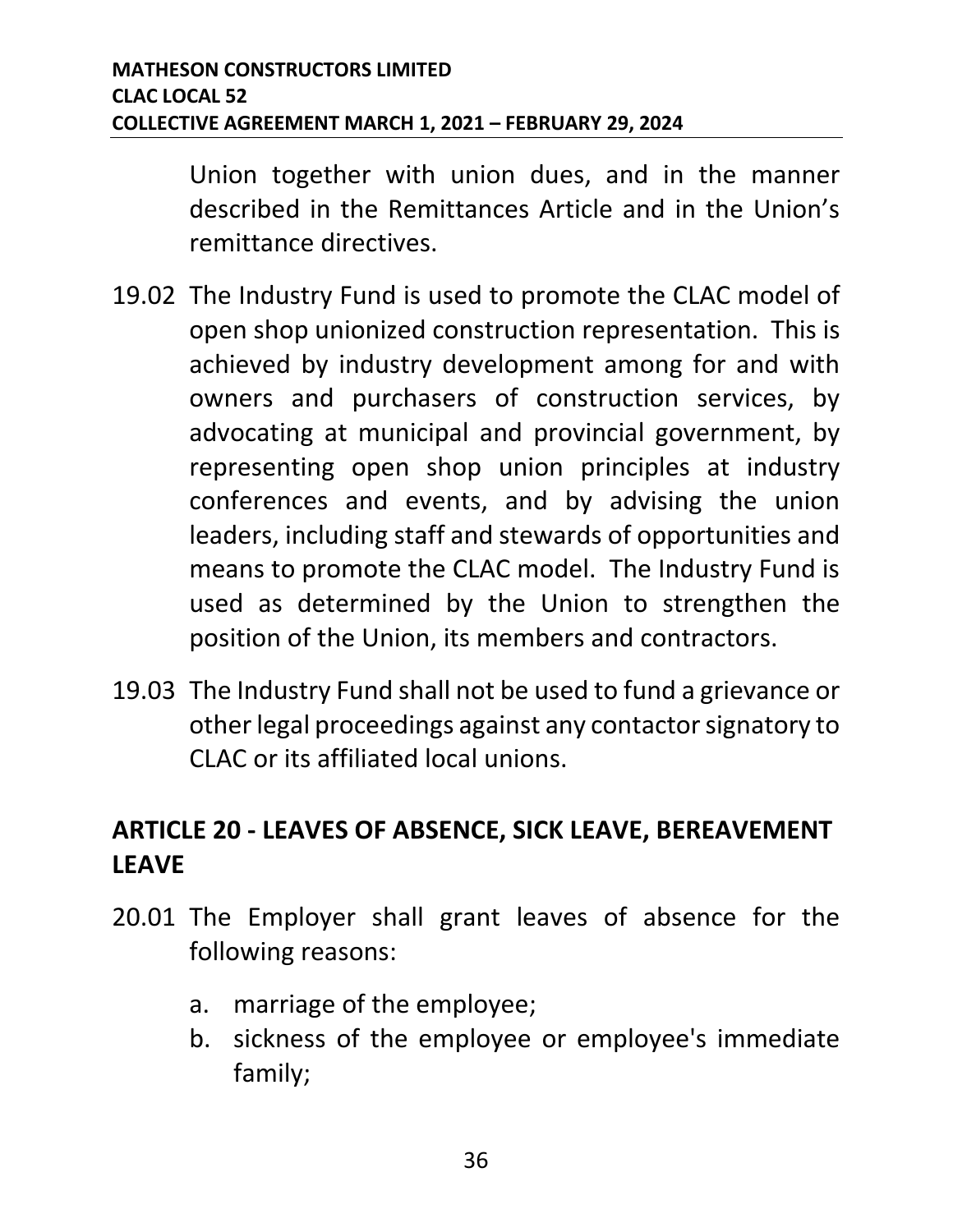- c. death in the family;
- d. participation in union sponsored training or other educational events;
- e. birth or adoption of the employee's child.

Employees shall give advance notice of planned absences, indicating dates of absence and return.

Leaves of absence are unpaid except as outlined in Article 20.03 and 20.04, below.

- 20.02 In the event an employee is absent from work for more than one (1) week due to illness or injury the Employer may request, at its own expense, that the employee provide written verification by a practicing physician, that the employee is fit to return to their full duties. Such verification shall assess the extent to which the employee is able to perform the functions, duties and work of the job classification to which such employee is normally assigned.
- 20.03 An employee shall be granted one (1) month leave of absence to make arrangements for and to attend the funeral of the employee's spouse or common-law spouse. The first three (3) days of the leave will be paid at the employee's regular rate of pay for their regular scheduled hours.
- 20.04 Employees shall be granted one (1) week leave of absence to make arrangements for and to attend the funeral (or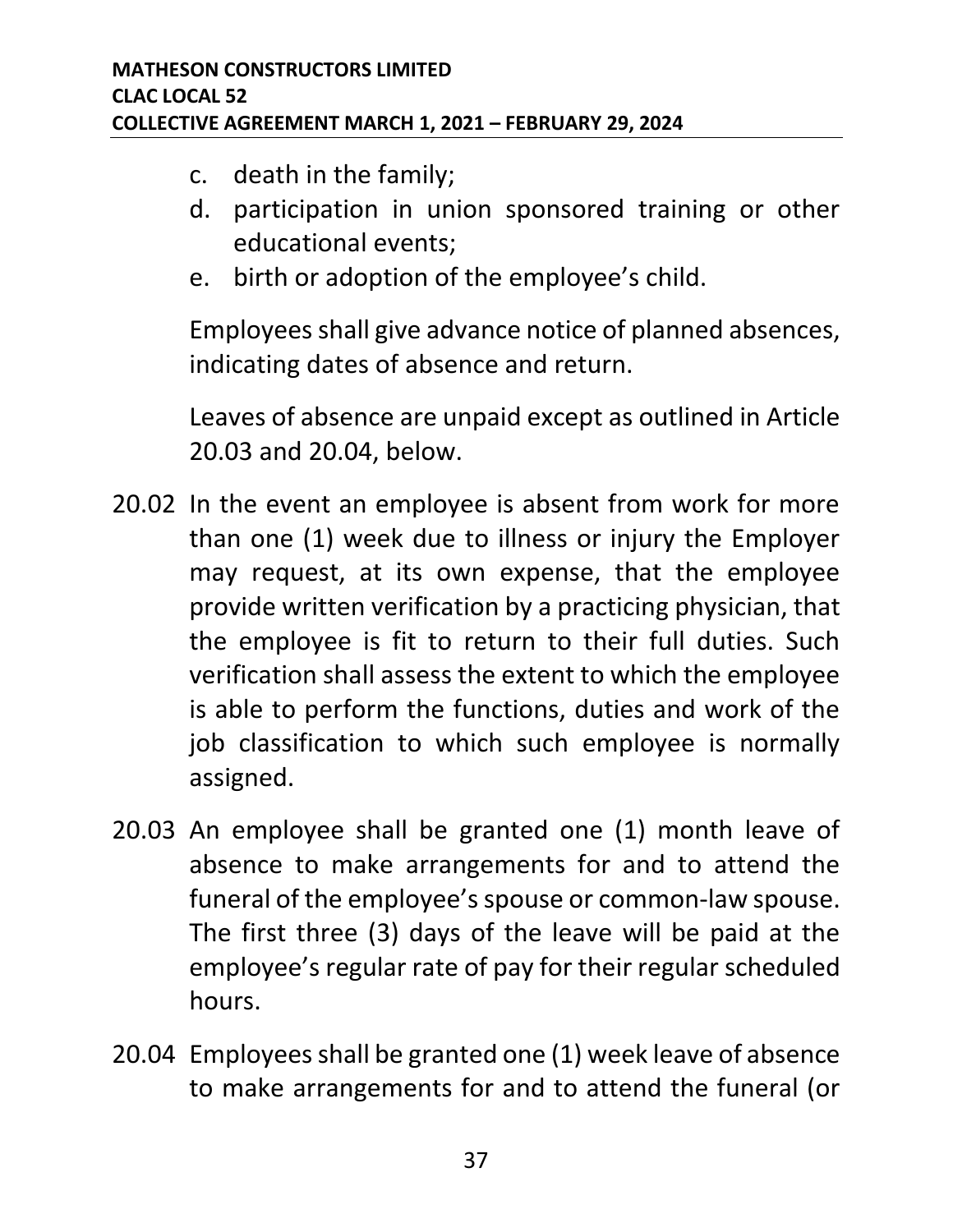memorial service, interment or inurnment) of immediate family members The first two (2) days of the leave will be paid at the employee's regular rate of pay for their regularly scheduled hours. Immediate family members shall include:

- a. The employee's parent, step-parent, foster parent or parent of their spouse, including common-law spouse;
- b. Children, step-children, foster children or grandchildren or step grandchildren of the employee and the employee's spouse, including common-law spouse;
- c. The spouse, including common-law spouse, of the employee's children, step-children and foster children;
- d. The employee's brothers or sisters.
- 20.05 Employees shall be granted an unpaid leave of absence to attend the funeral (or memorial service, interment or inurnment) of extended family members which shall include: aunts, uncles, nieces, nephews, cousins of the employee, grandparents, step-grandparents of the employee or the employee's spouse including commonlaw spouse;
	- a. Bereavement leave is limited to days for which the employee can provide acceptable verification of the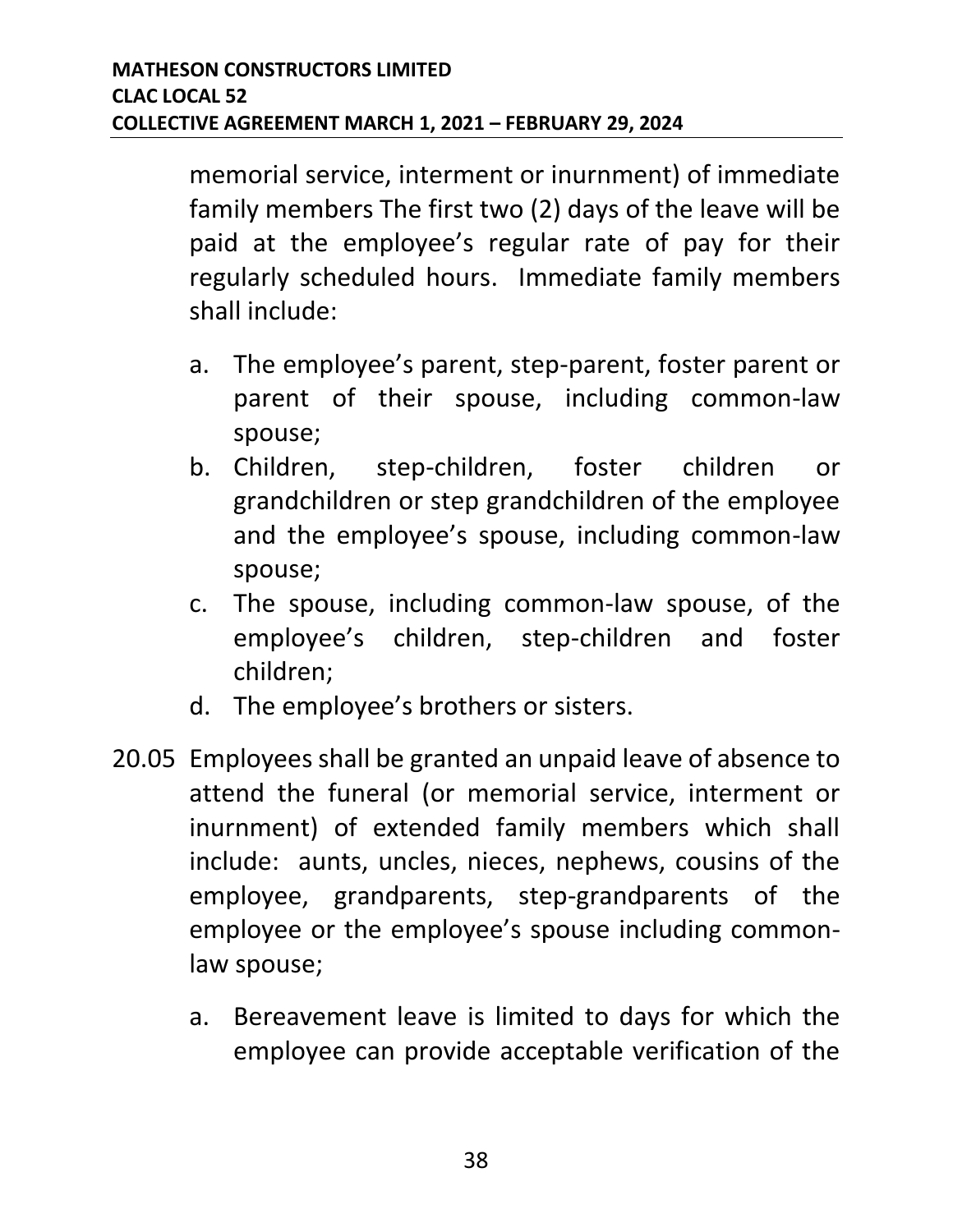death of a family member including the date of the funeral.

20.06 Unpaid time in addition to the above may be granted, upon request, as vacation time or as unpaid personal leave time. Such requests for additional leave shall not be unreasonably denied.

#### <span id="page-42-0"></span>**ARTICLE 21 - DISCIPLINE AND DISCHARGE**

- 21.01 The Employer may warn, suspend, demote or discharge employees for just cause. If the conduct or performance of an employee warrants disciplinary action, such action shall be confirmed in writing. A copy of all such documentation shall be provided to the employee(s) involved and forwarded to the office of the Union at the time they are issued.
- 21.02 Any disciplinary notice shall be issued only after or during the meeting with the employee being disciplined. An employee shall be advised of the nature of the meeting prior to attending. The employee shall be accompanied by a steward in accordance with Article 4.02.
- 21.03 Disciplinary meetings shall normally take place during the affected employee's scheduled shift. If the employee is not at work and the incident giving rise to the meeting is so serious that immediate action is warranted, employees may be called in at a time when they are not scheduled to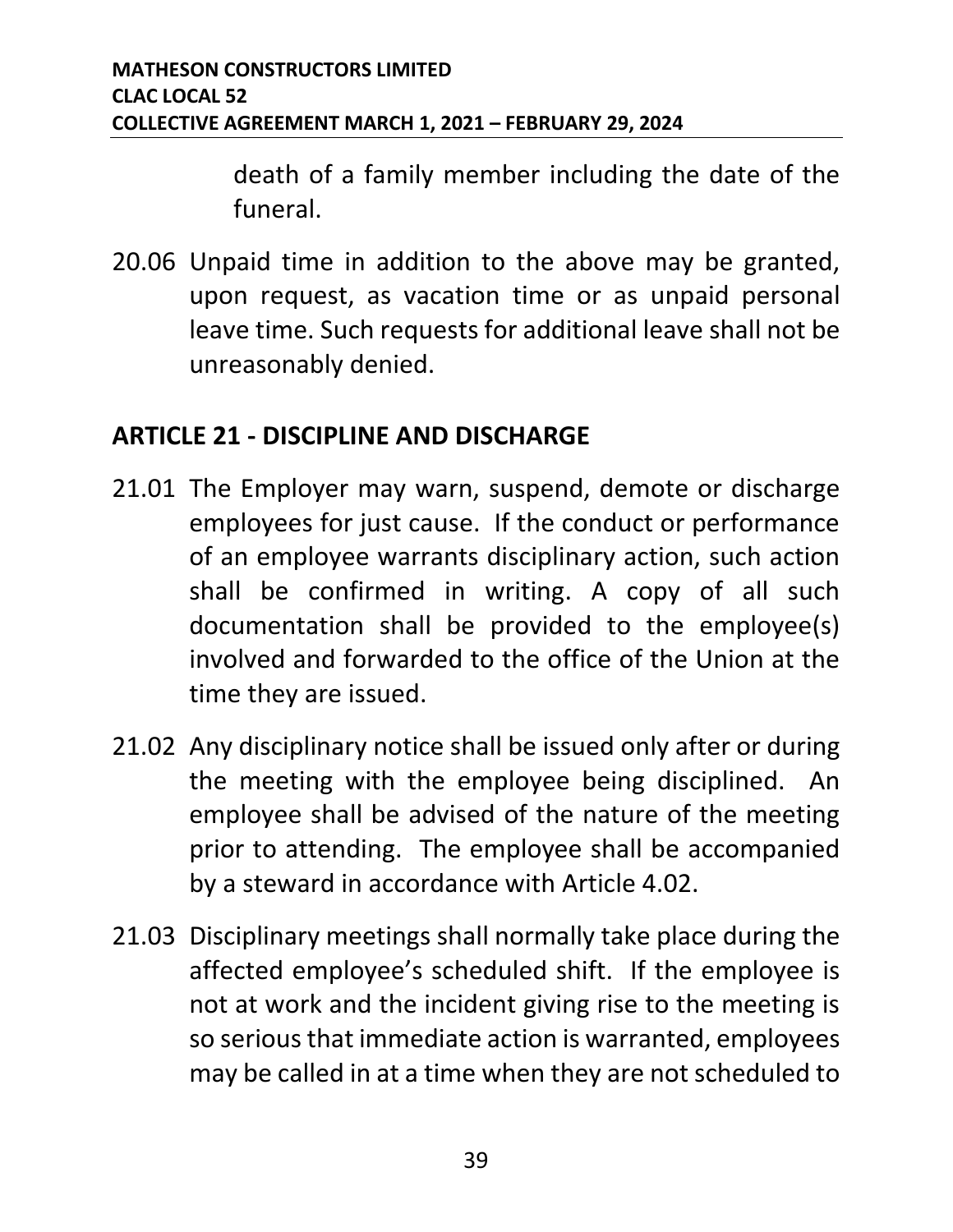work. Such time to attend a discipline meeting is paid time per this Agreement.

#### <span id="page-43-0"></span>**ARTICLE 22 - GRIEVANCE PROCEDURE**

- 22.01 The parties to this Agreement recognize the Stewards and the CLAC Representatives specified in Article 4 as the agents through which employees shall process their grievances and receive settlement thereof.
- 22.02 "Grievance" shall mean a complaint or claim concerning improper discipline or discharge, or a dispute with reference to the interpretation, application, administration or alleged violation of this Agreement.

A "Group Grievance" is defined as a single grievance, signed by a Steward or a CLAC Representative on behalf of a group of employees who have the same complaint. Such grievance must be dealt with at successive stages of the Grievance procedure commencing with Step 1. The grievors shall be listed on the grievance form.

A "Policy Grievance" is defined as one which involves a question relating to the interpretation, application, or administration of this Agreement.

A "Policy Grievance" shall be signed by a Steward or a CLAC Representative, or in the case of an Employer's Policy Grievance, by the Employer or their representative.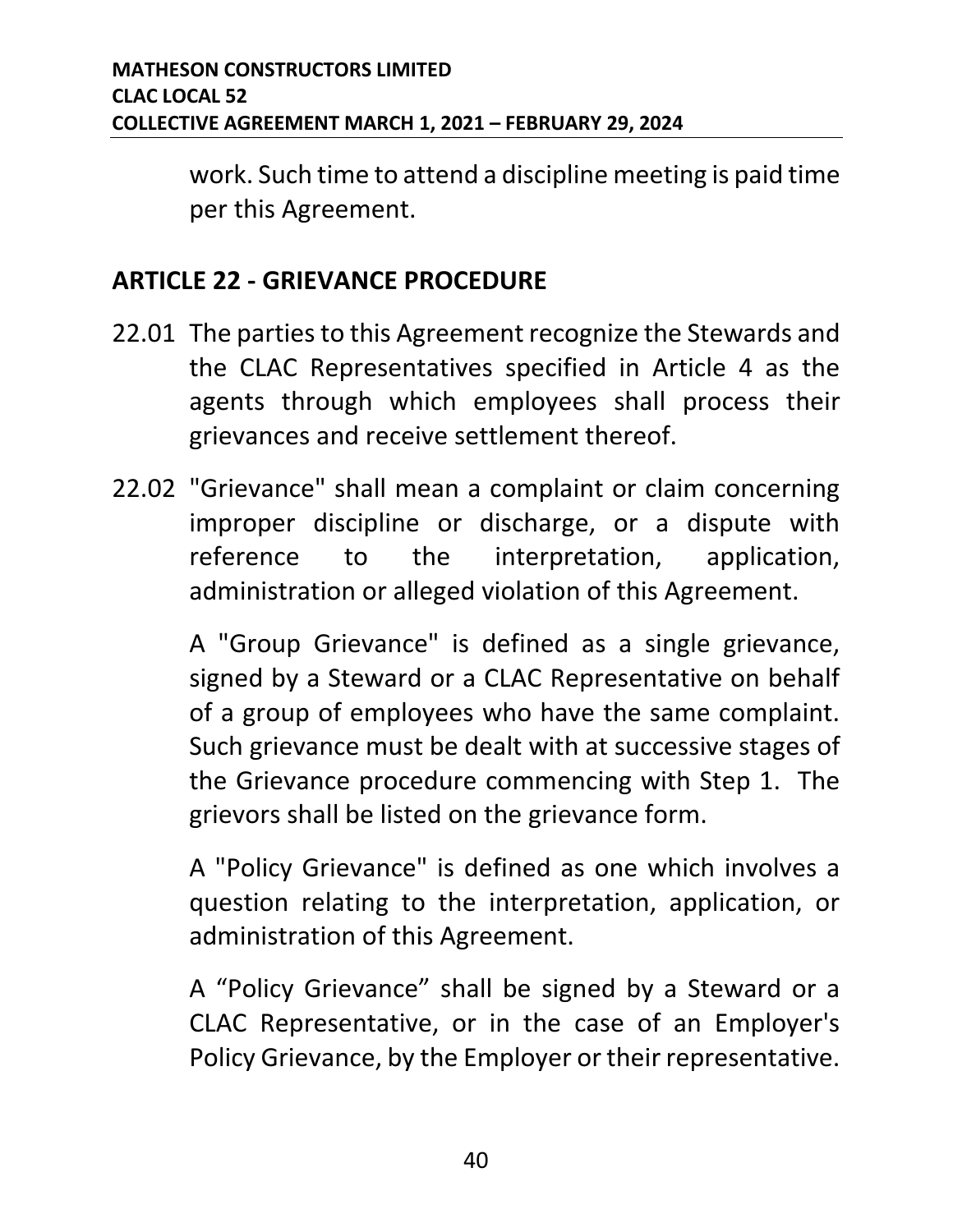- 22.03 All the time limits referred to in the grievance procedure herein contained shall be deemed to mean "work days" and exclude Saturdays, Sundays and Public Holidays as listed herein.
- 22.04 The Employer or the Union shall not be required to consider or process any grievance which arose out of any action or condition more than five (5) days after the subject of such grievance occurred. If the action or condition is of a continuing or recurring nature, this limitation period shall not begin to run until the action or condition has ceased. If the Employer does consider or process a grievance which has been presented late, the Employer shall not be stopped or precluded at any stage from taking the position that the grievance is late and not arbitrable.
- 22.05 The Union will not file a grievance until after the effected employees have the complaint with their immediate Supervisor. If the Supervisor does not promptly settle the matter to the employee's satisfaction, an employee's proper grievance may be processed as follows:

#### **Step 1**

A grievance is to be filed within the five (5) days referred to in Article 22.04 above, in writing and shall be filed with the Employer by a Steward or a CLAC Representative. The Employer shall notify the Union of its decision in writing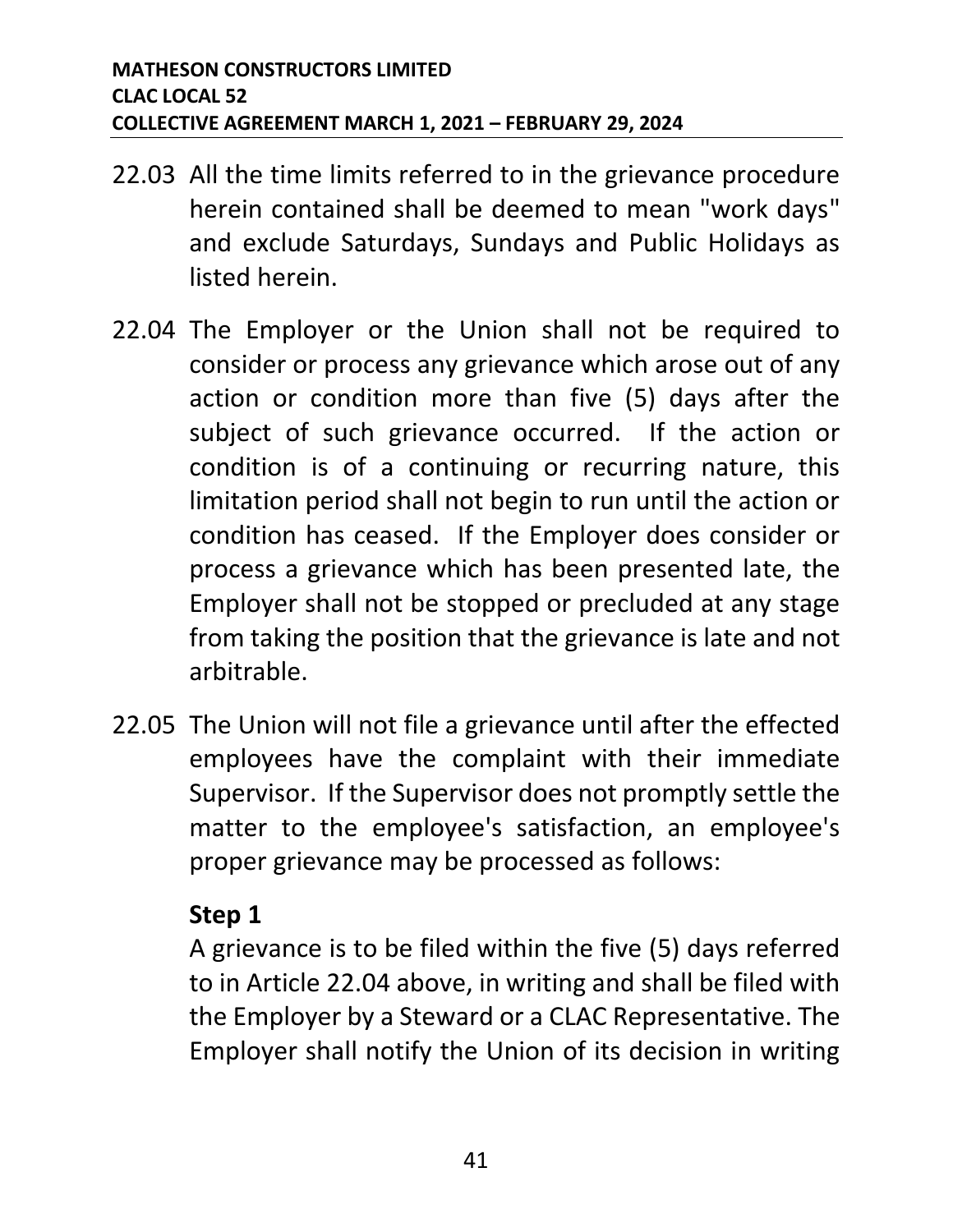within five (5) workdays following the day upon which the grievance was filed.

A grievance shall identify:

- a. the facts giving rise to the grievance;
- b. the section or sections of this Agreement claimed violated;
- c. the relief requested; and
- d. the grievance will be signed by the employee or employees involved unless it is a Policy Grievance. The Union may sign for an employee with the employee's instruction.

#### **Step 2**

If the Union is dissatisfied with the outcome at Step 1, a CLAC Representative shall within five (5) days of the decision under Step 1, or within five (5) days of the day this decision should have been made, notify the Employer that a grievance meeting is required between the Steward or CLAC Representative together with the grievor and the Employer. This meeting will be held within five (5) days of the Step 2 meeting notice to the Employer. The Employer shall notify the Steward or CLAC Representative of their decision in writing within five (5) days of such meeting.

#### 22.06 **Union Policy Grievance or Employer Grievance**

A Union policy grievance or an Employer grievance may be submitted to the Employer or the Union, as the case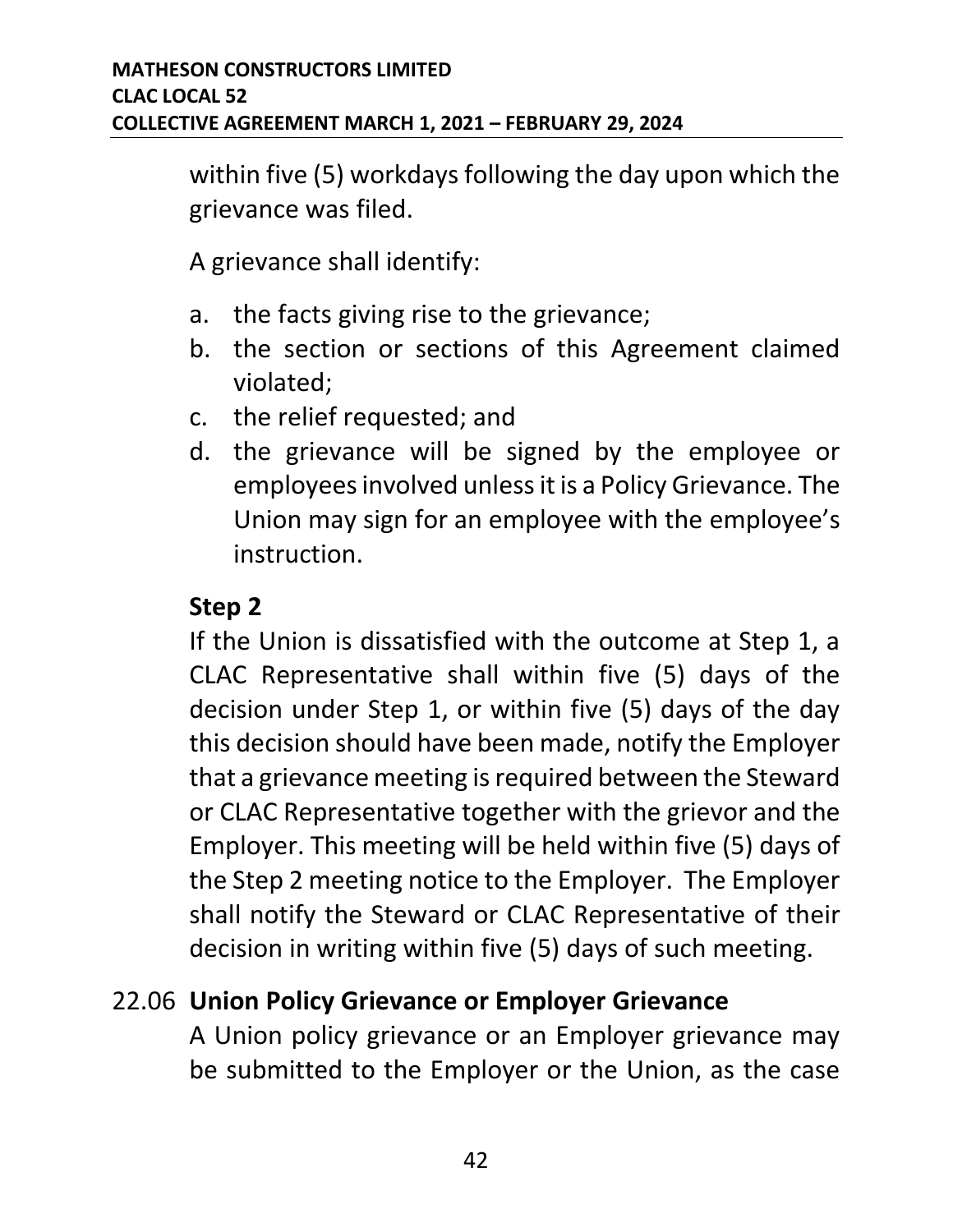may be, in writing, within ten (10) days of the time circumstances upon which the grievance is based were known or should have been known by the grievor. A meeting between the Employer and the Union shall be held within five (5) days of the presentation of the written grievance and shall take place within the framework of Step 2. The Employer or the Union, as the case may be, shall give its written decision within five (5) days after such meeting has been held.

If the decision is unsatisfactory to the grieving party, the grievance may be submitted to arbitration within fifteen (15) days of the delivery of such written decision or within fifteen (15) days of when such written decision ought to have been delivered.

The Union will not institute a grievance directly affecting an employee or employees which such employee or employees could themselves institute, by passing the provisions of Step 1 and 2 above.

#### <span id="page-46-0"></span>**ARTICLE 23 - ARBITRATION**

23.01 If the parties fail to settle a grievance, the grievance may be referred to arbitration under the procedure contained herein. Notwithstanding the arbitration procedure contained herein, a grievance may be, at any time, referred to the Ontario Labour Relations Board for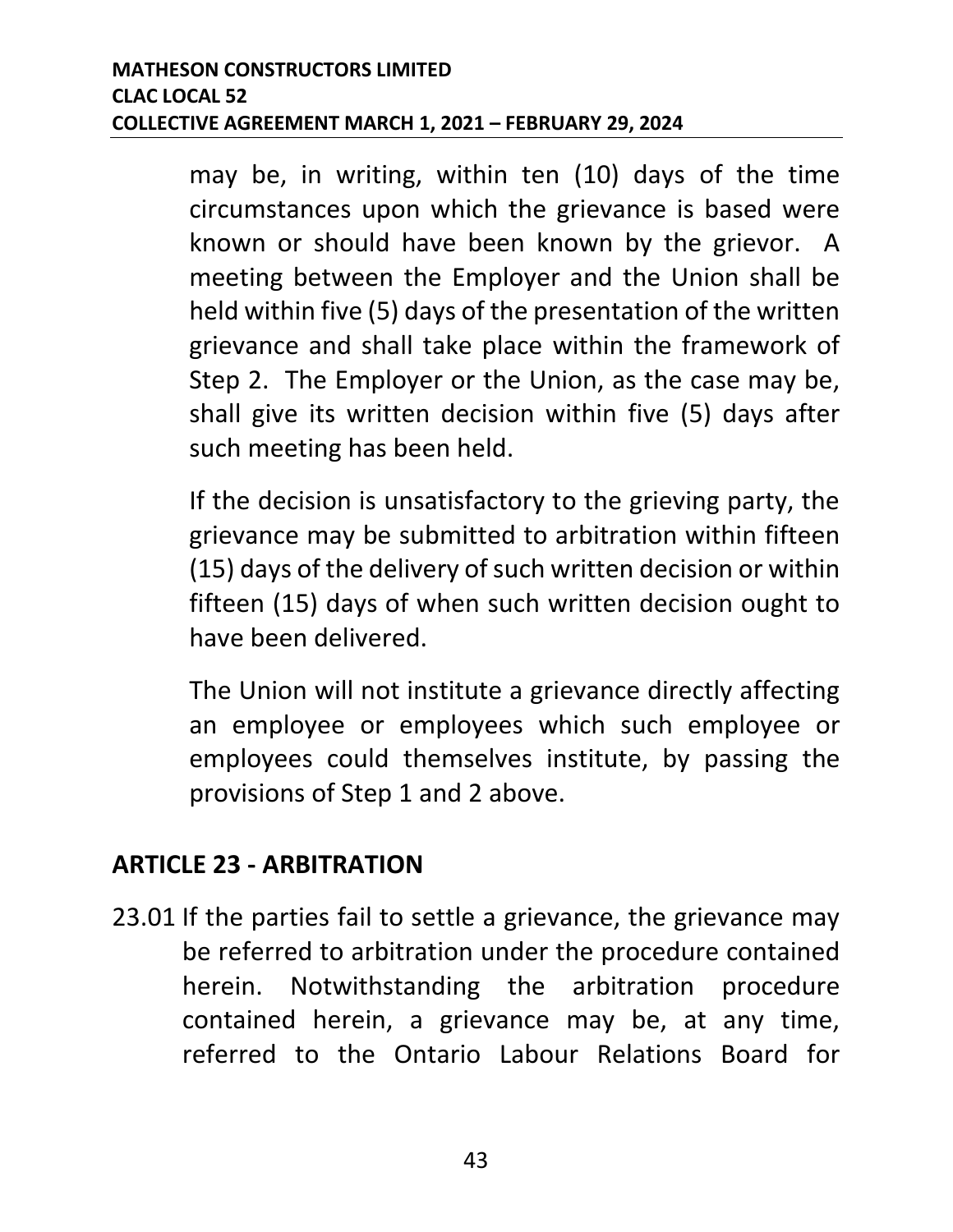arbitration under Section 133 of the *Labour Relations Act, 1995*, ("the LRA").

- 23.02 The parties may agree to have a grievance determined in accordance with the following conditions, rather than under Section 133 of the LRA.
- 23.03 The party requiring arbitration must serve the other party with written notice of desire to arbitrate within fourteen (14) days after receiving the final decision given in the grievance procedure. If no decision is given, notice must be given within fourteen (14) days of when that decision was due.
- 23.04 If a notice of desire to arbitrate is served, the two parties shall each nominate an arbitrator within seven (7) days of service and notify the other party of the name and address of its nominee. The two arbitrators so appointed shall attempt to select, by agreement, a Chairperson. If they are unable to agree upon a Chairperson within seven (7) days of their appointment, either party may request the Minister of Labour to appoint an impartial Chairperson.
- 23.05 No person may be appointed as Chairperson who has been involved in an attempt to negotiate or settle the grievance.
- 23.06 The decision of a majority is the decision of the Arbitration Board, but if there is no majority, the decision of the Chairperson of the Arbitration Board governs.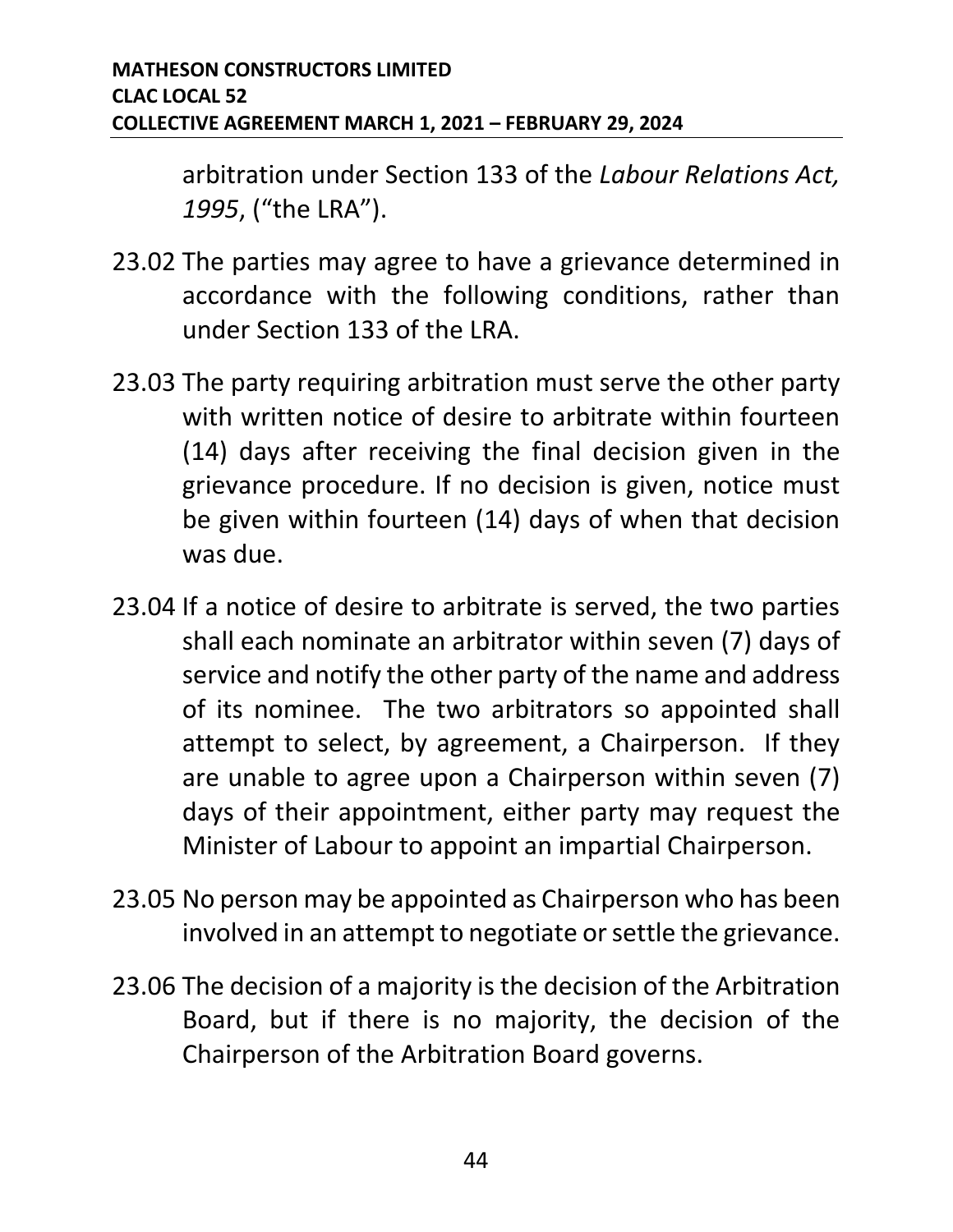- 23.07 Notices of desire to arbitrate and of nominations of an Arbitrator shall be served personally or by registered mail. If served by registered mail, the date of mailing shall be deemed to be the date of service.
- 23.08 If a party refuses or neglects to answer a grievance at any stage of the Grievance Procedure, the other party may commence arbitration proceedings and if the party in default refuses or neglects to appoint an arbitrator in accordance with Article 23.04, the party not in default may, upon notice to the party in default, appoint a single Arbitrator to hear the grievance and their decision shall be final and binding upon both parties.
- 23.09 It is agreed that the Arbitration Board shall have the jurisdiction, power and authority to give relief for default in complying with the time limits set out in Articles 23 and 24 where it appears that the default was owing to a reliance upon the words or conduct of the other party.
- 23.10 Each of the parties hereto will bear the expenses of the Arbitrator appointed by it, and the parties will jointly bear the expense of the Chairperson of the Arbitration Board.
- 23.11 The Arbitrator or Arbitration Board shall not be authorized to make any decision inconsistent with the provisions of this Agreement, nor to alter, modify or amend any part of this Agreement nor adjudicate any matter not specifically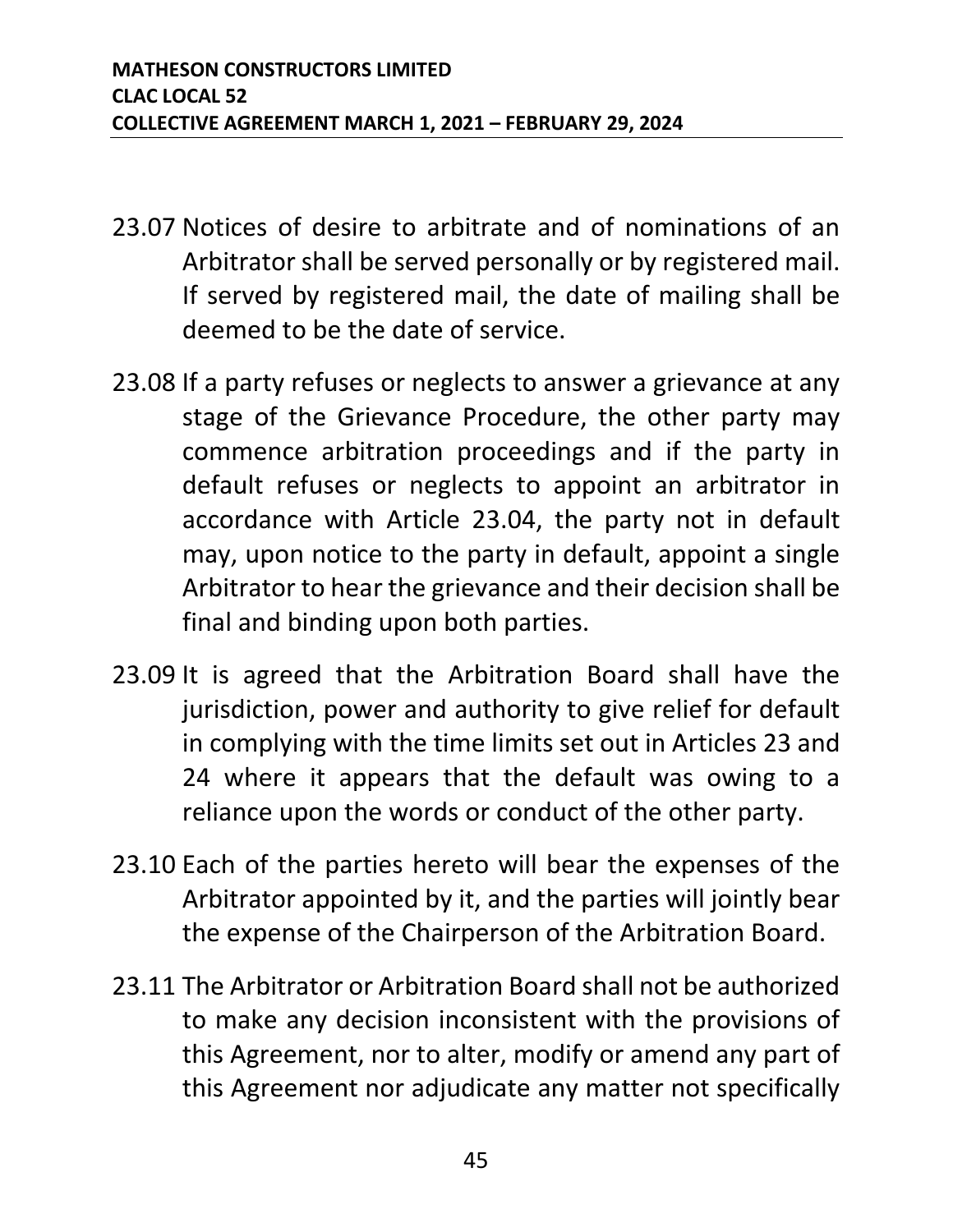assigned to it by the notice to arbitrate outlined in the Grievance Procedure.

- 23.12 Employees found to be wrongfully discharged or suspended will be reinstated with back pay calculated at an hourly rate or average earnings, as applicable, times normal hours, less any monies earned, or by any other arrangement which is just and equitable in the opinion of the Arbitration Board.
- 23.13 Where the Arbitration Board is of the opinion that there is proper cause for disciplining an employee, but considers the penalty imposed too severe in view of the employee's employment record and the circumstance surrounding the discharge or suspension, the Arbitration Board may substitute a penalty which, in its opinion, is just and equitable. This clause shall not apply to the discharge of a probationary employee.

#### 23.14 **Sole Arbitrator**

Where the Parties agree that a sole arbitrator is preferred to a panel, the party requiring arbitration will submit to the other party with the notice of arbitration, a list of three (3) suggested arbitrators. The other party shall either agree to one (1) of the three (3) or submit three (3) different arbitrators. In the event the party submitting the matter to arbitration is unwilling to agree to these three (3), the parties shall arrange a lottery from amongst the six (6) arbitrators, drawing all six (6), in turn, and then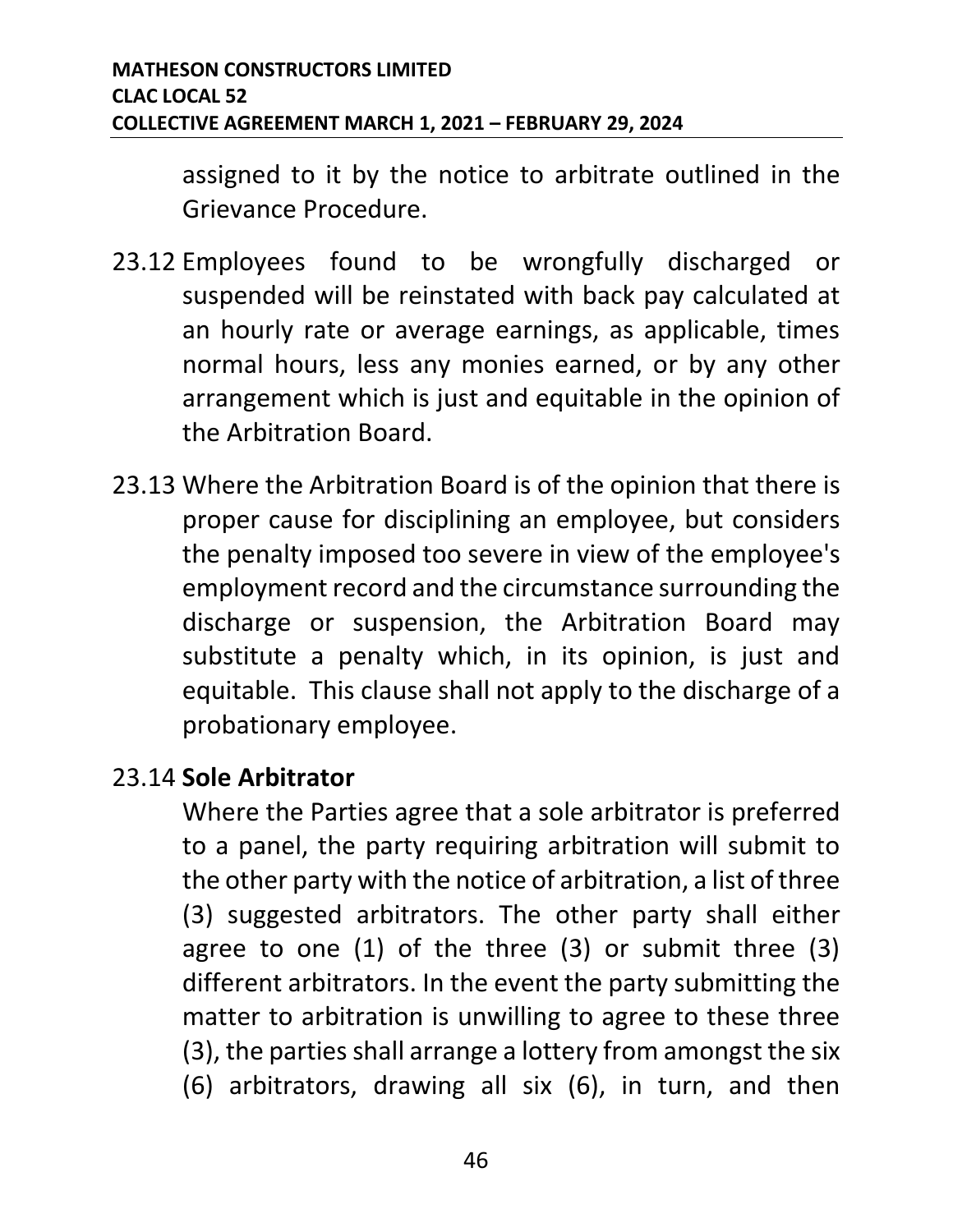requesting the arbitrators in the same order to hear the case. If the first arbitrator drawn is unable to convene a hearing within one month, the matter is sent to the second arbitrator drawn. The process will continue in that fashion until an available arbitrator has been found from amongst the six (6) or all of the six (6) arbitrators have been contacted in turn. If none of the six (6) arbitrators is able to convene a hearing within one (1) month the parties will remit the matter to the arbitrator that is available soonest.

### <span id="page-50-0"></span>**ARTICLE 24 - DURATION**

- 24.01 This Agreement shall be and shall remain in effect from March 1, 2021 to February 29, 2024 and for further periods of one (1) year unless notice shall be given by either party of the desire to delete, change, or amend any of the provisions contained herein, within sixty (60) days prior to the expiry date. Should neither of the parties give such notice, this Agreement shall renew for a period of one (1) year.
- 24.02 Should negotiations not be completed prior to the expiration date of this Agreement all negotiated items shall be retroactive from the date of signing to the expiration date of the expired Agreement.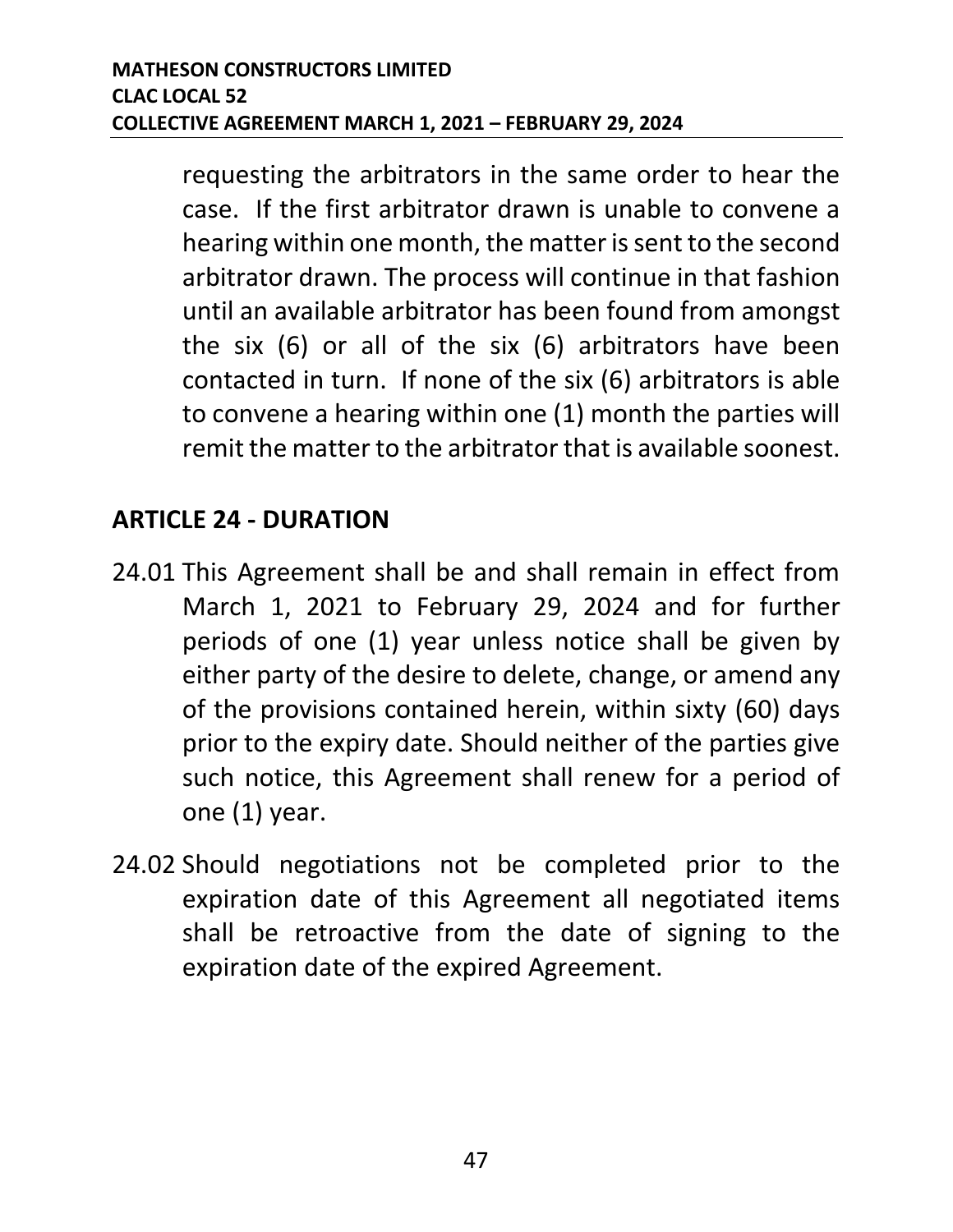24.03 Until a new Agreement has been concluded all provisions in this Agreement shall remain in full force and effect.

urna コナレ DATED AT ON THIS DAY OF 2021. SIGNED ON BEHALF OF **MATHESON CONSTRUCTORS LIMITED** PER PER SIGNED ON BEHALF OF **CONSTRUCTIONS WORKERS UNION, LOCAL 52** PER PER ARTIA Regnering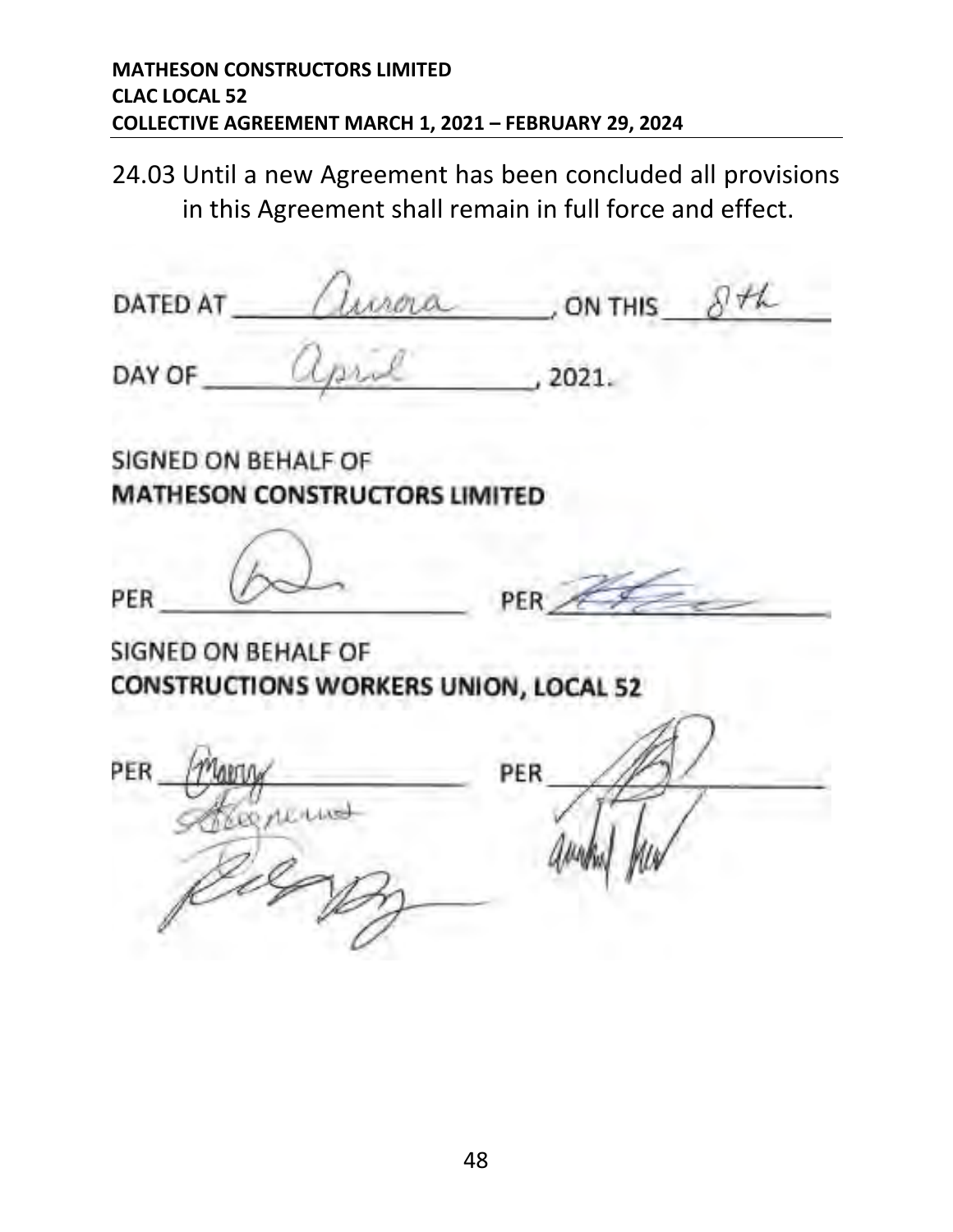# **SCHEDULE "A" CLASSIFICATIONS AND RATES OF PAY**

#### **Hourly Rate Vacation Pay Health Fund CLAC**  Pension **IF FAF Total Licensed Carpenters** April 1, 2021 \$ 44.94 \$ 4.49 \$ 2.20 \$ 6.74 \$ 0.26 \$ 0.22 \$ 58.86 April 1, 2022 \$ 45.84 \$ 4.58 \$ 2.25 \$ 6.88 \$ 0.26 \$ 0.22 \$ 60.03 April 1, 2023 \$ 46.76 \$ 4.68 \$ 2.30 \$ 7.01 \$ 0.26 \$ 0.22 \$ 61.23 **Skilled Labourer** April 1, 2021 \$ 41.20 \$ 4.12 \$ 2.20 \$ 6.18 \$ 0.26 \$ 0.22 \$ 54.18 April 1, 2022 \$ 42.02 \$ 4.20 \$ 2.25 \$ 6.30 \$ 0.26 \$ 0.22 \$ 55.26 April 1, 2023 \$ 42.86 \$ 4.29 \$ 2.30 \$ 6.43 \$ 0.26 \$ 0.22 \$ 56.36 **Intermediate Labourer** April 1, 2021 \$ 37.45 \$ 3.75 \$ 2.20 \$ 5.62 \$ 0.26 \$ 0.22 \$ 49.50 April 1, 2022 \$ 38.20 \$ 3.82 \$ 2.25 \$ 5.73 \$ 0.26 \$ 0.22 \$ 50.48 April 1, 2023 \$ 38.97 \$ 3.90 \$ 2.30 \$ 5.85 \$ 0.26 \$ 0.22 \$ 51.49 **General Labourer** April 1, 2021 \$ 31.21 \$ 3.12 \$ 2.20 \$ 4.68 \$ 0.26 \$ 0.22 \$ 41.70 April 1, 2022 \$ 31.84 \$ 3.18 \$ 2.25 \$ 4.78 \$ 0.26 \$ 0.22 \$ 42.53 April 1, 2023 \$ 32.47 \$ 3.25 \$ 2.30 \$ 4.87 \$ 0.26 \$ 0.22 \$ 43.37 **Entry Labourer** April 1, 2021 \$ 24.97 \$ 2.50 \$ 2.20 \$ 3.75 \$ 0.26 \$ 0.22 \$ 33.89 April 1, 2022 \$ 25.47 \$ 2.55 \$ 2.25 \$ 3.82 \$ 0.26 \$ 0.22 \$ 34.57 April 1, 2023 \$ 25.98 \$ 2.60 \$ 2.30 \$ 3.90 \$ 0.26 \$ 0.22 \$ 35.25 **Machine Operator** April 1, 2021 \$ 41.20 \$ 4.12 \$ 2.20 \$ 6.18 \$ 0.26 \$ 0.22 \$ 54.18 April 1, 2022 \$ 42.02 \$ 4.20 \$ 2.25 \$ 6.30 \$ 0.26 \$ 0.22 \$ 55.26

<span id="page-52-0"></span>**Part 1 - OLRB Area 8 (Toronto) and Petro-Chem**

April 1, 2023 \$ 42.86 \$ 4.29 \$ 2.30 \$ 6.43 \$ 0.26 \$ 0.22 \$ 56.36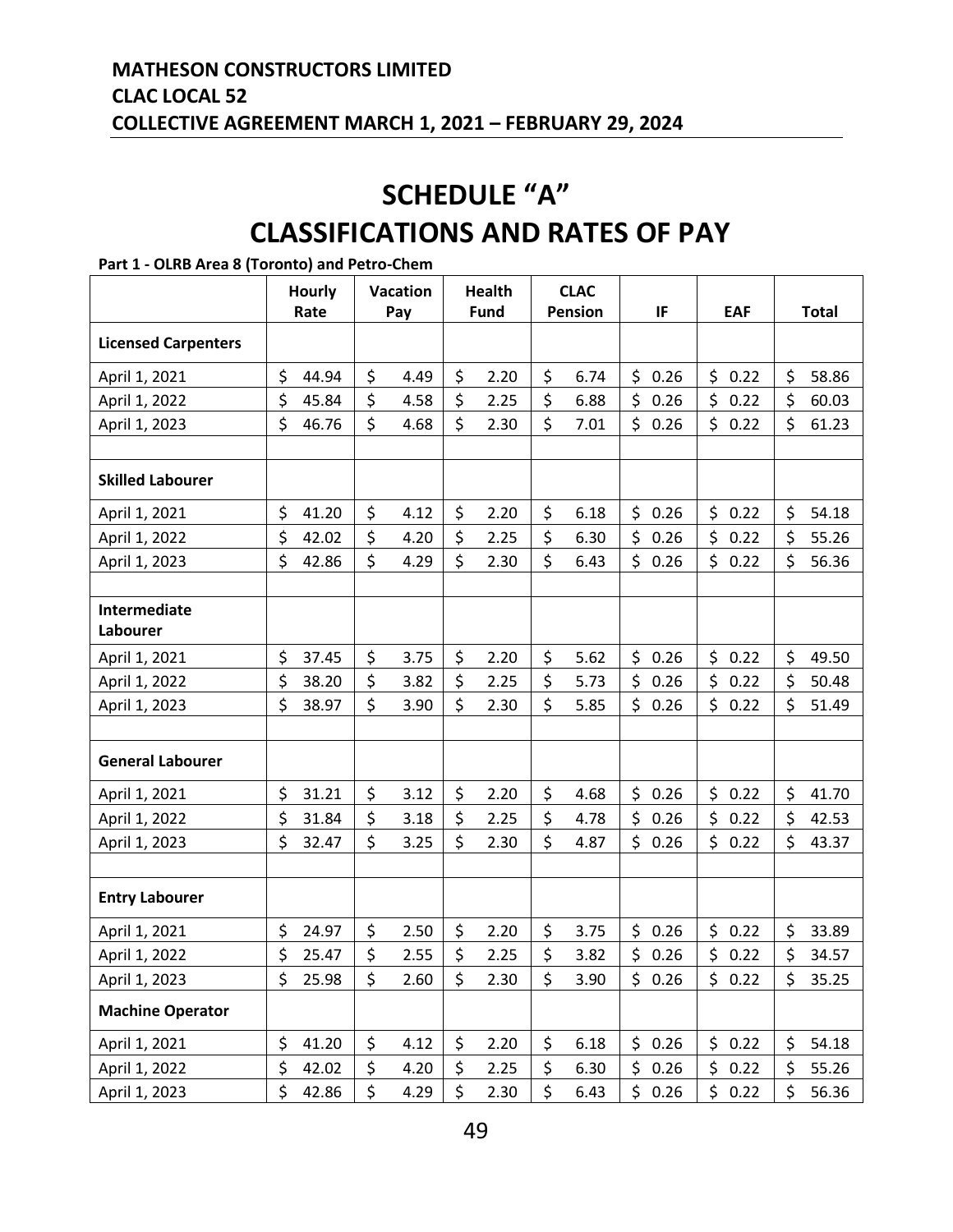#### **MATHESON CONSTRUCTORS LIMITED CLAC LOCAL 52 COLLECTIVE AGREEMENT MARCH 1, 2021 – FEBRUARY 29, 2024**

|                            | <b>Hourly</b><br>Rate | <b>Vacation</b><br>Pay |      | <b>Health</b><br><b>Fund</b> |      | <b>CLAC</b><br><b>Pension</b> |      | IF          | <b>EAF</b>           | <b>Total</b> |       |
|----------------------------|-----------------------|------------------------|------|------------------------------|------|-------------------------------|------|-------------|----------------------|--------------|-------|
| <b>Licensed Carpenters</b> |                       |                        |      |                              |      |                               |      |             |                      |              |       |
|                            |                       |                        |      |                              |      |                               |      |             |                      |              |       |
| April 1, 2021              | \$<br>40.52           | \$                     | 4.05 | \$                           | 2.20 | \$                            | 6.08 | \$0.26      | \$0.22               | \$           | 53.33 |
| April 1, 2022              | \$<br>41.33           | \$                     | 4.13 | \$                           | 2.25 | \$                            | 6.20 | \$<br>0.26  | \$<br>0.22           | \$           | 54.39 |
| April 1, 2023              | \$<br>42.16           | \$                     | 4.22 | \$                           | 2.30 | \$                            | 6.32 | \$<br>0.26  | $\mathsf{S}$<br>0.22 | \$           | 55.48 |
| <b>Skilled Labourer</b>    |                       |                        |      |                              |      |                               |      |             |                      |              |       |
| April 1, 2021              | \$<br>37.14           | \$                     | 3.71 | \$                           | 2.20 | \$                            | 5.57 | \$<br>0.26  | \$<br>0.22           | \$           | 49.11 |
| April 1, 2022              | \$<br>37.88           | \$                     | 3.79 | \$                           | 2.25 | \$                            | 5.68 | \$<br>0.26  | \$<br>0.22           | \$           | 50.09 |
| April 1, 2023              | \$<br>38.64           | \$                     | 3.86 | \$                           | 2.30 | \$                            | 5.80 | \$<br>0.26  | \$<br>0.22           | \$           | 51.08 |
|                            |                       |                        |      |                              |      |                               |      |             |                      |              |       |
| Intermediate<br>Labourer   |                       |                        |      |                              |      |                               |      |             |                      |              |       |
| April 1, 2021              | \$<br>33.76           | \$                     | 3.38 | \$                           | 2.20 | \$                            | 5.06 | \$<br>0.26  | \$<br>0.22           | \$           | 44.88 |
| April 1, 2022              | \$<br>34.44           | \$                     | 3.44 | \$                           | 2.25 | \$                            | 5.17 | \$<br>0.26  | \$<br>0.22           | \$           | 45.78 |
| April 1, 2023              | \$<br>35.13           | \$                     | 3.51 | \$                           | 2.30 | \$                            | 5.27 | \$<br>0.26  | \$<br>0.22           | \$           | 46.69 |
|                            |                       |                        |      |                              |      |                               |      |             |                      |              |       |
| <b>General Labourer</b>    |                       |                        |      |                              |      |                               |      |             |                      |              |       |
| April 1, 2021              | \$<br>28.14           | \$                     | 2.81 | \$                           | 2.20 | \$                            | 4.22 | \$.<br>0.26 | \$<br>0.22           | \$           | 37.85 |
| April 1, 2022              | \$<br>28.70           | \$                     | 2.87 | \$                           | 2.25 | \$                            | 4.31 | \$<br>0.26  | \$<br>0.22           | \$           | 38.61 |
| April 1, 2023              | \$<br>29.28           | \$                     | 2.93 | \$                           | 2.30 | \$                            | 4.39 | \$<br>0.26  | \$<br>0.22           | \$           | 39.38 |
|                            |                       |                        |      |                              |      |                               |      |             |                      |              |       |
| <b>Entry Labourer</b>      |                       |                        |      |                              |      |                               |      |             |                      |              |       |
| April 1, 2021              | \$<br>22.51           | \$                     | 2.25 | \$                           | 2.20 | \$                            | 3.38 | \$<br>0.26  | \$<br>0.22           | \$           | 30.81 |
| April 1, 2022              | \$<br>22.96           | \$                     | 2.30 | \$                           | 2.25 | \$                            | 3.44 | \$<br>0.26  | \$<br>0.22           | \$           | 31.42 |
| April 1, 2023              | \$<br>23.41           | \$                     | 2.34 | \$.                          | 2.30 | \$                            | 3.51 | \$.<br>0.26 | \$0.22               | \$           | 32.05 |
|                            |                       |                        |      |                              |      |                               |      |             |                      |              |       |
| <b>Machine Operator</b>    |                       |                        |      |                              |      |                               |      |             |                      |              |       |
| April 1, 2021              | \$<br>37.14           | \$                     | 3.71 | \$                           | 2.20 | \$                            | 5.57 | \$0.26      | \$0.22               | \$           | 49.11 |
| April 1, 2022              | \$<br>37.88           | \$                     | 3.79 | \$                           | 2.25 | \$                            | 5.68 | \$<br>0.26  | \$0.22               | \$           | 50.09 |
| April 1, 2023              | \$<br>38.64           | \$                     | 3.86 | \$                           | 2.30 | \$                            | 5.80 | \$0.26      | \$0.22               | \$           | 51.08 |

#### **Part 2 - Golden Horseshoe (OLRB Area 9, 15, 18, 26)**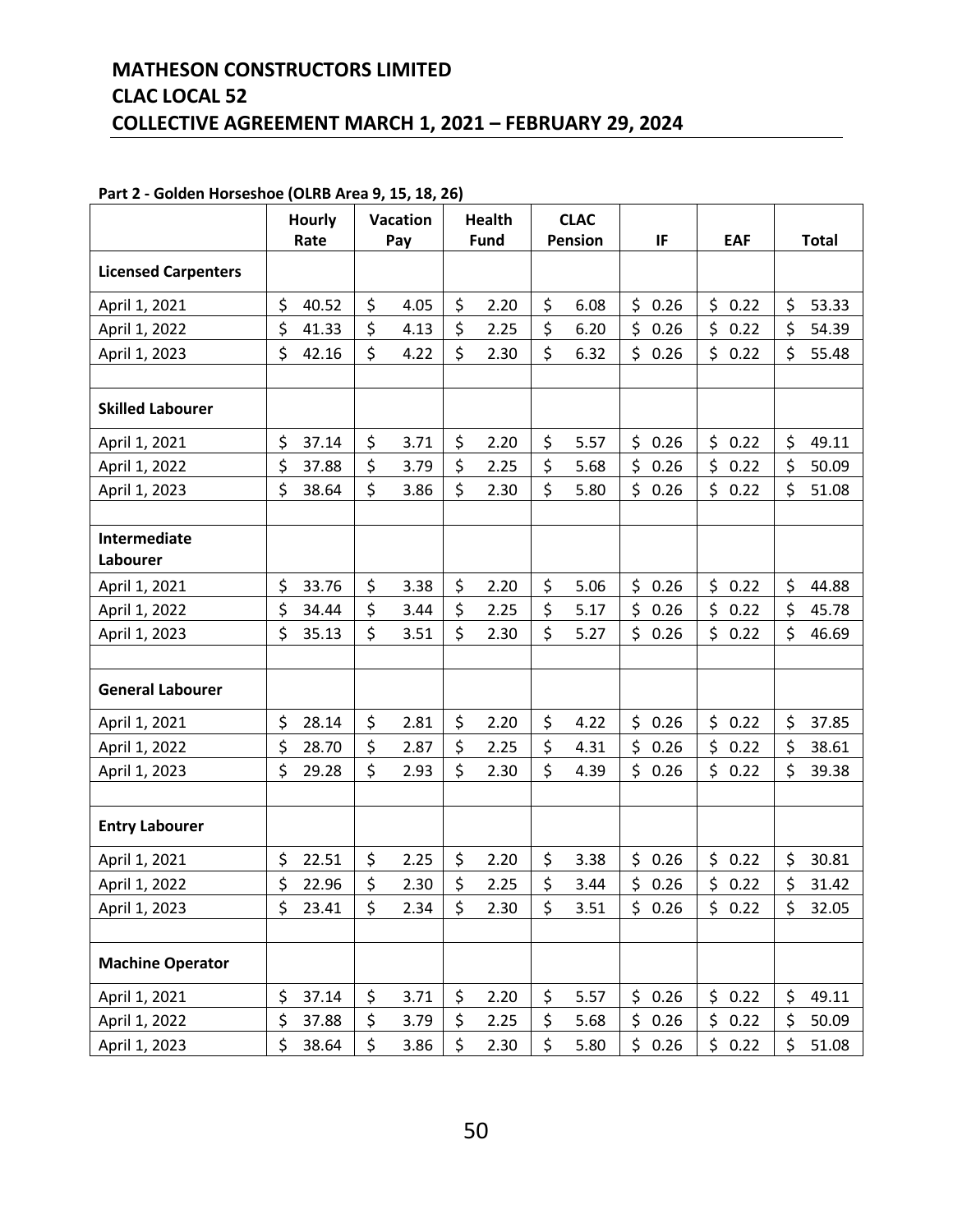#### **MATHESON CONSTRUCTORS LIMITED CLAC LOCAL 52 COLLECTIVE AGREEMENT MARCH 1, 2021 – FEBRUARY 29, 2024**

|                                 | <b>Hourly</b> | <b>Vacation</b> |      | <b>Health</b> |             | <b>CLAC</b> |                |             |            |              |
|---------------------------------|---------------|-----------------|------|---------------|-------------|-------------|----------------|-------------|------------|--------------|
|                                 | Rate          |                 | Pay  |               | <b>Fund</b> |             | <b>Pension</b> | IF          | <b>EAF</b> | <b>Total</b> |
| <b>Licensed Carpenters</b>      |               |                 |      |               |             |             |                |             |            |              |
| April 1, 2021                   | \$<br>37.28   | \$              | 3.73 | \$            | 2.20        | \$          | 5.59           | \$0.26      | \$<br>0.22 | \$<br>49.27  |
| April 1, 2022                   | \$<br>38.02   | \$              | 3.80 | \$            | 2.25        | \$          | 5.70           | \$<br>0.26  | \$<br>0.22 | \$<br>50.26  |
| April 1, 2023                   | \$<br>38.78   | \$              | 3.88 | \$            | 2.30        | \$          | 5.82           | \$<br>0.26  | \$<br>0.22 | \$<br>51.26  |
| <b>Skilled Labourer</b>         |               |                 |      |               |             |             |                |             |            |              |
| April 1, 2021                   | \$<br>34.18   | \$              | 3.42 | \$            | 2.20        | \$          | 5.13           | \$0.26      | \$<br>0.22 | \$<br>45.40  |
| April 1, 2022                   | \$<br>34.86   | \$              | 3.49 | \$            | 2.25        | \$          | 5.23           | \$<br>0.26  | \$<br>0.22 | \$<br>46.30  |
| April 1, 2023                   | \$<br>35.56   | \$              | 3.56 | \$            | 2.30        | \$          | 5.33           | \$<br>0.26  | \$<br>0.22 | \$<br>47.23  |
| <b>Intermediate</b><br>Labourer |               |                 |      |               |             |             |                |             |            |              |
| April 1, 2021                   | \$<br>31.06   | \$              | 3.11 | \$            | 2.20        | \$          | 4.66           | \$0.26      | \$<br>0.22 | \$<br>41.51  |
| April 1, 2022                   | \$<br>31.69   | \$              | 3.17 | \$            | 2.25        | \$          | 4.75           | \$.<br>0.26 | \$<br>0.22 | \$<br>42.34  |
| April 1, 2023                   | \$<br>32.32   | \$              | 3.23 | \$            | 2.30        | \$          | 4.85           | \$0.26      | \$<br>0.22 | \$<br>43.18  |
| <b>General Labourer</b>         |               |                 |      |               |             |             |                |             |            |              |
| April 1, 2021                   | \$<br>25.88   | \$              | 2.59 | \$            | 2.20        | \$          | 3.88           | \$0.26      | \$<br>0.22 | \$<br>35.03  |
| April 1, 2022                   | \$<br>26.40   | \$              | 2.64 | \$            | 2.25        | \$          | 3.96           | \$<br>0.26  | \$<br>0.22 | \$<br>35.73  |
| April 1, 2023                   | \$<br>26.93   | \$              | 2.69 | \$            | 2.30        | \$          | 4.04           | \$0.26      | \$0.22     | \$<br>36.44  |
| <b>Entry Labourer</b>           |               |                 |      |               |             |             |                |             |            |              |
| April 1, 2021                   | \$<br>20.71   | \$              | 2.07 | \$            | 2.20        | \$          | 3.11           | \$.<br>0.26 | \$<br>0.22 | \$<br>28.57  |
| April 1, 2022                   | \$<br>21.13   | \$              | 2.11 | \$            | 2.25        | \$          | 3.17           | \$<br>0.26  | \$<br>0.22 | \$<br>29.14  |
| April 1, 2023                   | \$<br>21.55   | \$              | 2.16 | \$            | 2.30        | \$          | 3.23           | \$0.26      | \$0.22     | \$<br>29.72  |
| <b>Machine Operator</b>         |               |                 |      |               |             |             |                |             |            |              |
| April 1, 2021                   | \$<br>34.18   | \$              | 3.42 | \$            | 2.20        | \$          | 5.13           | \$0.26      | \$0.22     | \$<br>45.40  |
| April 1, 2022                   | \$<br>34.86   | \$              | 3.49 | \$            | 2.25        | \$          | 5.23           | \$0.26      | \$0.22     | \$<br>46.30  |
| April 1, 2023                   | \$<br>35.56   | \$              | 3.56 | \$            | 2.30        | \$          | 5.33           | \$0.26      | \$0.22     | \$<br>47.23  |

#### **Part 3 - Central Ontario (All Areas except those described in other zones)**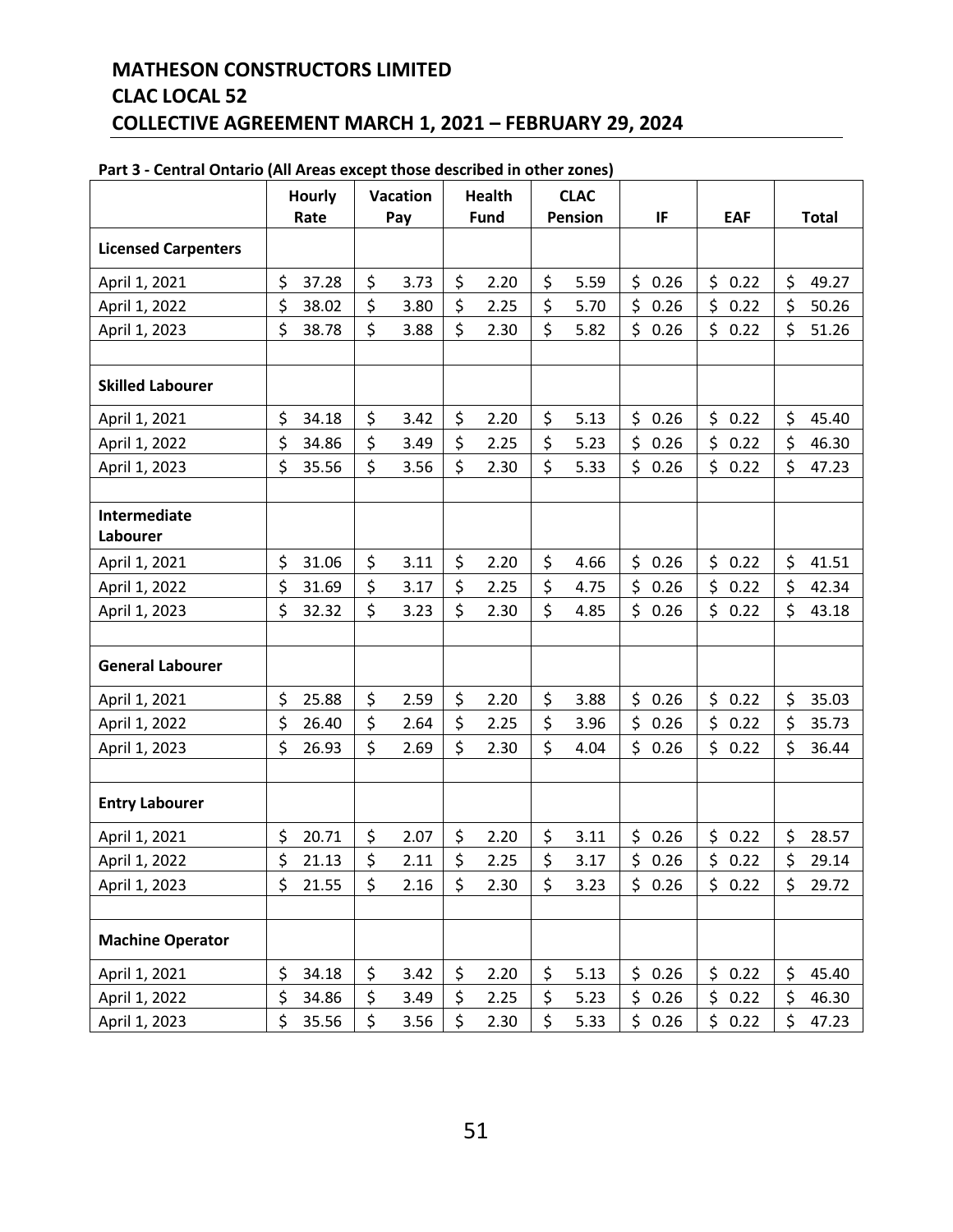#### **MATHESON CONSTRUCTORS LIMITED CLAC LOCAL 52 COLLECTIVE AGREEMENT MARCH 1, 2021 – FEBRUARY 29, 2024**

|                            | <b>Hourly</b> | <b>Vacation</b>    |      | <b>Health</b> |             | <b>CLAC</b><br><b>Pension</b> |      |            |            | <b>Total</b> |       |
|----------------------------|---------------|--------------------|------|---------------|-------------|-------------------------------|------|------------|------------|--------------|-------|
|                            | Rate          |                    | Pay  |               | <b>Fund</b> |                               |      | IF         | <b>EAF</b> |              |       |
| <b>Licensed Carpenters</b> |               |                    |      |               |             |                               |      |            |            |              |       |
| April 1, 2021              | \$<br>34.84   | \$                 | 3.48 | \$            | 2.20        | \$                            | 5.23 | \$0.26     | \$0.22     | \$           | 46.24 |
| April 1, 2022              | \$<br>35.54   | \$                 | 3.55 | \$            | 2.25        | \$                            | 5.33 | \$<br>0.26 | \$<br>0.22 | \$           | 47.16 |
| April 1, 2023              | \$<br>36.25   | \$                 | 3.63 | \$            | 2.30        | \$                            | 5.44 | \$0.26     | \$<br>0.22 | \$           | 48.10 |
|                            |               |                    |      |               |             |                               |      |            |            |              |       |
| <b>Skilled Labourer</b>    |               |                    |      |               |             |                               |      |            |            |              |       |
| April 1, 2021              | \$<br>31.94   | \$                 | 3.19 | \$            | 2.20        | \$                            | 4.79 | \$<br>0.26 | \$<br>0.22 | \$           | 42.61 |
| April 1, 2022              | \$<br>32.58   | \$                 | 3.26 | \$            | 2.25        | \$                            | 4.89 | \$<br>0.26 | \$<br>0.22 | \$           | 43.45 |
| April 1, 2023              | \$<br>33.23   | $\mathsf{\dot{S}}$ | 3.32 | \$            | 2.30        | $\zeta$                       | 4.98 | \$0.26     | \$<br>0.22 | \$           | 44.32 |
|                            |               |                    |      |               |             |                               |      |            |            |              |       |
| Intermediate<br>Labourer   |               |                    |      |               |             |                               |      |            |            |              |       |
| April 1, 2021              | \$<br>29.04   | \$                 | 2.90 | \$            | 2.20        | \$                            | 4.36 | \$0.26     | \$<br>0.22 | \$           | 38.97 |
| April 1, 2022              | \$<br>29.62   | \$                 | 2.96 | \$            | 2.25        | \$                            | 4.44 | \$<br>0.26 | \$<br>0.22 | \$           | 39.75 |
| April 1, 2023              | \$<br>30.21   | \$                 | 3.02 | \$            | 2.30        | \$                            | 4.53 | \$0.26     | \$<br>0.22 | \$           | 40.54 |
|                            |               |                    |      |               |             |                               |      |            |            |              |       |
| <b>General Labourer</b>    |               |                    |      |               |             |                               |      |            |            |              |       |
| April 1, 2021              | \$<br>24.19   | \$                 | 2.42 | \$            | 2.20        | \$                            | 3.63 | \$0.26     | \$<br>0.22 | \$           | 32.92 |
| April 1, 2022              | \$<br>24.68   | \$                 | 2.47 | \$            | 2.25        | \$                            | 3.70 | \$0.26     | \$<br>0.22 | \$           | 33.58 |
| April 1, 2023              | \$<br>25.17   | \$                 | 2.52 | \$            | 2.30        | \$                            | 3.78 | \$0.26     | \$<br>0.22 | \$           | 34.25 |
|                            |               |                    |      |               |             |                               |      |            |            |              |       |
| <b>Entry Labourer</b>      |               |                    |      |               |             |                               |      |            |            |              |       |
| April 1, 2021              | \$<br>19.35   | \$                 | 1.94 | \$            | 2.20        | \$                            | 2.90 | \$<br>0.26 | \$<br>0.22 | \$           | 26.87 |
| April 1, 2022              | \$<br>19.74   | \$                 | 1.97 | \$            | 2.25        | \$                            | 2.96 | \$<br>0.26 | \$<br>0.22 | \$           | 27.41 |
| April 1, 2023              | \$<br>20.14   | \$                 | 2.01 | \$            | 2.30        | \$                            | 3.02 | \$0.26     | \$0.22     | \$           | 27.95 |
|                            |               |                    |      |               |             |                               |      |            |            |              |       |
| <b>Machine Operator</b>    |               |                    |      |               |             |                               |      |            |            |              |       |
| April 1, 2021              | \$<br>31.94   | \$                 | 3.19 | \$            | 2.20        | \$                            | 4.79 | \$0.26     | \$0.22     | \$           | 42.61 |
| April 1, 2022              | \$<br>32.58   | \$                 | 3.26 | \$            | 2.25        | \$                            | 4.89 | \$<br>0.26 | \$<br>0.22 | \$           | 43.45 |
| April 1, 2023              | \$<br>33.23   | \$                 | 3.32 | \$            | 2.30        | \$                            | 4.98 | \$0.26     | \$0.22     | \$           | 44.32 |

#### **Part 4 - Northern Ontario (OLRB Areas 14, 16, 31 and north)**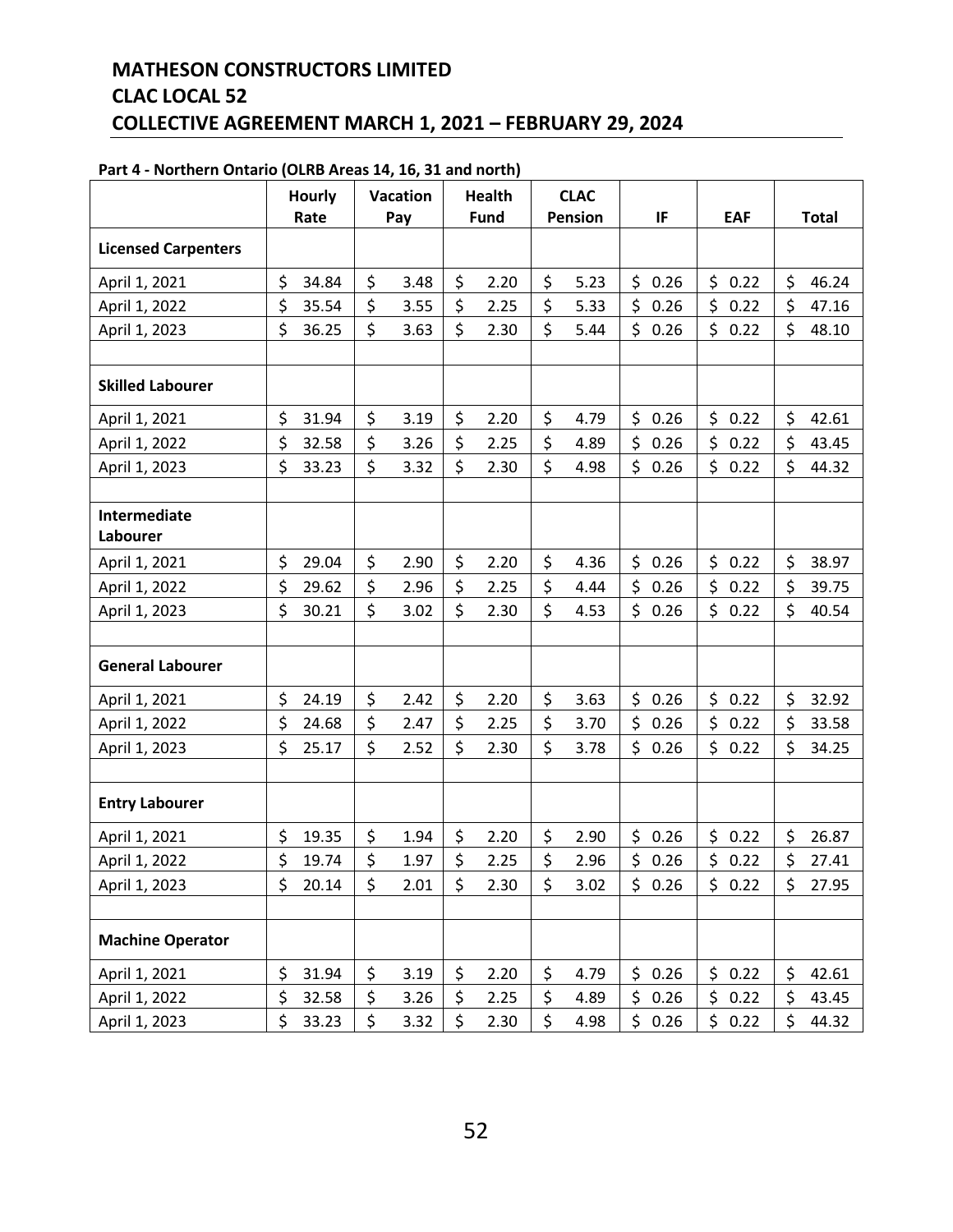### **Definitions for Schedule "A"**

Responsibility Premiums: it is the Employer's sole discretion to appoint workers to assist a Working Foreperson, Supervisor or Superintendent, as the case may be. Such premiums are:

- Lead Hand six percent (6%)
- Foreperson twelve percent (12%)
- General Foreperson eighteen percent (18%)

#### **Maintenance Rate**

A "maintenance rate" is only to be applied to "maintenance contracts" of one year or more. The wage rate applied shall be ten percent (10%) less than the construction hourly wage rate. Implementation of the "maintenance rate" is to be agreed upon with the employee(s) affected before it is applied. Prior to implementation, an employer who wishes to apply the "maintenance rate" shall notify the Union representative of the contract it is to apply to, how long the contract is for and which employee(s) will be affected. Such a request will be subject to review by the Union to determine if the "maintenance rate" is warranted.

#### **Apprentice Pay Rates**

Carpenter forty-five percent (45%) of the JP rate for the first 2000 hours, fifty-five percent (55%) for the next 2000 hours and so on; 65%, 85%, for the  $3^{rd}$  and  $4^{th}$  term of work.

Any superior provision conferred via legislation shall prevail.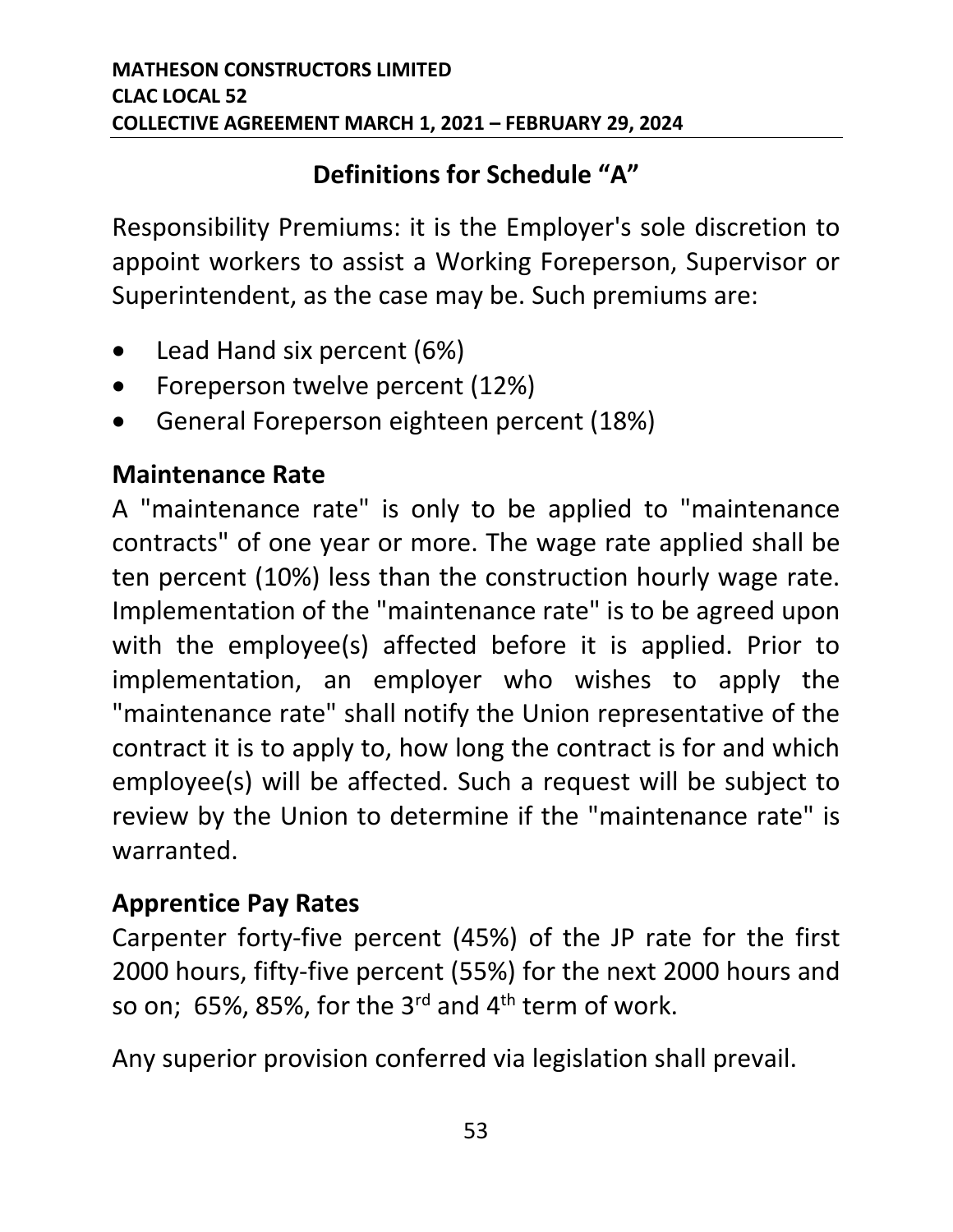a. Carpenter rate applies to tradespersons who have a certificate of qualification, Red Seal or an equivalent acceptable to the Employer.

#### b. **Skilled Labourer**

Includes tradespersons without credentials (where permitted), Gradeperson, Form Setter, Cement Finisher and similar who are well qualified and able to work with minimal supervision. Operation of small equipment (includes rollers, packers, mini-excavators, fork lifts, Bobcat size/style equipment with attachments and similar equipment) are labourer tools and may be operated by Skilled Labourers).

# c. **Intermediate Labourer**

Construction Labourers.

#### d. **General Labourer**

TCPs, spotters, swampers, signal persons and Labourers with less than 5 years construction experience.

#### e. **Machine Operator**

Operators of small equipment such as loaders, backhoes, mini-excavators, forklifts and similar small equipment, which may be used/operated by other trades intermittently.

f. Rates paid for each shift is the employees' regular rate or in accordance with the wage rate of the higher paid classification where more than half of the scheduled hours are worked in a higher classification.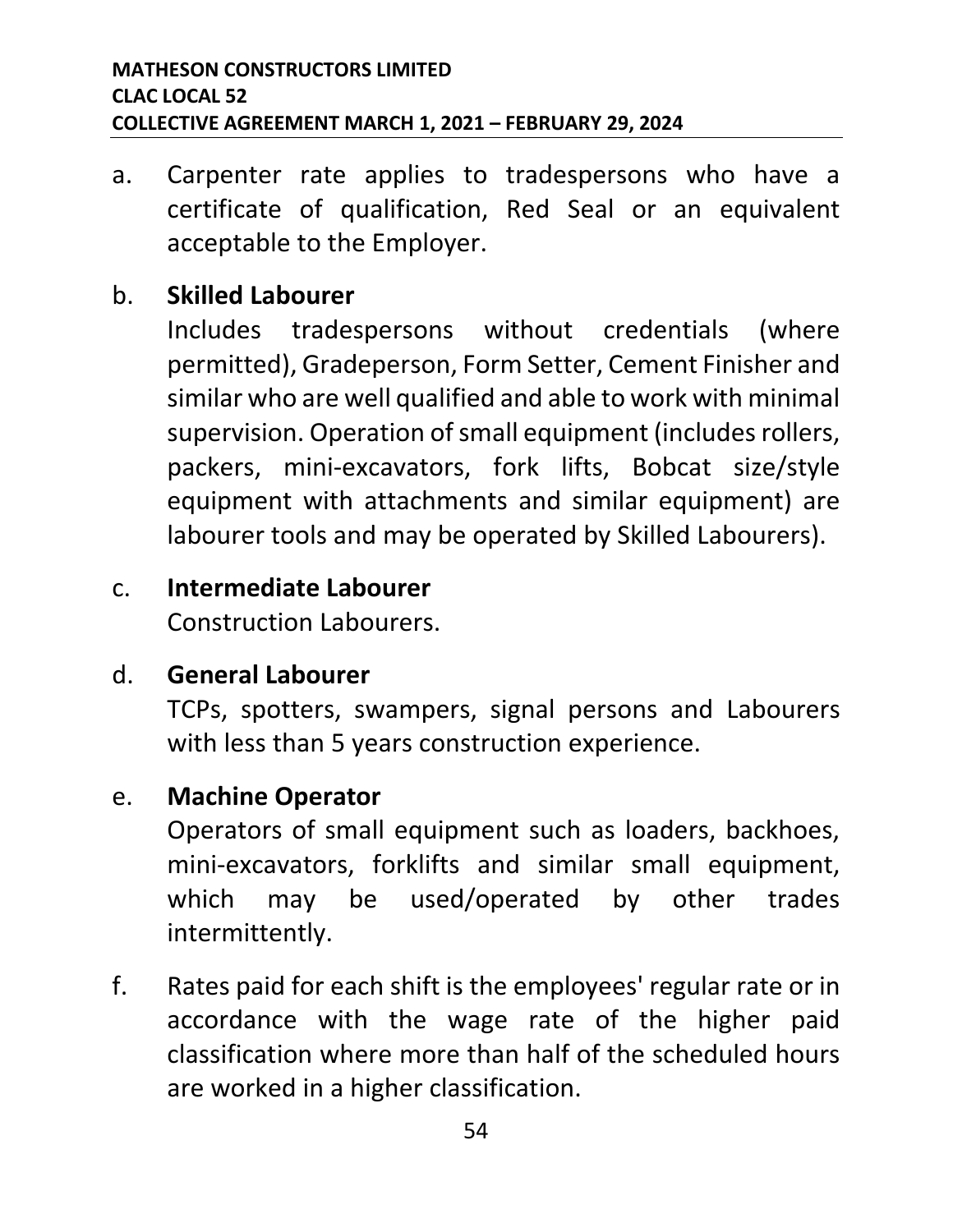- g. Union members assigned to the Employer's project are to be classified and paid by the Employer, giving due consideration to the Union's recommendation which shall be given in good faith.
- h. Rates on new equipment to be assigned by mutual agreement.

#### i. **Technological Change**

Class and wage rates for new equipment and technologies shall be assigned by mutual agreement to the wage grid or to a new classification and wage rate. If the Employer and the Union cannot come to a mutual agreement, the Employer may assign a wage rate and classification which is subject to the grievance and arbitration procedure outlined in this Agreement.

j. Prior to work commencing out of town, the parties shall convene a pre-job meeting and conclude a pre-job agreement regarding terms and conditions, (where mutually agreed by the parties to amend those in this Agreement) travel, out of town allowances and schedule of payment for same, the weekly work schedule, etc. The parties will also determine if a project can be subdivided into components making a rotation of crews on an out of town project more feasible.

Note: Out of town can be defined as requiring an overnight stay.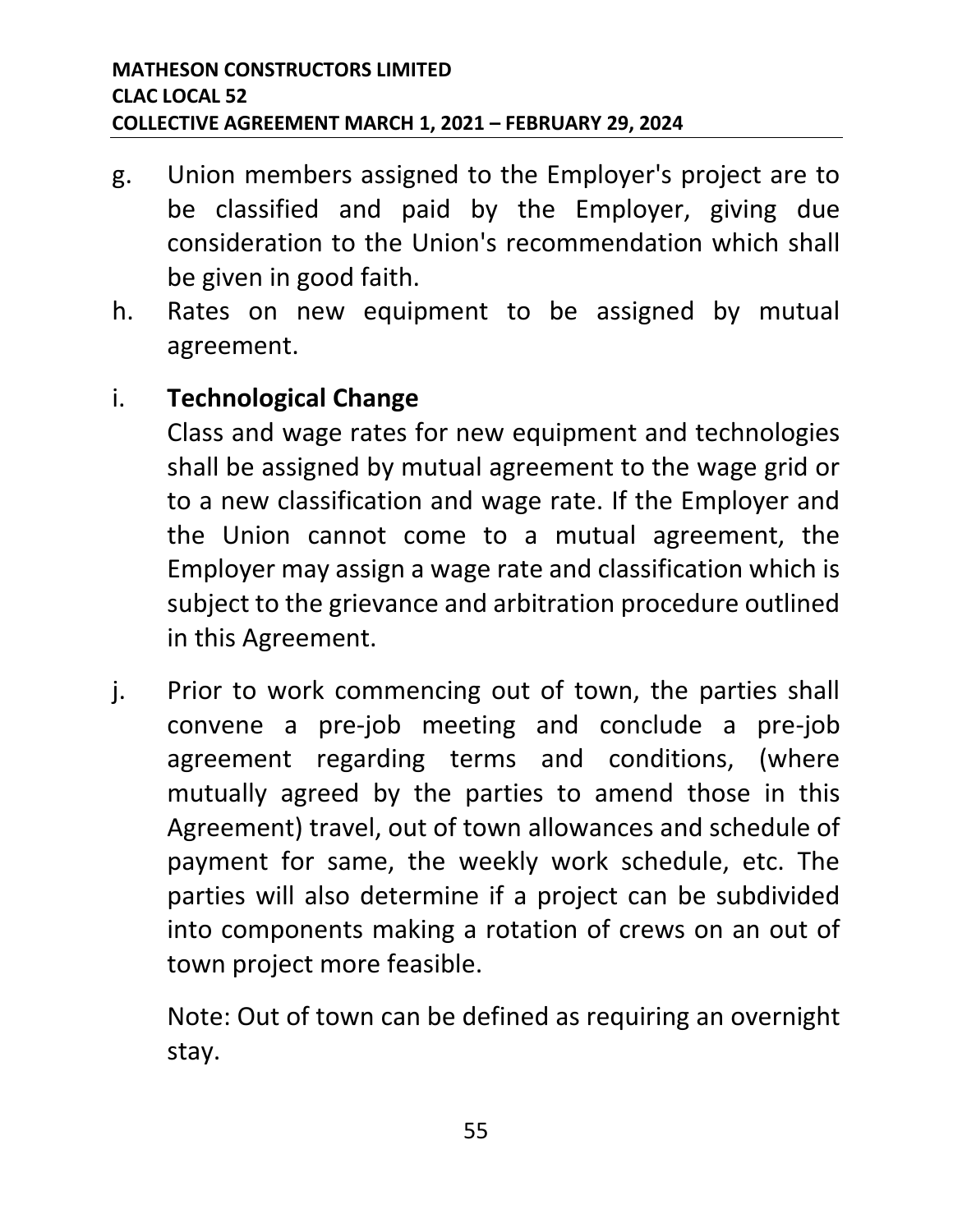#### **SCHEDULE "B" - TOOL LISTS FOR TRADESPERSONS**

#### <span id="page-59-0"></span>*REQUIRED TOOL LIST FOR CARPENTERS & APPRENTICES*

- 8 m tape measure
- 2' level
- 2' square
- Claw hammer
- Medium crescent wrench
- Chalk line
- Lockable tool box
- 8 point hand saw
- Set tin snips
- Medium-sized claw bar
- Cat paw
- Set wood chisels graduated from  $\frac{1}{4}$ " to 1  $\frac{1}{4}$ "
- Combination square
- Plumb bob
- Pair side cutting pliers
- Two (2) Standard screwdrivers 1 small, 1 medium
- Set (four) Robertson screwdrivers
- Latch knife
- Hack saw
- 30 m tape measure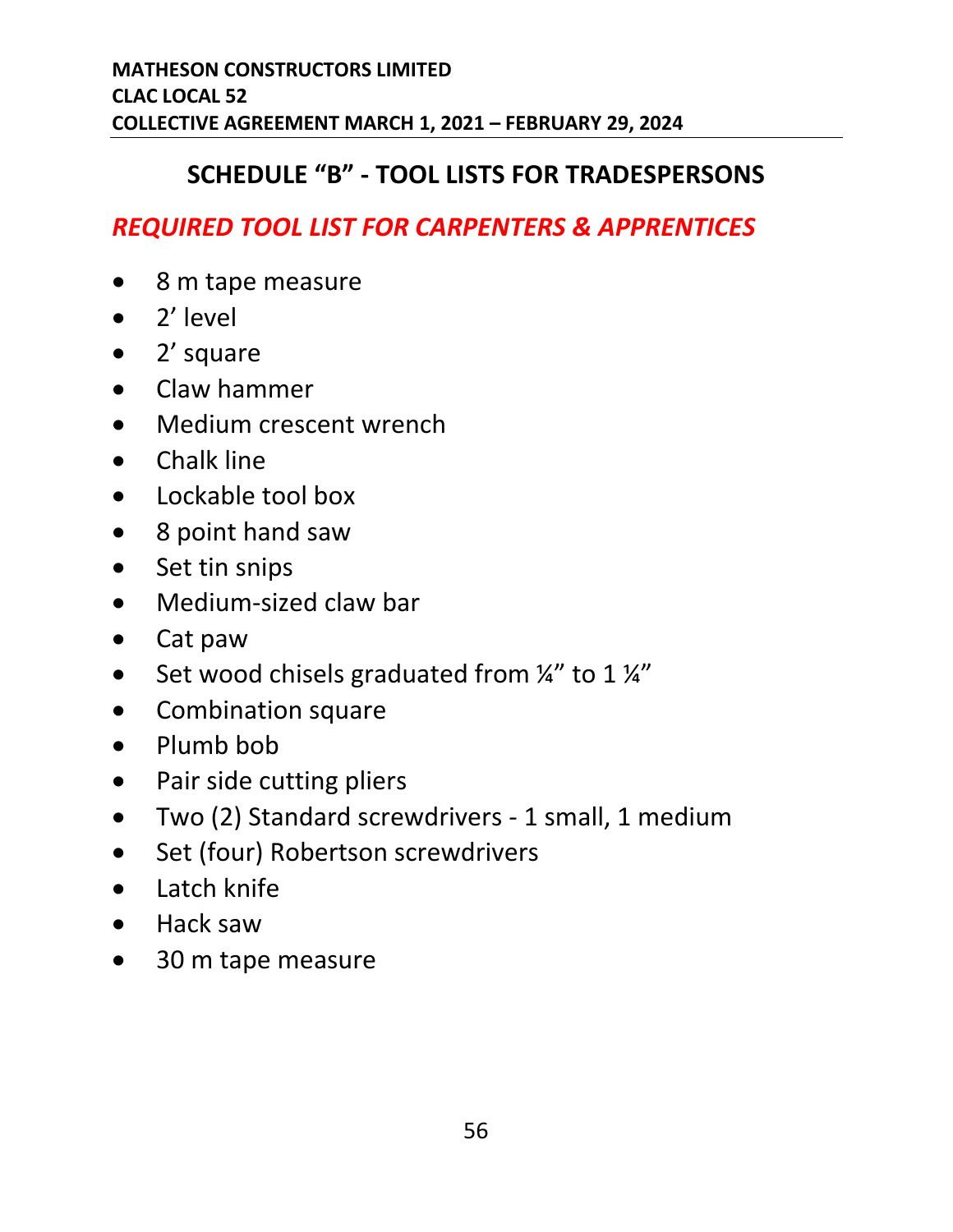#### *REQUIRED TOOL LIST FOR FORMSETTERS*

- 10 m tape measure
- 19" 30'' level
- 2' square
- Claw hammer
- Medium crescent wrench
- Chalk line
- Lockable tool box
- 8 point hand saw
- Set tin snips
- Medium-sized claw bar
- Plumb bob
- Pair side cutting pliers
- Two (2) Standard screwdrivers- 1 small, 1 medium
- Set (four) Robertson screwdrivers
- Latch knife